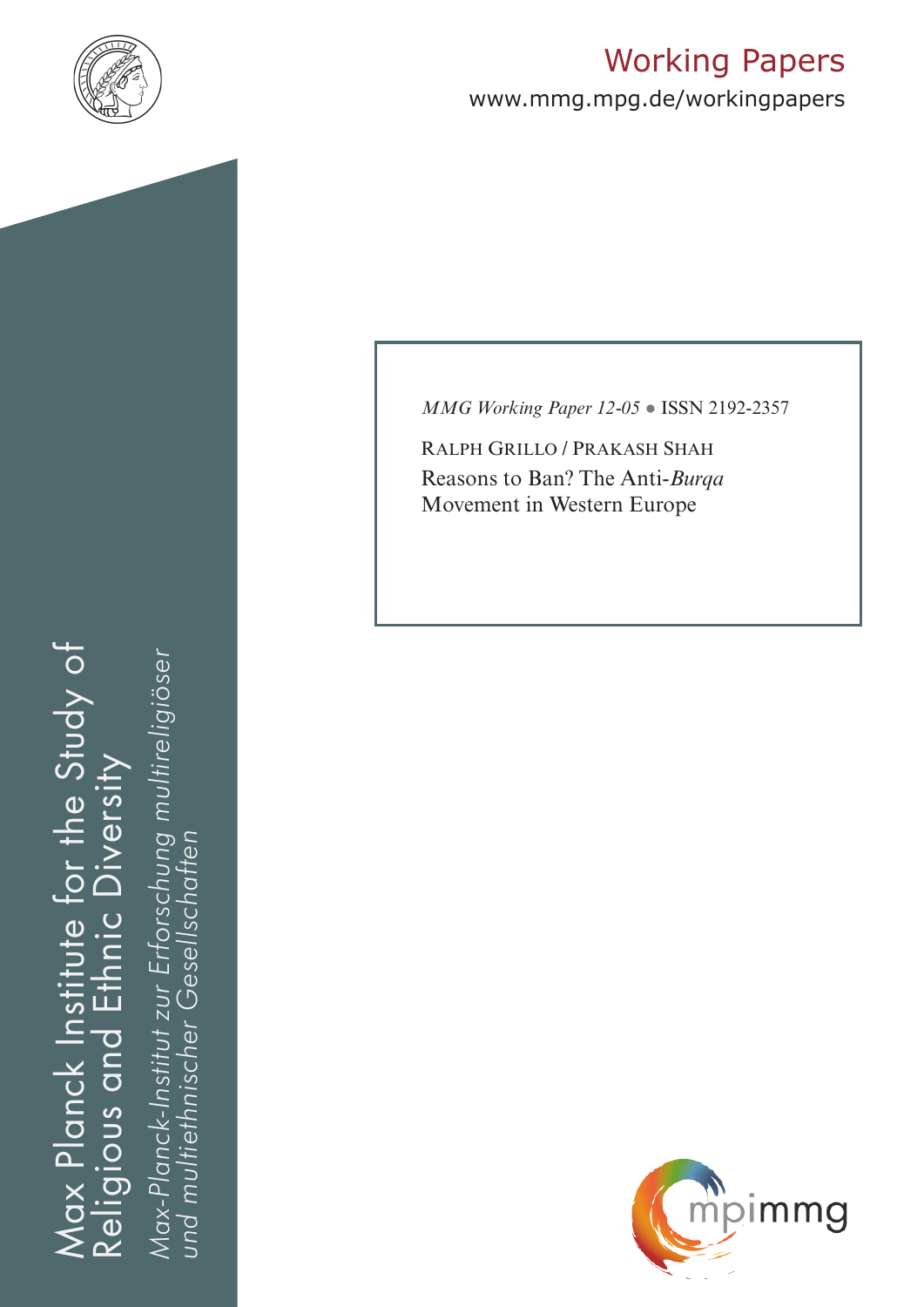Ralph Grillo and Prakash Shah *Reasons to Ban? The Anti-*Burqa *Movement in Western Europe* 

#### MMG Working Paper 12-05

Max-Planck-Institut zur Erforschung multireligiöser und multiethnischer Gesellschaften, *Max Planck Institute for the Study of Religious and Ethnic Diversity* Göttingen

© 2012 by the author

ISSN 2192-2357 (MMG Working Papers Print)

Working Papers are the work of staff members as well as visitors to the Institute's events. The analyses and opinions presented in the papers do not reflect those of the Institute but are those of the author alone.

Download: **www.mmg.mpg.de/workingpapers** 

MPI zur Erforschung multireligiöser und multiethnischer Gesellschaften MPI for the Study of Religious and Ethnic Diversity, Göttingen Hermann-Föge-Weg 11, 37073 Göttingen, Germany Tel.: +49 (551) 4956 - 0 Fax: +49 (551) 4956 - 170

**www.mmg.mpg.de**

**info@mmg.mpg.de**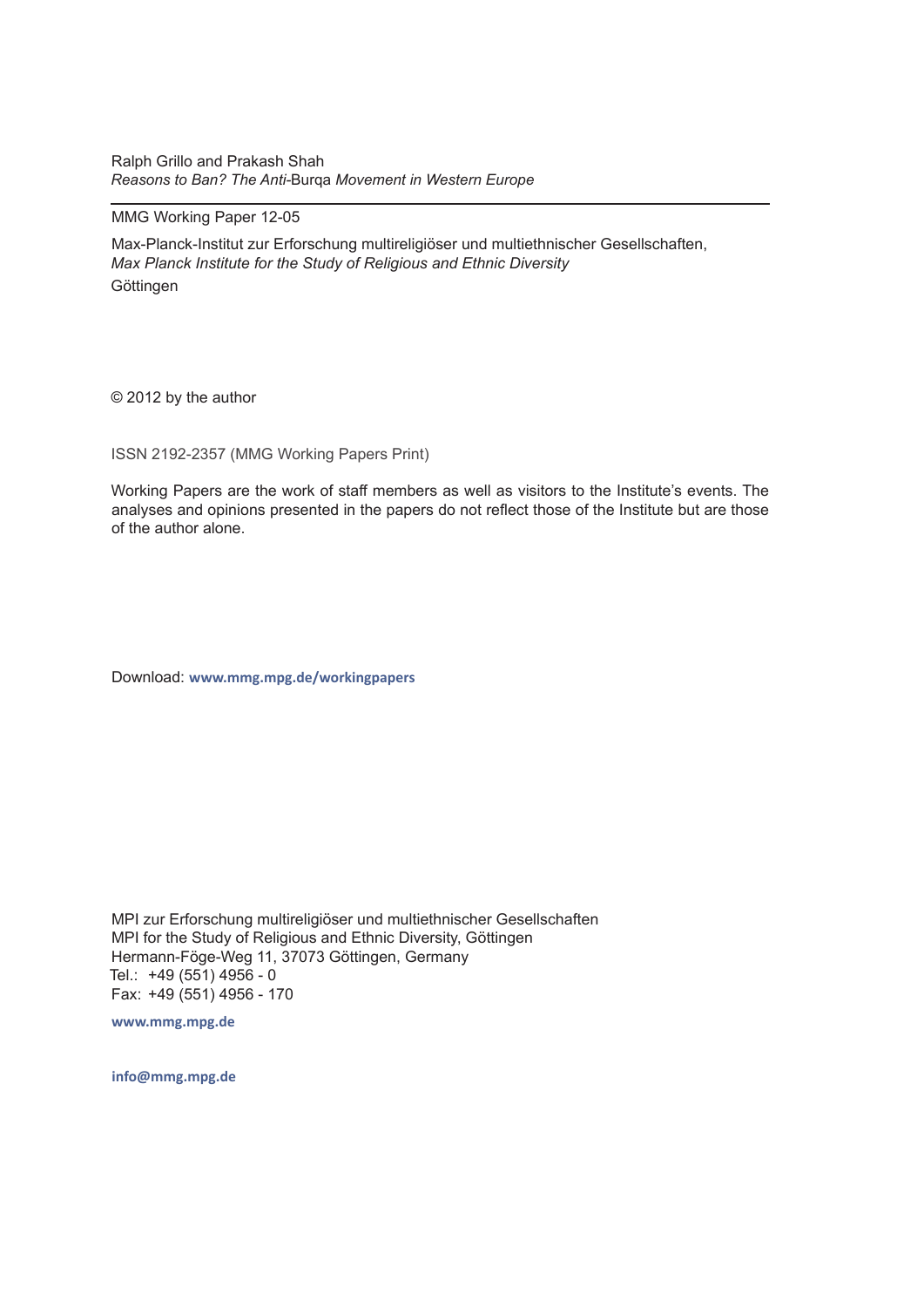## Abstract

During the 2000s, the dress of Muslim women in Muslim-minority countries in Europe and elsewhere became increasingly a matter for debate and, in several instances, the subject of legislation. In France, a ban on the wearing of the headscarf in places of education (2004) was followed in 2010 by the law criminalizing the wearing of the face-veil (usually but inaccurately referred to as the '*burqa*') in public space. Other countries have enacted similar legislation. Muslim women's dress has historically been a controversial matter in Muslim-majority countries, too, most recently in North Africa following the Arab Spring, but the present paper concentrates on the movement against face-veiling in Western Europe, documenting what has been happening and analysing the arguments proposed to justify criminalizing this type of garment. In doing so, the paper explores the implications for our understanding of contemporary (ethnically and religiously) diverse societies and their governance. Is anti-veiling legislation a protest against what is interpreted as an Islamic practice unacceptable in liberal democracies, a sign of a wider discomfort with non-European otherness, or an expression of an underlying racism articulated in cultural terms? Whatever the reason, is criminalization an appropriate response? An Appendix notes some topics for further research.

## Author

Ralph Grillo is Emeritus Professor of Social Anthropology at the University of Sussex. Email: **[r.d.grillo@sussex.ac.uk](mailto:r.d.grillo@sussex.ac.uk)**;

Website: **<http://www.sussex.ac.uk/anthropology/people/peoplelists/person/1090>**.

Publications include: *Pluralism and the Politics of Difference: State, Culture, and Ethnicity in Comparative Perspective*, Clarendon Press (1998); editor of *The Family in Question: Immigrant and Ethnic Minorities in Multicultural Europe*, Amsterdam University Press (2008); co-editor of *Legal Practice and Cultural Diversity*, Ashgate (2009). Ralph Grillo is a member of the Advisory Group of the Department of Socio-Cultural Diversity of the Max Planck Institute for the Study of Religious and Ethnic Diversity at Göttingen.

PRAKASH SHAH is a Senior Lecturer at the School of Law, Queen Mary, University of London. Email: **[prakash.shah@qmul.ac.uk](mailto:prakash.shah@qmul.ac.uk)**; Website: **<http://www.law.qmul.ac.uk/staff/shah.html>**.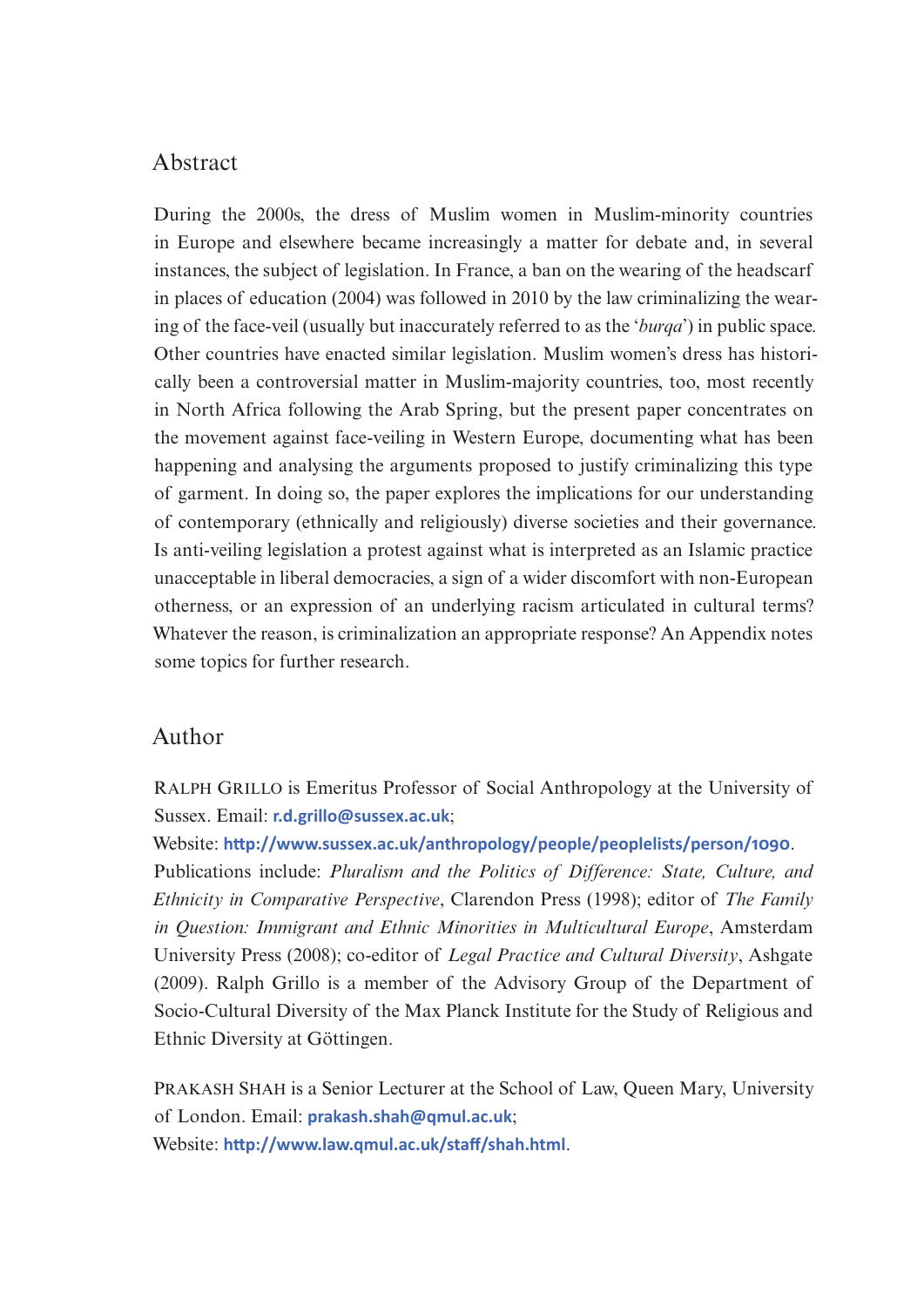Areas of research include ethnic minorities and diasporas in law, religion and law, immigration, refugee and nationality law, comparative law, and legal pluralism. Editor of Ashgate book series on Cultural Diversity and Law; publications include: *Legal Practice and Cultural Diversity* (Ashgate, 2009, joint editor), *Law and Ethnic Plurality: Socio-Legal Perspectives* (Martinus Nijhoff, 2007, editor), *Migration, Diasporas and Legal Systems in Europe* (RoutledgeCavendish, 2006, co-editor), *The Challenge of Asylum to Legal Systems* (Cavendish, 2005, editor), and *Legal Pluralism in Conflict: Coping with Cultural Diversity in Law* (Glass House, 2005).

## Keywords

Islam, Muslims, Europe, Face-Veiling, Burqa, Women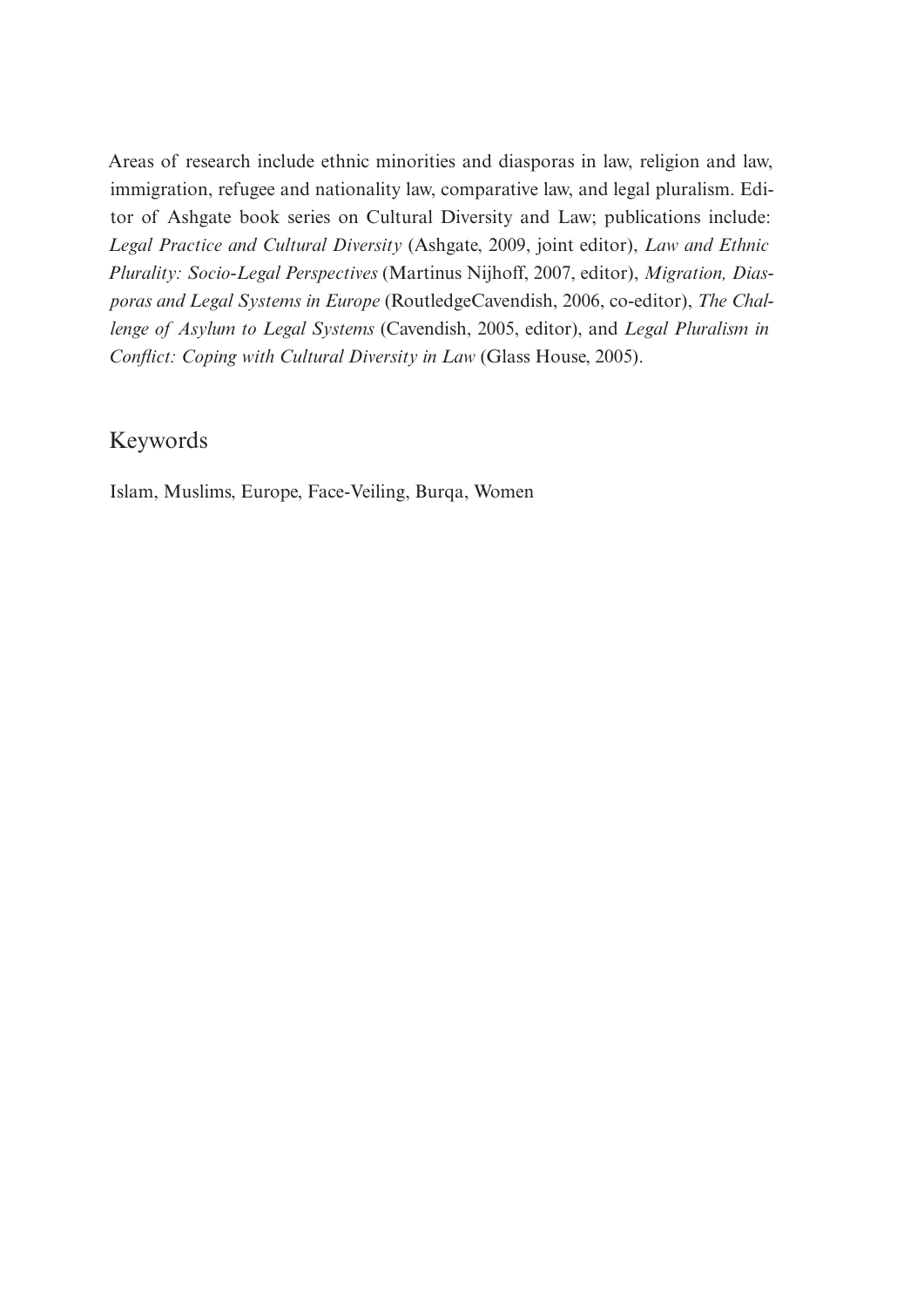## Contents

| 1. |                                                        | 7                                                                       |    |  |  |  |
|----|--------------------------------------------------------|-------------------------------------------------------------------------|----|--|--|--|
| 2. |                                                        |                                                                         |    |  |  |  |
| 3. |                                                        | 12                                                                      |    |  |  |  |
| 4. | Justifying the Ban? The Arguments against Face-Veiling |                                                                         |    |  |  |  |
|    | (a)                                                    |                                                                         | 17 |  |  |  |
|    | (b)                                                    |                                                                         | 19 |  |  |  |
|    | (c)                                                    |                                                                         | 21 |  |  |  |
|    | (d)                                                    |                                                                         | 23 |  |  |  |
|    | (e)                                                    |                                                                         | 27 |  |  |  |
|    | (f)                                                    |                                                                         | 28 |  |  |  |
| 5. | 30                                                     |                                                                         |    |  |  |  |
| 6. | 36                                                     |                                                                         |    |  |  |  |
|    |                                                        |                                                                         | 40 |  |  |  |
|    |                                                        | Appendix B: Brief Timeline of Events Relating to the Criminalization of |    |  |  |  |
|    |                                                        |                                                                         | 42 |  |  |  |
|    |                                                        |                                                                         | 44 |  |  |  |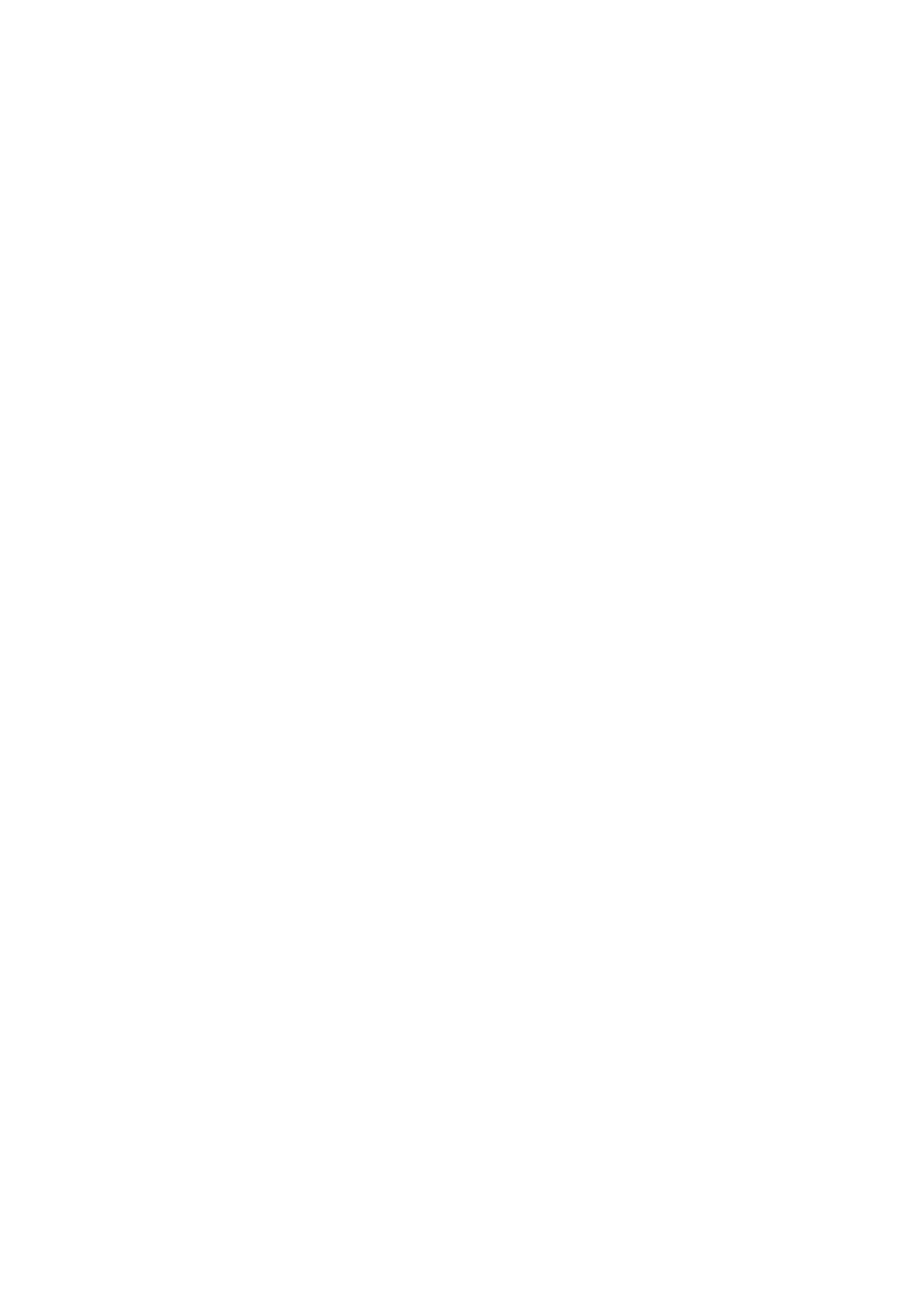## $1.$  Introduction<sup>1</sup>

This paper discusses a number of issues arising from the moves, in several western European countries, to legislate against and, in particular, to criminalize the wearing in public of what is generally called the *burqa* (face-veiling). It addresses three sets of questions, providing a general overview over what has become a growing field of scholarly analysis and commentary: (a) What is happening in different western European countries regarding the debates and legislation concerning face-veiling? (b) Why is it happening? (c) What are the implications for our understanding of contemporary (ethnically and religiously) diverse societies and their governance? Briefly, and obliquely, we also touch on a fourth question: What should happen? Should face-veiling be criminalized?

There are different types of headgear and body covering associated with people of Muslim faith, and to avoid ambiguity (and misleading the reader) we should make clear that in this paper we are concerned principally, if not solely, with two modes of female dress which veil the face: the *burqa* (a full-body garment, including headcovering, with typically a grid or eye-holes allowing vision), and the *niqab*, a body and head-encompassing dress with the face below the eyes covered by a veil. The word 'veil' (*voile* in French) has found its way into public discourse (and academic literature) to refer to what is otherwise described as a 'headscarf' (French, *foulard*), or *hijab*, though properly *hijab* has a wider application; it may be glossed as 'partition' or 'modesty'. In France, *voile integral* is commonly used when referring specifically to the *burqa*/*niqab*. The *burqa* is extremely rare in Europe (where it is frequently associated with the style of dress advocated, or enforced, in Afghanistan by the Taliban); the *niqab*, a Middle-Eastern, Arabic style of dress, is more common than the *burqa*, but still very unusual. However, the word *burqa* is often (mis)used in public discourse in Europe to refer to all types of facial veiling, and discussion in legislatures and

<sup>1</sup> The paper originated as concluding remarks by the authors at a workshop on 'The Burqa Affair Across Europe: Between Private and Public', University of Insubria, Faculty of Law, Como, Italy, 4-5 April 2011, organized by Alessandro Ferrari under the auspices of the RELIGARE project (**<http://www.religareproject.eu/>**) funded through the European Commission Seventh Framework Programme (FP7/2007-2013) under grant agreement number 244635, of which Prakash Shah is a member. Case studies from the workshop will be published in Italian in *Quaderni di Diritto e Political Ecclesiastica* 2012(1). An English edition is also in preparation for Ashgate.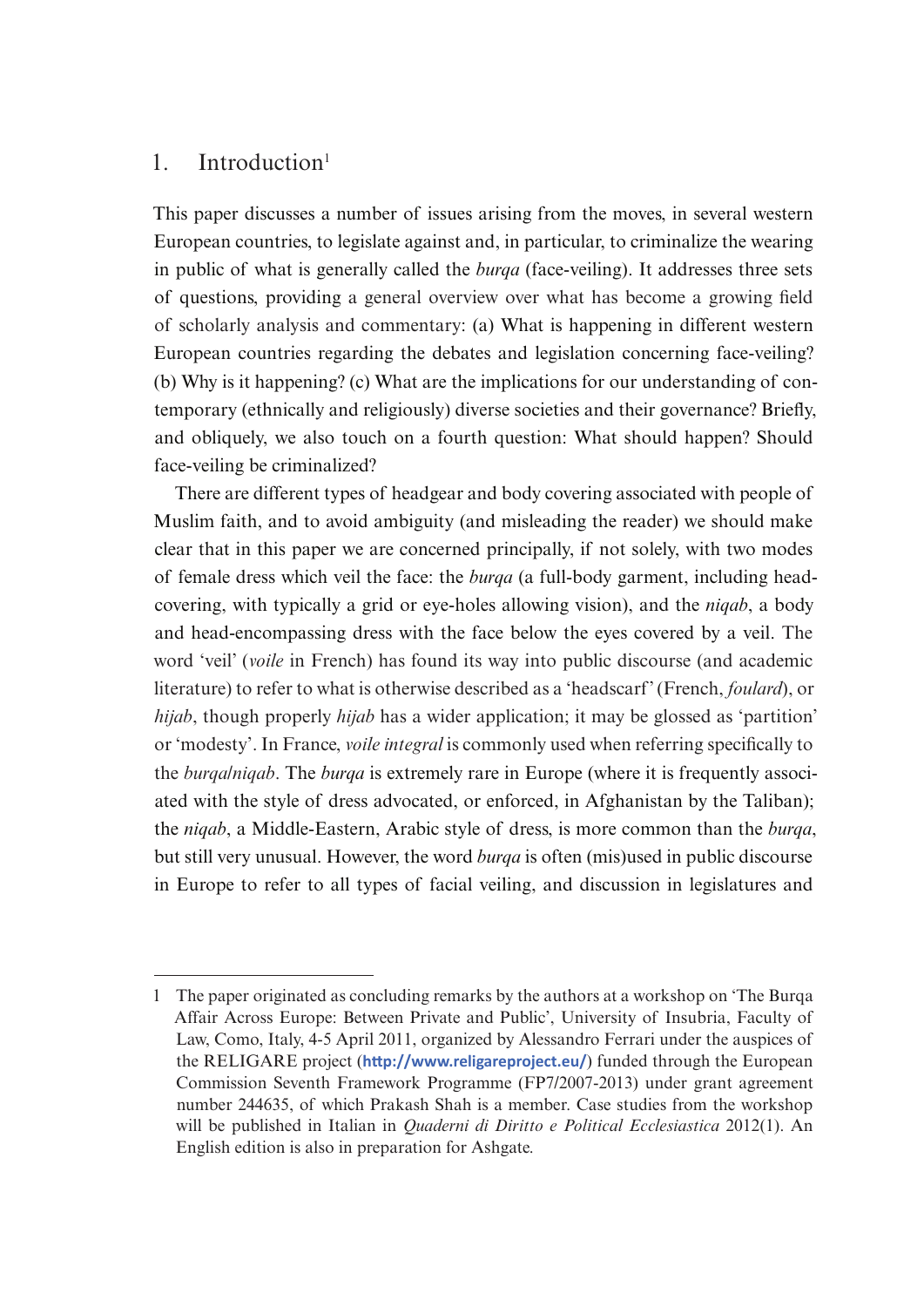in the media seemingly makes little or no distinction between these two varieties or styles. Our preferred term is 'face-veil'.<sup>2</sup>

Women's dress, including both the face-veil and other forms of headgear have been much debated in Muslim-majority countries, and in some cases opposition has led to proscriptions of various kinds (Ahmed 2011). In Turkey, there is a long-standing prohibition on women's headgear chiefly centring on the *türban* (i.e. not the face-veil but what is known elsewhere as the *hijab*) that reveals an Islamic belief and relates to what is considered appropriate within public contexts such as places of employment, schools and universities. There is no explicit legislative basis for the prohibition, but it is seen as being against the constitutional values of the Republic (Çarkoğlu 2010, Yildirim 2012). Meanwhile, wearing such garments in supposedly 'private' contexts such as non-state employment is also not protected legally. In Egypt, a controversy concerning the face-veil erupted in 2009 when the late Sheikh Mohammed Tantawi, a leading imam, reportedly said on a visit to a Cairo school that, 'The *niqab* is a tradition, it has no connection with religion' (in Blomfield 2009). The imam issued a *fatwa* against its use in schools, and there was a campaign led by the Ministry of Education banning the *niqab* from public universities. Subsequent events (the Arab Spring) in North African countries such as Tunisia have re-opened arguments for and against face-veiling, in the context of re-examination of the significance of the Muslim heritage. These developments demonstrate that there is far from being a unified voice in Muslim-majority countries on matters of dress and appearance. Here, however, we concentrate on arguments marshalled against face-veiling, and for its criminalization, within Western Europe.

The paper is divided into six sections. Following this introduction, the second explores the context of the face-veiling debate in European countries with Muslim minorities. The third goes more deeply into the rise of the anti-face-veiling movement. The fourth summarises and explores the arguments that have been deployed against face-veiling and in favour of anti-face-veiling legislation. The fifth further reflects on issues arising from the veiling debate, and considers *inter alia* whether the legislation (actual or proposed) is specifically against an icon of unacceptable Islamic practice (or indeed of Islam), or whether it is part of a wider discomfort with

<sup>2</sup> For a full discussion, see inter alia, Bowen 2007, Dwyer 1999, Elver 2012, Fadil 2011, Fernando 2010, Hill 2011, Joppke 2009, Kiliç, Saharso and Sauer 2008, Killian 2007, McGoldrick 2006, Moors 2009, 2011, Parvez 2011, Schwartzbaum 2011, Shadid and Van Koningsveld 2005, Werbner 2007. To reiterate, this paper, like the Como workshop, concerns the face-veil, but as we will show there is overlap between the arguments against the *burqa/niqab* and those deployed previously against the *hijab*.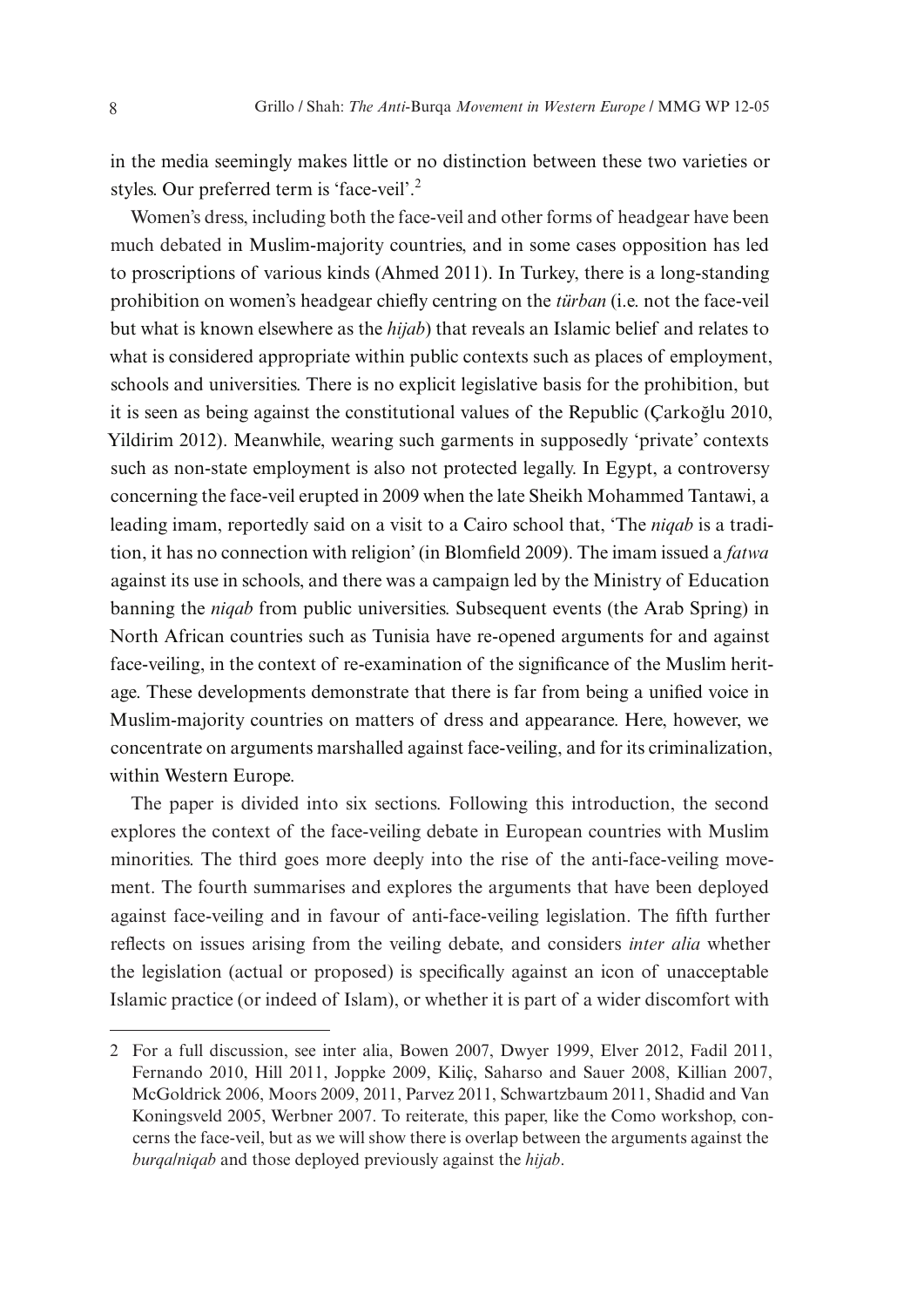non-European otherness, or alternatively, and simply, an expression of an underlying racism expressed in cultural terms. It also asks whether, whatever one's views about veiling, criminalization is an appropriate response. The concluding remarks contrast alternative ways in which more general lessons might be drawn from these events, first, through the lens of two kinds of liberalism ('multicultural' and 'muscular'), and secondly through a perspective which problematizes the liberal agenda itself. A short Appendix notes some topics on which further research is desirable.

## 2. Contextualising the Debate

'In the course of the first decade of the 21st century', says Moors (2009: 406), 'faceveiling has turned from a nonissue into a hyperbolic threat to the nation-state'. The number of adult women who wear the *burqa* or *niqab* in Western countries with Muslim minorities is very small; typically well below half of one per cent of the Muslim population, though anecdotal evidence suggests that its use has been increasing (Meer, Dwyer and Modood 2010). The current rush to legislation, however, needs to be set in the context of what has been called the 'backlash' against multiculturalism (*inter alia* Vertovec and Wessendorf eds. 2010), that has been developing across Europe through the 1990s and into the 2000s, and which was accentuated by interventions by leading politicians such as Angela Merkel, Nicolas Sarkozy, and David Cameron in 2010-11 (Modood 2011). In brief, there has been rising tension in Europe and North America (and in Australia and New Zealand) around the governance of diversity with, in many countries, a rejection of policies which previously took a relatively benign stance on cultural and religious difference. Indeed, in some cases, such as face-veiling, or mosques and minarets, there is evidence for a growing tendency to call for the criminalization of ethnic alterity (Ballard 2011), along with a reassertion of the cultural content of citizenship, its 'culturalization' (Moors 2009). None of this is to deny that in many European countries over the last thirty years much has been done to accommodate alterity in general and Muslim concerns in particular (Menski 2008, Shadid and Van Koningsveld 2002), and this process continues alongside an increasingly strident opposition to other cultural and religious practices. The present paper, however, is concerned with an important and now widespread instance of opposition to accommodation, of lines being drawn on a seemingly systematic basis, with variations, across various jurisdictions.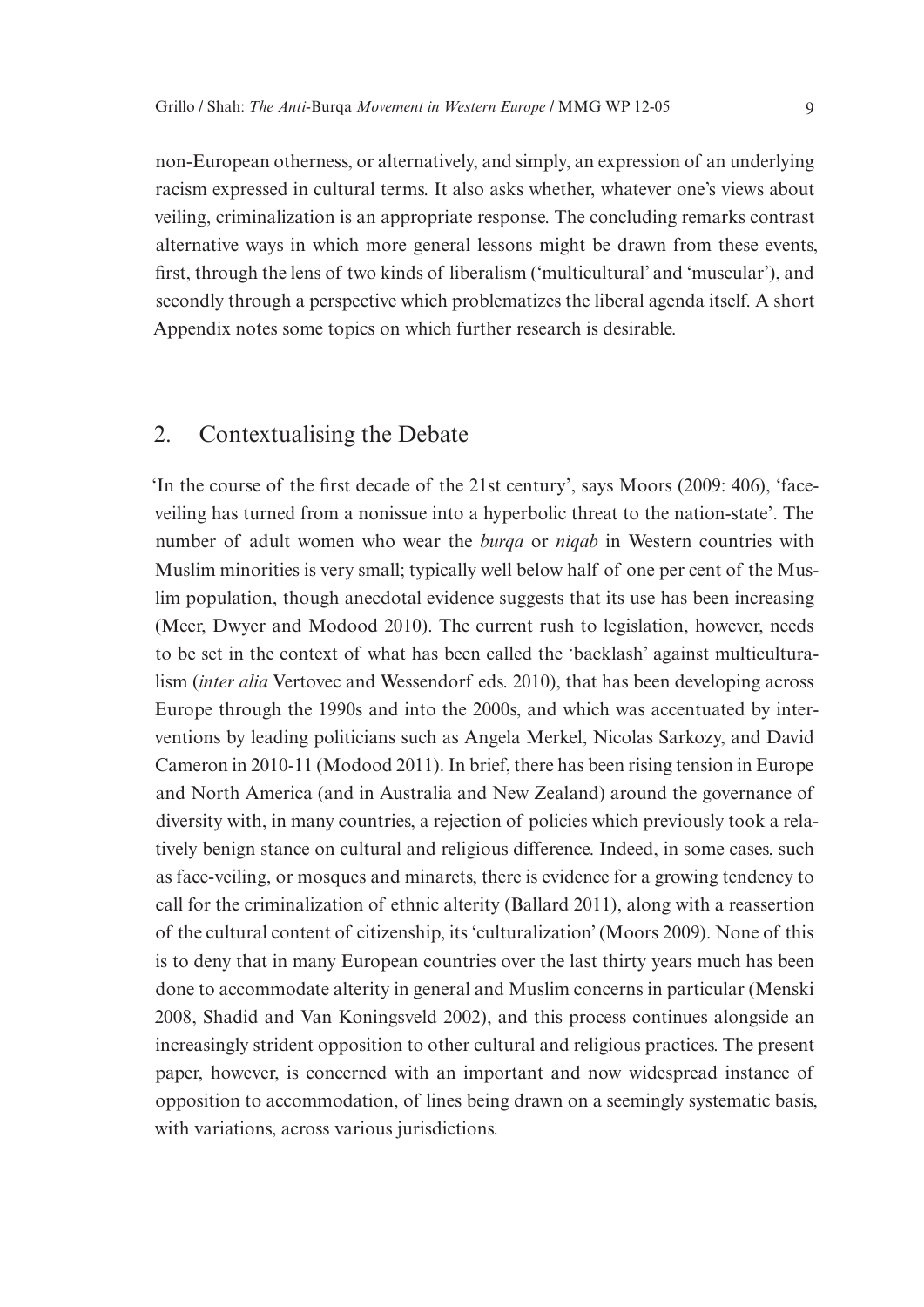These concerns about national identities and values seemingly reflect a deepening 'cultural anxiety' (Grillo 2003), which in broad terms may be understood against the background of economic and political change and uncertainty, especially in a post-9/11 world. Conjunctural processes such as transnationalism and neoliberal globalization (and more recently its near breakdown) have delivered an epoch of 'disembedding' (Giddens 1991), threatening ways of life and livelihood, and the order of things, and posing difficult questions about identity. Anxiety is unsurprising, and in many places it has been articulated by political parties or movements which are strongly nationalist or regionalist and typically anti-state, anti-big government, and anti-Europe. They are also, typically, anti-immigrant and anti-refugee. Although opposition to immigrants reflects many concerns, including the belief that migrants take an unfair share of scarce resources, it is often voiced through a discourse that contrasts the (imagined) immigrant with the (equally imagined) 'indigenous' national subject. Sometimes this is couched in terms of a generalized 'Western' or 'European' (perhaps 'Judeo-Christian') subject and his/her values, which are in danger of being overwhelmed by the incoming tide of immigrants and asylum-seekers. Often, however, as with movements of the political right and governments which co-opt their rhetoric, it is specifically the imagined 'national' ('native') citizen (British/French/Danish etc) who is threatened. Such movements inevitably simplify the issues. Roy (2010) has observed that while new church movements, which are flourishing among the more marginalized sections of various societies, also include immigrants, they may also be at the forefront of campaigns against multiculturalism seen as making unfair concessions to members of other, minority religious groups.

Islam is an integral part of this. The eighteen million or so (Pew Forum 2011: 27) Muslims of migrant or refugee origin in Western Europe have an implantation which now stretches into the second and third generations. Their presence is predominantly a family one (Nielsen 2004), with implications for housing, health and educational systems in countries that in varying degrees are implementing neoliberal economic and social agendas, running down state welfare provision. Though many are long-term migrants and/or have been born and brought up in the countries of immigration, relationships with societies of origin have not necessarily diminished. On the contrary, the significance of transnationalism, and what is understood as the transnational character of Islam and of migrant populations who espouse it, is now fully apparent (Bowen 2009, Hellum et al 2011). At the same time, as Gerholm (1994: 206) reminded us, 'an authentic Muslim life demands an extensive "infrastructure'": mosques with minarets, schools, *halal* butchers, cemeteries, and this has been widely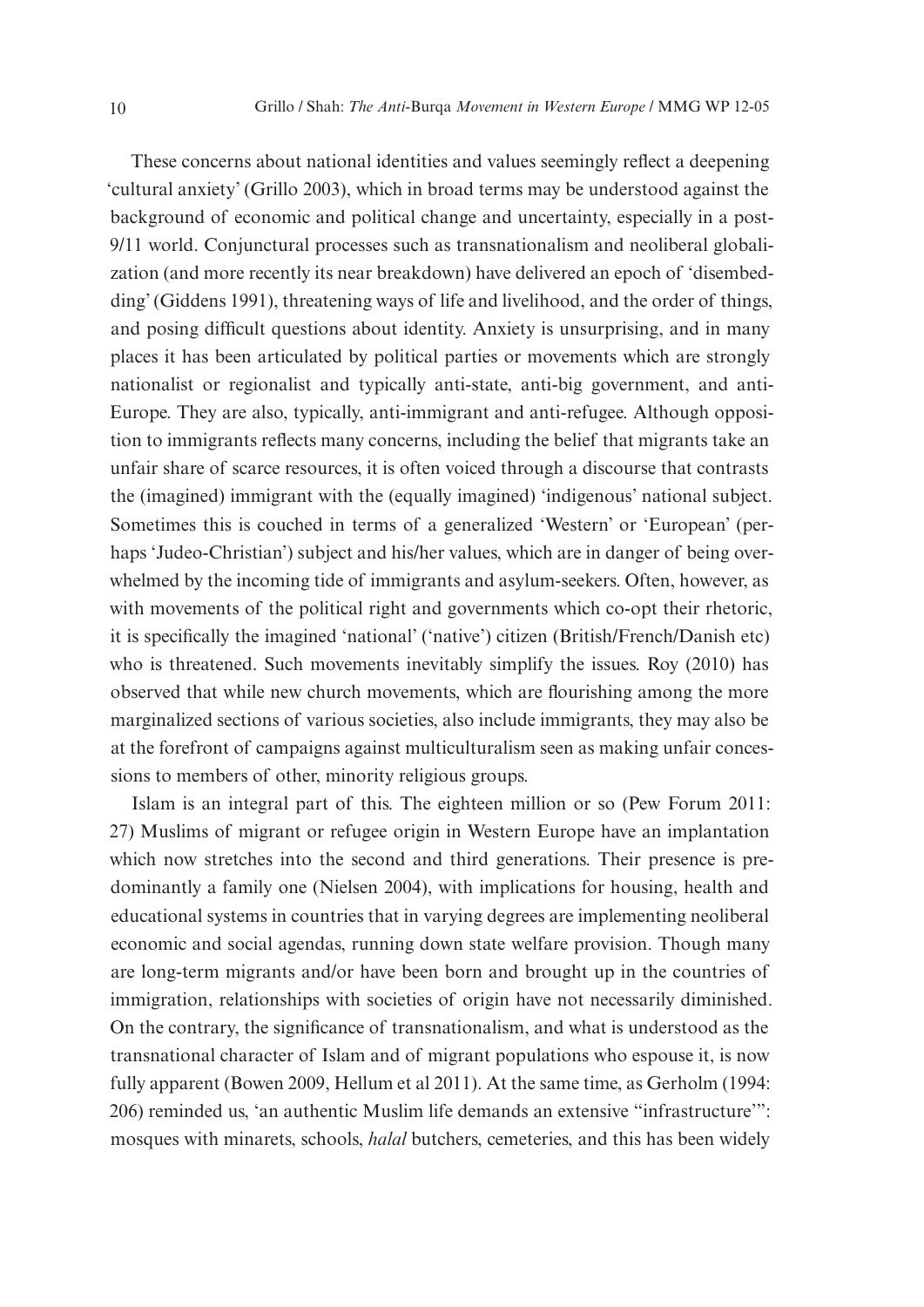achieved, often, as Gerholm also said, not without resistance. Along with the changing nature of the Islamic presence with its established (and sometimes highly visible) infrastructure, and increasing demands for wider recognition, there is serious questioning (on all sides) about whether it is possible to be a Muslim in a Western country and, if so, what kind of a Muslim it is possible to be (Bowen 2009, Ramadan 1999, 2004, 2009).

Islam in Europe is very diverse in terms of the origins of the Muslim population, the varieties of the faith they follow, and indeed their religiosity, but concern about the 'failure' of Muslims (in general) to integrate is at the heart of the current backlash against multiculturalism (Bowen 2011). There is alarm about ghettoization, communal separatism and (self)exclusion, accompanied by demands that incomers learn the national language and declare their loyalty to the nation-state where they reside, rather than to that whence they came, or to an international *umma*. Politicians stress the need to reassert 'core values' against those thought at odds with them. 9/11 and subsequent events are obviously part of this, with demands for integration often couched in terms of 'security' and concerns about terrorism. The global 'Islamic revival' and the rising attraction of Salafist and similar Islamic ideologies in the Islamic world (and among people of Muslim faith in Europe) manifestly also have a part to play. Islamophobia, which of course has a long prior history, is voiced through the trope of the 'spectre of fundamentalism', and, in contemporary rhetoric, what can only be described as paranoid fantasies about the threatened 'Islamization' of Europe, which statements by some outspoken Muslim clerics in effect encourage. There are, too, the successive oil crises, and concerns about energy resources and prices, and not least conflicts in the Middle East pre and post-9/11, all of which have conspired to construct 'Muslim' as a demonized social and cultural category.

Besides this, and to an extent provoked by it, is the heightening of the historical debate about religion and secularism and the relationship between them, most obviously in France, concerning the meaning and implication of *laïcité*. Elsewhere, too, there has been much discussion (and dispute) about the role of religious symbols and modes of identification in public space and the public sphere. In this context, the *Lautsi* case, in which a non-Christian who objected to the compulsory display of the crucifix in Italian schools took the government to the Strasbourg Court (European Court of Human Rights 2011), is one key instance in an ongoing dialectic. However, religion in such discussions often means 'Islam', while Christianity, its symbolism, and its place within European society, has influential defenders (Ratzinger and Pera 2006).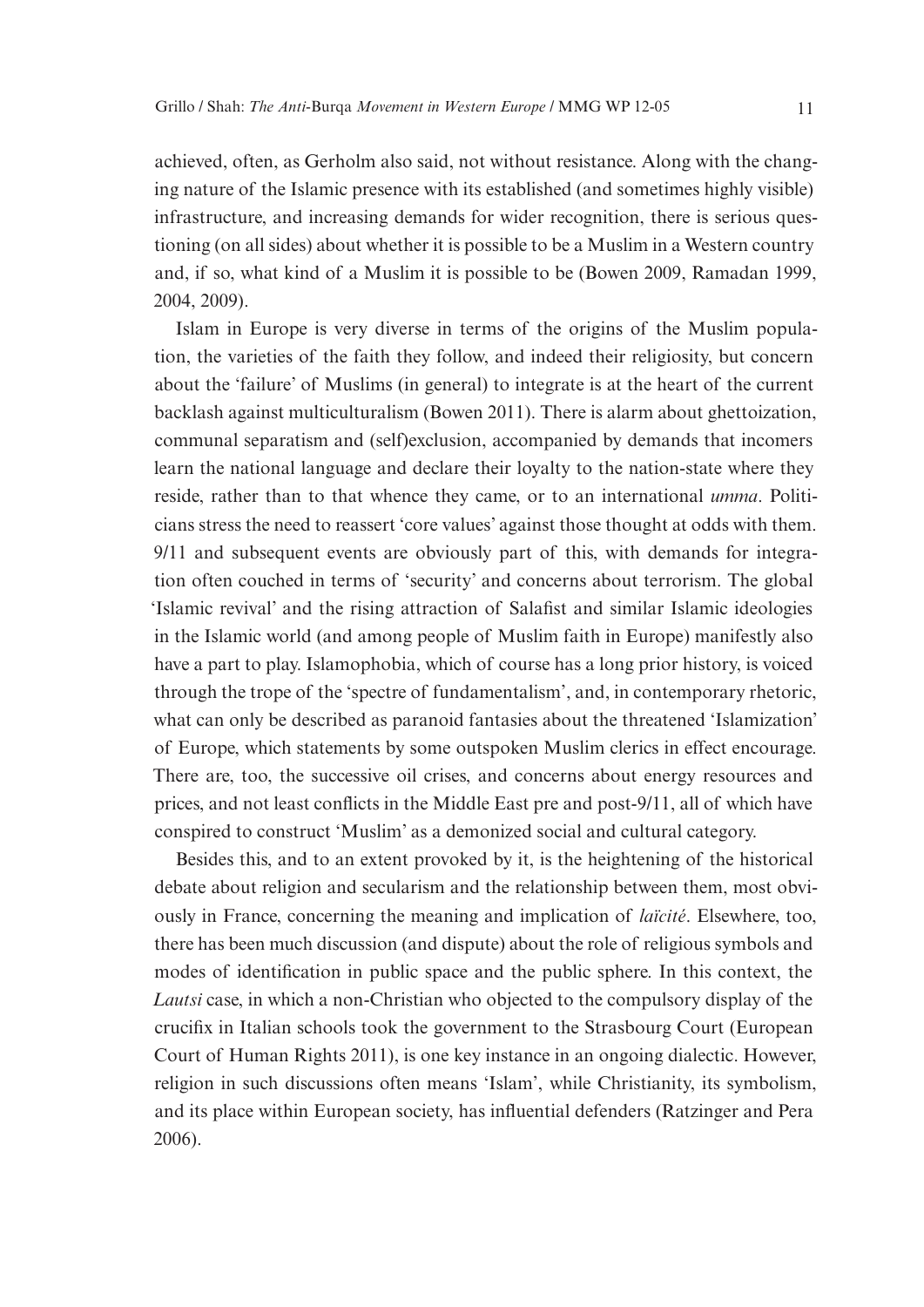### 3. Anti-Face-Veiling: The Rise of a Movement

The European movement against face-veiling is now widespread with calls to implement a ban debated or implemented (nationally or locally) in France, Belgium, Italy, Spain, the Netherlands, Scandinavia, and Germany. (A brief time-line of events relating to the criminalization of face-veiling in Europe may be found in Appendix B.) The way it has moved from country to country makes it seem like a form of political Swine Flu, or like *The Plague* in Camus's allegorical novel, although the spread of policy across jurisdictions, which the face-veil ban illustrates, is not necessarily unique. As Joppke (2007) suggests, what he calls 'repressive liberalism' has been widely taken up across Europe and beyond. However, in this section we ask how, and in what ways, has the issue of the face-veil become so rapidly politicized and taken up by political parties and their leaders, national and local? What are the forces (social, political, cultural and religious) behind the move towards legislation in the various countries and contexts? Why is the ban so widely welcomed by local populations?

The origins of the European move to ban face-veiling may be traced ultimately to France in 1989 when a local head teacher in the town of Creil sought to exclude three young girls from attending school wearing headscarves (*hijabs*, and not the face-veil). The consequences of that event, and other local initiatives during the same period, are too well-known to recapitulate (Bowen 2007, McGoldrick 2006, Scott 2007 etc), but the arguments of that period (leading to legislation to enforce an educational ban in 2004) resurface in various guises in the current debate about face-veiling (below). The famous *Le Monde* cartoon that appeared at the time, of a young woman in a headscarf with a grotesque and threatening male figure behind her ('Are you for or against the veil at school?' *Le Monde*, 7 November 1989, see among others Bloul 1996), sent a message of enduring significance; there are many more recent examples of this genre (World Press Cartoon 2011). Also in 1989 the Rushdie Affair, the fatwa pronounced in Iran against the author for his book *Satanic Verses* led to disturbances (and book burnings) in many places including Britain, opening up concerns about the implications of (militant) Islam for Western countries embracing liberal principles including freedom of speech: religion was seemingly re-entering a space whence it had been ejected.

The Gerin Commission (2010), tasked by the French Government to examine the question of the face-veil, undertook a census of *Le Monde* articles discussing the *niqab* or *burqa* between 1993-2009. Most concerned Afghanistan with almost noth-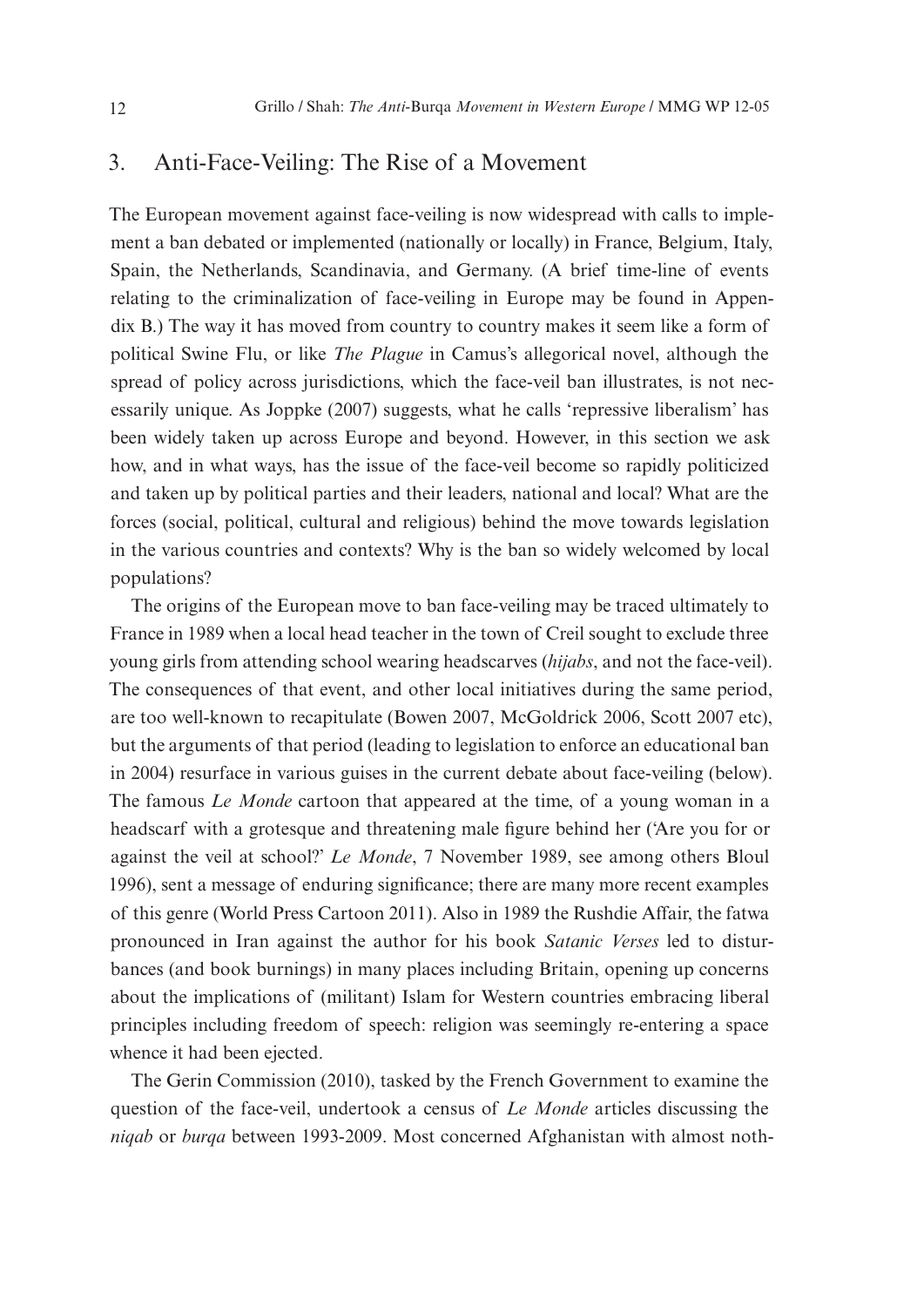ing on Western countries before 2003. From c. 2007-8, however, the volume of articles dealing with Western Europe overtook those concerned with Muslim-majority countries, as face-veiling became increasingly a matter of public debate and media attention; Moors (2009) notes a similar pattern in the Dutch press. In the earlymid 2000s, in fact, there had already been a number of local initiatives against veiling, notably in Belgium, and in autumn 2005, a specific proposal for a ban was put forward by the Dutch Immigration Minister, Rita Verdonk, of the People's Party for Freedom and Democracy, at the instigation of another politician, Geert Wilders. Verdonk argued that face-covering was *inter alia* 'a symbol of division (between the West and Islam) and was not in harmony with the integration of Muslims and the emancipation of women'.<sup>3</sup> The Dutch government established a commission to consider a ban, which was supported by many parliamentarians. A further development during this period was the intervention in October 2006 by the British politician Jack Straw (then a leading member of the Labour government), who in his weekly column in a local newspaper said that he had reservations about interviewing constituents wearing a veil ('Above all, it was because I felt uncomfortable about talking to someone face-to-face who I could not see'<sup>4</sup> ). This comment led to considerable discussion in the media (Werbner 2007, Hill 2011). A little later, the 2008 decision of the French Conseil d'État to refuse naturalization to a woman who wore the veil (the case of *Madame M*, see further below) also attracted much attention.

Five things about these developments may be noted. First, in many instances local initiatives have been influential, attracting national (and international) media attention, and sparking the interest of national politicians, and indeed politicians in other countries. This was certainly the case in France in the earlier headscarf affair. Likewise, the Swiss movement against minarets stemmed from a refusal by the authorities in a small town (Wangen bei Olten) to authorize the construction of a building by a Turkish association. That initiative was subsequently taken up by the Swiss People's Party and led to a national referendum in 2009 in which such bans received the support of 58 per cent of those voting. In the case of face-veiling, local initiatives, by mayors and town councils are widely reported for Belgium, Italy, the Netherlands and Spain. In the UK, too, where there is no formal (national) ban on either headscarves or face-veilings, cases concerning Islamic dress that have come before the

<sup>3</sup> **<http://forums.skadi.net/showthread.php?t=80189>** [accessed: 31 October 2011].

<sup>4</sup> **[http://www.lancashiretelegraph.co.uk/archive/2006/10/05/Blackburn+ per cent28black](http://www.lancashiretelegraph.co.uk/archive/2006/10/05/Blackburn+%28blackburn%29/954145.Straw_in_plea_to_Muslim_women__Take_off_your_veils/)[burn per cent29/954145.Straw\\_in\\_plea\\_to\\_Muslim\\_women\\_\\_Take\\_off\\_your\\_veils/](http://www.lancashiretelegraph.co.uk/archive/2006/10/05/Blackburn+%28blackburn%29/954145.Straw_in_plea_to_Muslim_women__Take_off_your_veils/)**  [accessed: 31 October 2011].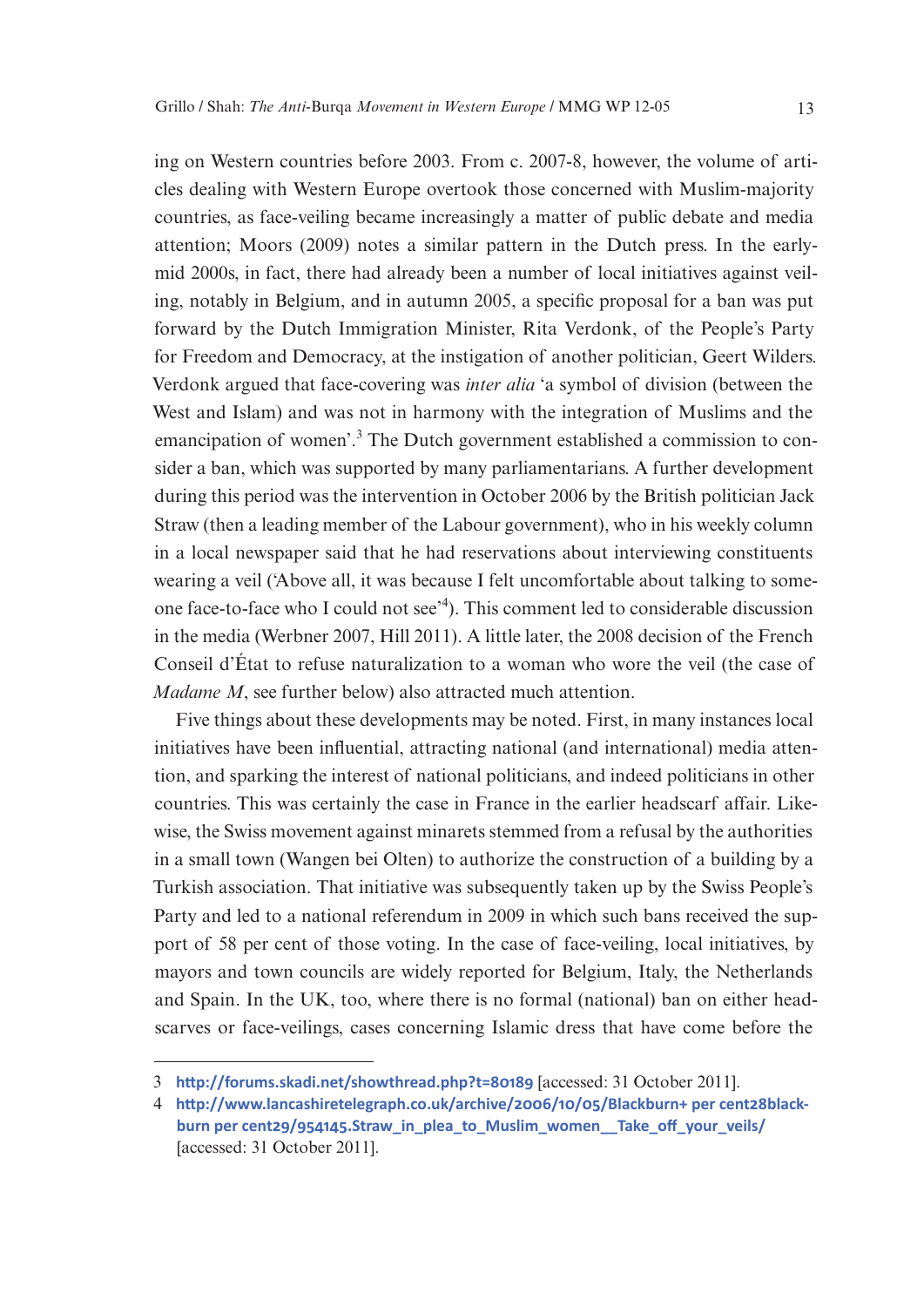courts have been the result of actions by local teachers or boards of school governors who have considerable autonomy in such matters.<sup>5</sup> Thus much that happens seems bottom-up rather than top-down: Jack Straw's comments were originally in a local newspaper read by his constituents.

Secondly, although parties and movements of the centre (and extreme) right are highly active, nationally and locally, in the debate and in bans when they are proposed and enacted, by no means is the movement solely composed of groups that are typically xenophobic. Opposition to face-veiling, and indeed Islam at large, encompasses a wide range of opinion, and in the case of face-veiling this includes many feminist groups and also groups (such as the French Communist Party) on the political left (Dumouchel 2010). Such confederations of opinion from across the political spectrum may be observed in Belgium, where face-veiling seems to have been the only issue that was able to unite the country's fractious legislature, in Spain, and in Switzerland at the time of the referendum on minarets. The sort of diffusion that the face-veil policies illustrate, may represent a particular instance of what Kriesi et al (2008) have described as a longer-term shift to a form of politics that emphasises cultural issues such as mass immigration and resistance to European integration, and in which the traditional focus of the political debate on economic issues has been downplayed or reinterpreted in terms of such cultural cleavages. Whether this continues to be the case in the current climate of economic instability remains to be seen.

Thirdly, the movement often has strong popular support. In Britain, which has declined to implement a ban (Immigration Minister, Damian Green, in July 2010, described such a response as 'un-British'<sup>6</sup>), opinion polls nevertheless suggest that the majority of respondents would support one. A poll in November 2006, following Straw's speech, found 53 per cent in favour of a ban, 40 per cent against. A later poll (Harris Interactive 2010) reported 57 per cent in favour, 26 per cent against. That poll also sampled opinion in various other countries recording the percentage in favour as follows:

<sup>5</sup> *R (on the application of Begum) v Headteacher and Governors of Denbigh High School* [2006] UKHL 15; *R* (on the application of *X*) *v* The Headteacher of *Y School* [2007] EWHC 298, [2007] All ER (D) 267 (both student cases); *Azmi v Kirklees Metropolitan Borough Council* [2007] I.C.R. 1154 (case of a teacher wearing a face-veil). See also Malik 2011, Hill 2011.

<sup>6</sup> **<http://www.bbc.co.uk/news/uk-10674973>** [accessed 1 August 2011]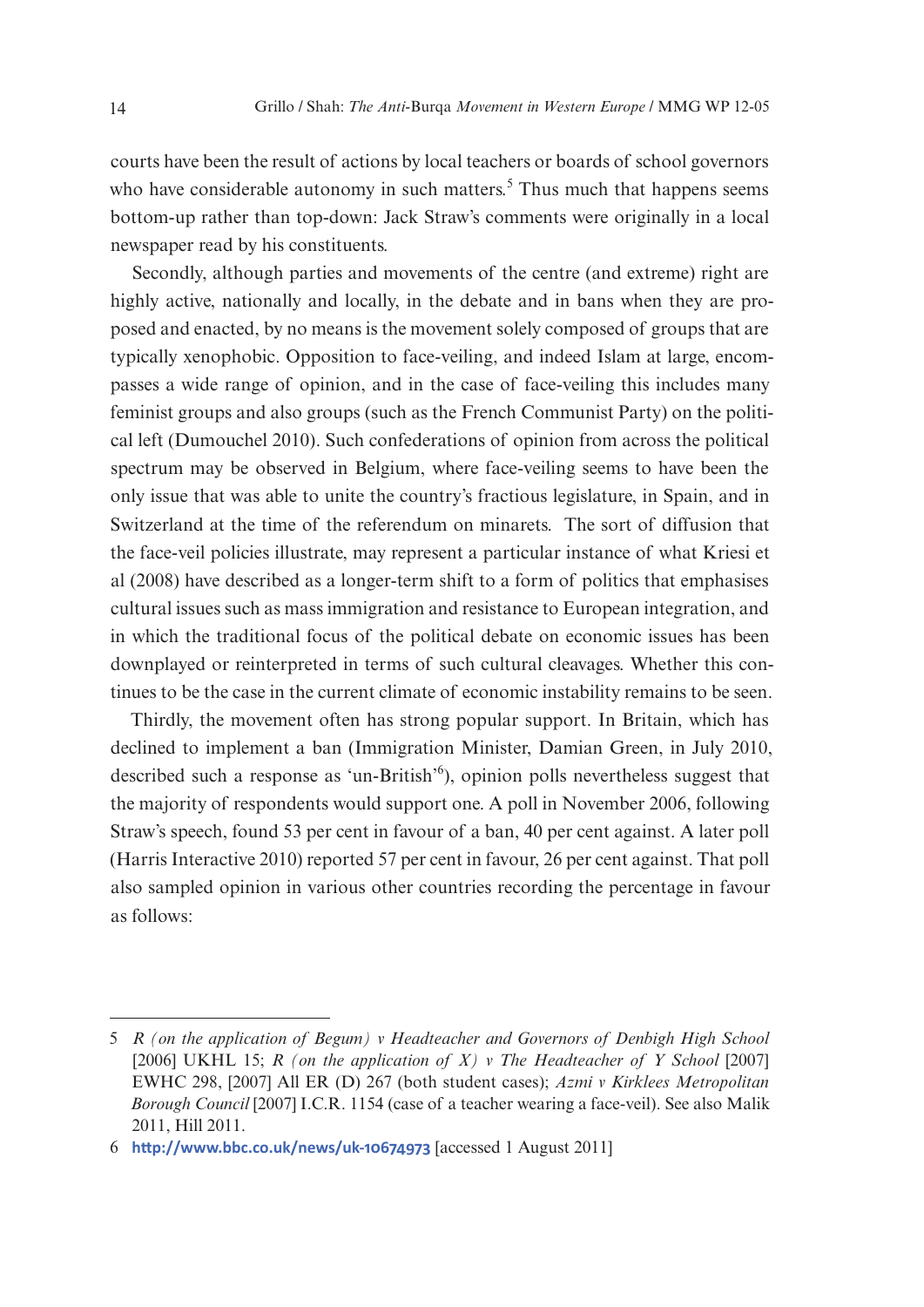| France  | 70 |
|---------|----|
| Spain   | 65 |
| Italy   | 63 |
| UK      | 57 |
| Germany | 50 |
| USA     | 33 |

**Table 1. Percentage Reported to Favour Face-Veil Ban in Various Countries**

Source: Harris Interactive 2010

The reliability of such polls may be disputed, given that they pose an abstract question rather than asking individuals to respond to an issue that concerns them, or someone they know, personally. Nonetheless, they provide a rough gauge of public sentiment.

Fourthly, although often locally case specific in origin, moves to ban face-veiling have frequently been taken up with alacrity by national politicians (for example in Belgium; in Spain, too, though perhaps less enthusiastically), and closely followed by local and national opinion-makers in other countries. There seems to have been an outbreak of international 'me-tooism', to the extent that conspiracy theorists might postulate a concerted international campaign. Those opposed to face-veiling (or who seek to defend it), have drawn on debates and events in other countries, and there exists, in this sphere as in others, a sort of transnational intertextuality, for example in the way that developments in France concerning both the headscarf and faceveiling influenced what was happening in Belgium (Fadil 2011), or the views of the French philosopher and feminist, Elizabeth Badinter, expressed to the Gerin Commission<sup>7</sup>, were taken up elsewhere. Certainly the arguments of British advocates of a ban, and the government's response, took note of what was happening in Europe. There is a cross-national interweaving of political, academic and popular discourse, embracing a skein of vocabulary, sources, tropes, ideas, instances, paradigms, and public debates on face-veiling that cannot be fully comprehended without taking into account this wider context in which they are embedded and from which they emerge.

<sup>7</sup> Commission Gerin, Audition de Mme Élisabeth Badinter, philosophe. Séance du mercredi 9 septembre 2009, **[http://www.assemblee-nationale.fr/13/cr-mi](http://www.assemblee-nationale.fr/13/cr-miburqa/08-09/c0809004.asp)***burqa***/08-09/c0809004. [asp](http://www.assemblee-nationale.fr/13/cr-miburqa/08-09/c0809004.asp)** [accessed 1 November 2011].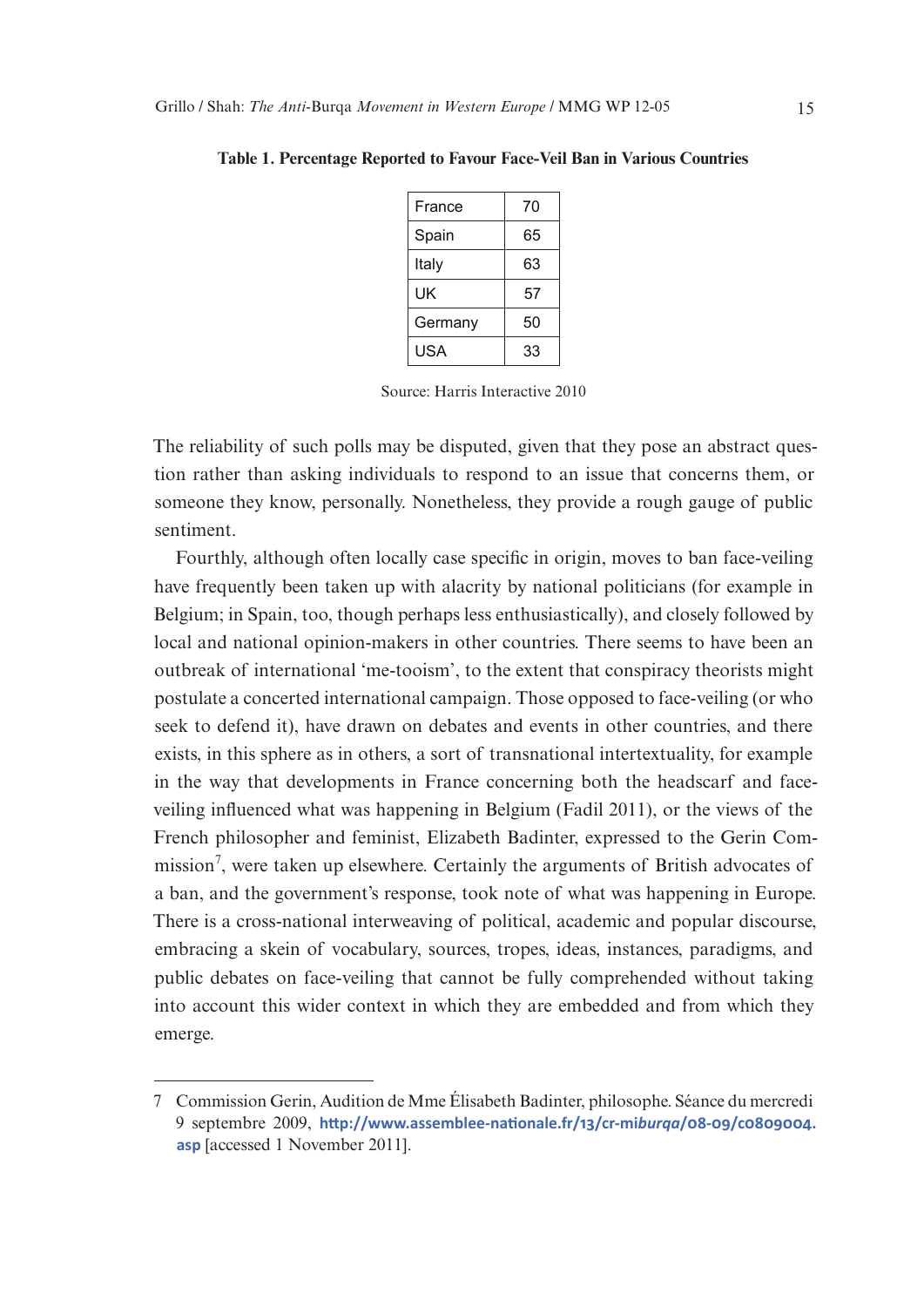Finally, there is the specific influence of politicians addressing international audiences, notably the Dutch politician Geert Wilders (Moors 2009, 2011). Wilders has visited and spoken in numerous countries (including the UK, from which he had originally been banned), against the alleged Islamization of Europe and in favour of restrictions on the practice of the Muslim faith, including banning face-veiling. The European Parliament also became a forum for exchange of views among European politicians opposed to the *burqa*. In May 2010, in an editorial in the German daily *Bild*, Silvana Koch-Mehrin, the head of the Free Democrats in the European Parliament and a member of that Parliament's highest administrative body, the bureau, condemned public face-veiling as 'an enormous attack on the rights of women' and 'a mobile prison', and advocated a Europe-wide ban.<sup>8</sup>

## 4. Justifying the Ban? The Arguments against Face-Veiling

Shortly after the French face-veiling ban came into force (in April 2011), the British journalist, Yasmin Alibhai-Brown, founder of *British Muslims for Secular Democracy*, signalled her opposition to the veil in an article in the *Independent* entitled 'Sixteen reasons why I object to this dangerous cover-up'  $(2011)$ .<sup>9</sup> Here we summarize, with brief comments, our own analysis of the arguments frequently encountered in public debate.

Pro and anti-veiling discourse consists of variations on several thematic antinomies:

- The secular vs. the religious: what should be the role of public religious expression in a secular society?
- Religion vs. culture: Is veiling a religious obligation (and as such an expression of radical Islam)? Is it a voluntarily adopted cultural preference? If religious, does this imply special rights? If cultural, is any protection available?

<sup>8</sup> **<http://euobserver.com/22/29991>** A video of a meeting on '*Burqa* and Women's Rights' (10 June 2010), organized by the Alliance of Liberals and Democrats for Europe is available at **[http://oldsite.alde.eu/en/details/?no\\_cache=1&tx\\_ttnews per cent5Btt\\_news per](http://www.youtube.com/watch?v=_92ois4pchw) [cent5D=23101&cHash=3212cc7cd8](http://www.youtube.com/watch?v=_92ois4pchw)** [accessed 20 October 2011].

<sup>9</sup> There is extensive discussion in, among others, Dumouchel 2010, Joppke 2011, Lenard 2010, Moors 2009, Mullally 2011, Parvez 2011, Saharso and Lettinga 2008, Shadid and Van Koningsveld 2005, Silvestri 2009, 2010, and most persuasively Howard 2009. Alibhai-Brown's article actually appeared during the workshop at Como in April 2011, as the authors were assembling their own list of the arguments made by the different European legislatures.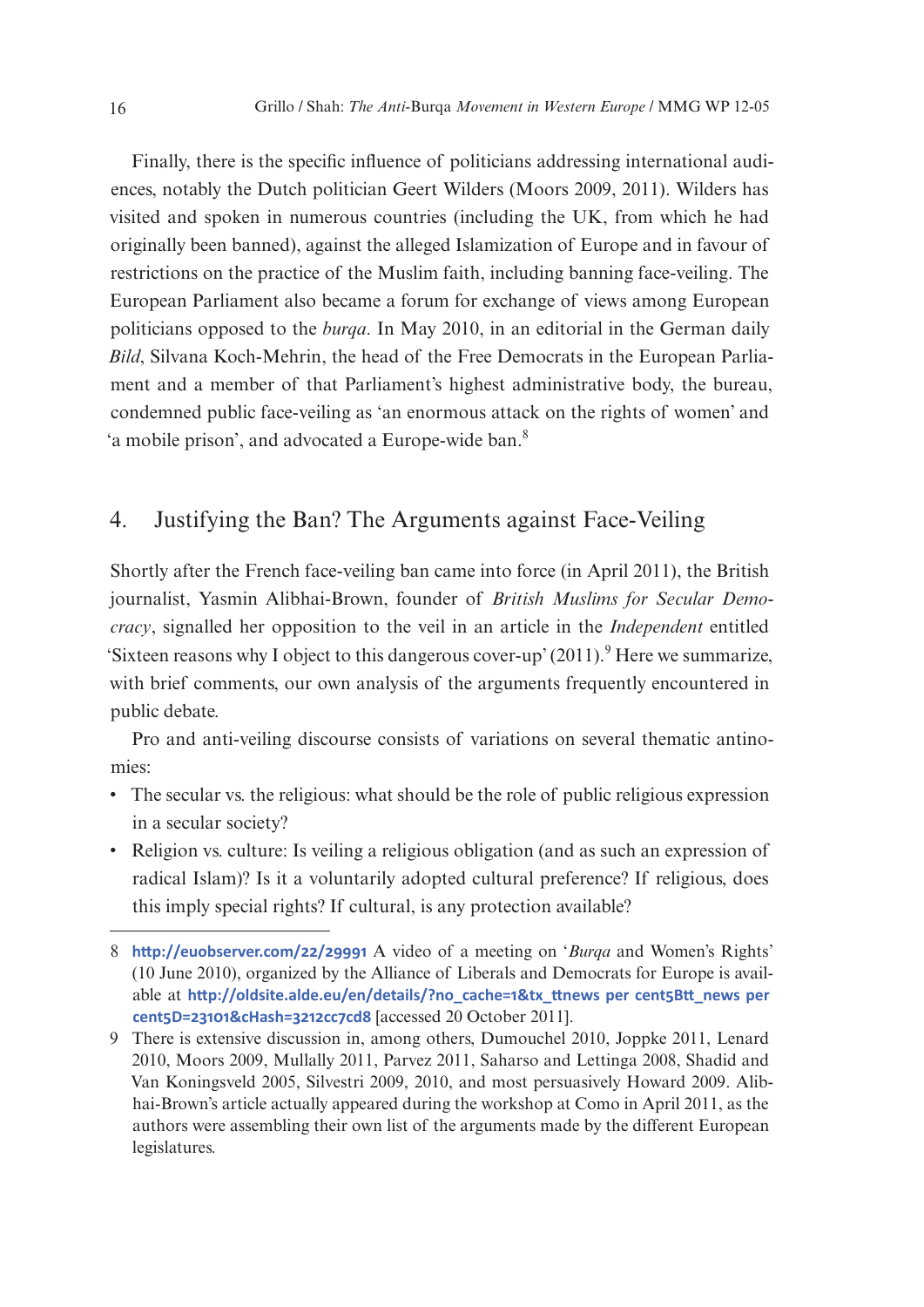- 'Our' culture vs. 'your' culture: Whether cultural or religious, does veiling represent an unacceptable 'otherness'?
- • Integration vs. parallel lives: does veiling foster communitarianism and undermine an open society?
- Women's subordination vs. women's agency: Does veiling signify patriarchy and the submission of women? What if women (apparently) choose to veil?
- • Cultural (or religious) rights vs. women's rights: can/should rights be hierarchized?

These themes cross-cut, intersect, and contradict one another in complex ways, as the following discussion shows.

#### *(a) Laïcité, the Secular and the Religious*

*Laïcité*, as a principle of French republican governance, is not the same as secularism or anti-clericalism, or hostility towards religion as such, though anti-religious sentiment has clearly motivated some opponents of face-veiling. *Laïcité*'s defence was, of course, an important official argument of French opponents of the *hijab*, and was employed specifically against wearing the headscarf in state schools. In 2003, following initiatives by then Minister of the Interior Nicolas Sarkozy, a commission was established (Commission Stasi 2003) 'to reflect on the application of the principle of *laïcité* in the Republic'. Its report rehearsed the history of the idea in French thought from the Revolution, tracing its articulation through legislation in the late 19th and early 20th centuries. Concerned with the way that demands for the recognition of difference had become increasingly vocal in schools, hospitals, the legal system and the workplace, the Commission concluded that while diversity should be respected, the principle of *laïcité* in the public sphere should be re-affirmed. In particular, it expressed alarm about articles (such as clothing) of an ostentatious or provocative nature that might be taken as signs of identity, and recommended legislation to forbid the wearing of them in public education. After much debate, the French parliament inserted a clause in the Education Code: 'Pupils in public schools are prohibited from the carrying of symbols or wearing of clothing which are ostentatiously religious'.10

<sup>10</sup> LOI n° 2004-228 du 15 mars 2004. The recent debate on the face-veil has echoed this opposition to the 'ostentatious' display of religious affiliation. As one internet commentator put it: 'La rue, les espaces publics ou privés, ne doivent pas tolérer *un affichage vestimentaire* qui ne font que mettre en évidence les différences de culture', **[http://www.lex](http://www.lexpress.fr/emploi-carriere/emploi/commentaire.asp?id=945143)[press.fr/emploi-carriere/emploi/commentaire.asp?id=945143](http://www.lexpress.fr/emploi-carriere/emploi/commentaire.asp?id=945143)** [accessed 11 January 2012], our emphasis.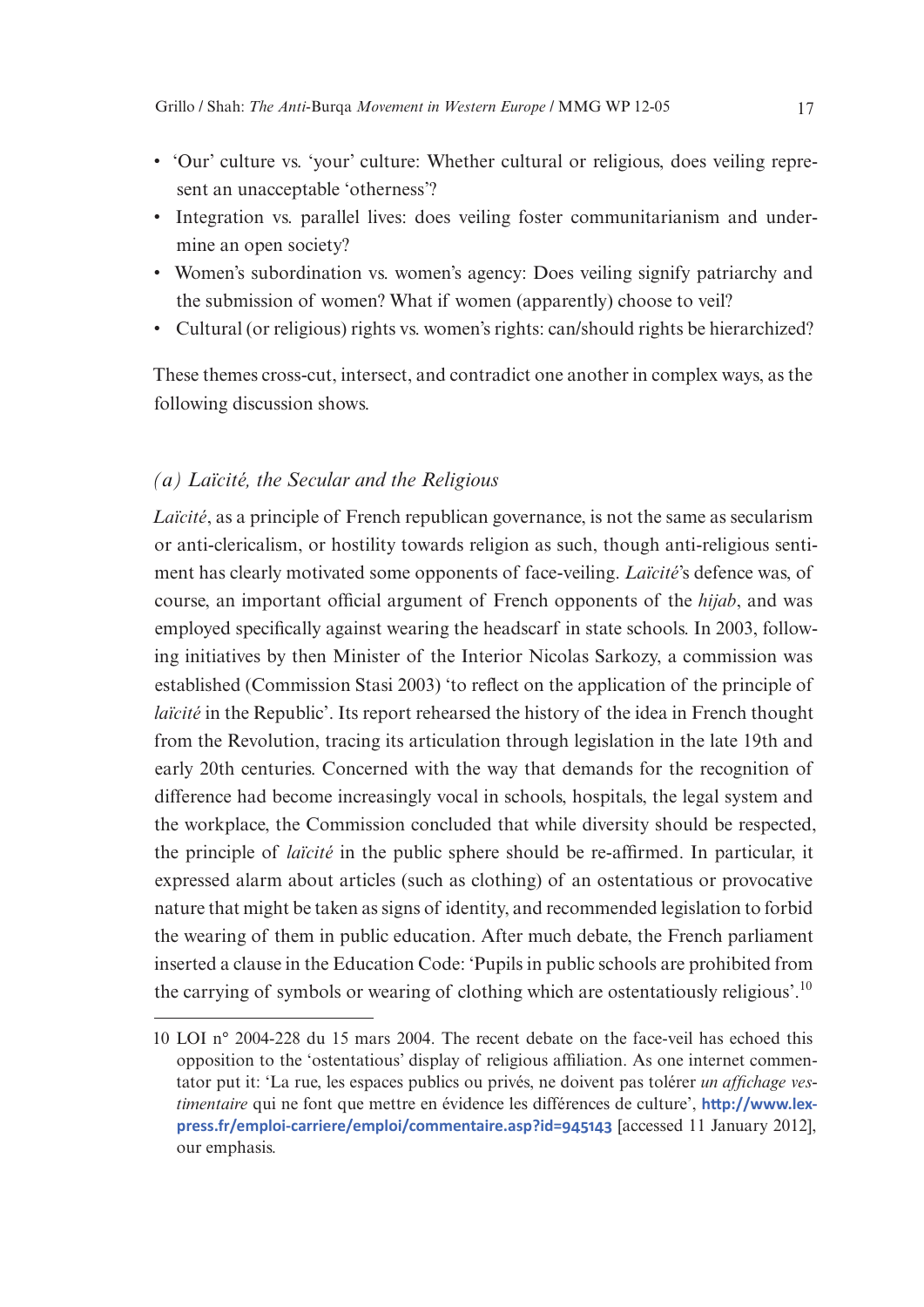This amendment (which affected other religious groups besides Muslims) was widely accepted, though opposed by many Muslims in France and elsewhere in Europe. Commenting on these events, Bowen (2004: 34) observed that

the norm of public *laïcité* directs citizens to leave behind their ethnic and religious identities and all visible emblems of those identities and to assume the shared identity and values associated with the Republic whenever they inhabit "public space. Scholars and officials justify this norm by arguing that to proclaim publicly and loudly one's private identities is to generate division and conflict in a society.

This form of *laïcité* demands a public citizenship characterized by a-cultural, and specifically a-religious individualism; the citizen stripped of all public religious appurtenance. As Mullally comments (2011: 32), 'cultural difference is to be pushed to the realms of the private; the public sphere is to remain culture free, neutral, universal'. It is an ideology, which, for example, led one French Interior Minister, Claude Guéant, to declare that users of public services (such as hospitals) should not display anything that suggested a religious preference. Consonant with that, he also maintained that it was 'inadmissible' for a woman to refuse medical treatment from a man.<sup>11</sup>

*Laïcité* was not, however, the sole or perhaps even the most significant principle at stake in the move to ban face-veiling in France or indeed elsewhere. In fact, as Joppke (2011: 10) argues, *laïcité* 'move[d] into the background'. He offers two reasons for this: first, because the proposed ban would extend to all public spaces (and not just state schools etc.), and second because in the course of the debate it was concluded that face-veiling was not a religious prescription. The Commission Gerin drew a distinction between the *hijab* (conspicuously religious) and face-veiling, arguing that because the face-veil was not laid down by Islam (the Commission had taken evidence on this point), *laïcité*, while not irrelevant, was not the heart of the problem. Joppke (2011: 11) discusses this point in some detail, arguing that: 'laïcité is a principle to regulate religion', and that if the *burqa* is seen as 'extrinsic to Islam, and not as religious expression at all, it falls outside the ambit of *laïcité*'. While technically correct, it did not prevent politicians, including the President, from continuing to express opposition to face-veiling in the name of *laïcité*.

<sup>11</sup> Reported in *Libération*, 24 March 2011, **[http://www.liberation.fr/politiques/01012327512](http://www.liberation.fr/politiques/01012327512-les-usagers-de-certains-services-publics-ne-doivent-pas-porter-de-signes-religieux) [les-usagers-de-certains-services-publics-ne-doivent-pas-porter-de-signes-religieux](http://www.liberation.fr/politiques/01012327512-les-usagers-de-certains-services-publics-ne-doivent-pas-porter-de-signes-religieux)** [accessed: 31 October 2011].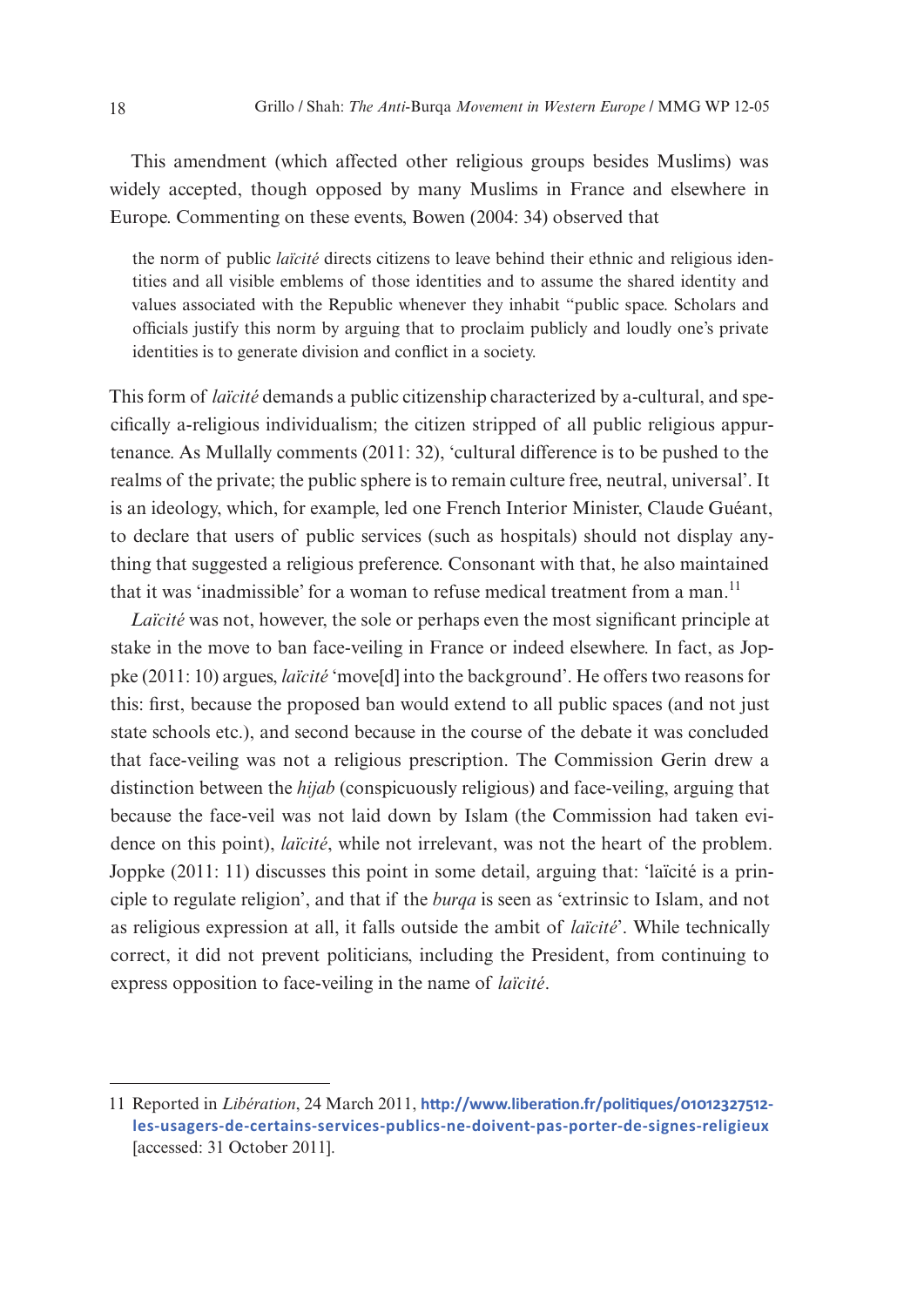#### *(b) Religion or Culture?*

There has long been debate about modesty and veiling in Muslim-majority countries, about what the religious sources say, and how they have been interpreted in different contexts and at different times. Many Muslims would in fact agree that covering, of the kind represented by face-veiling, is by no means a requirement of the faith, though female and male modesty is (Sardar 2011). This is the position often taken by Muslims in Western countries too.<sup>12</sup> In his evidence to the Gerin Commission the philosopher Tariq Ramadan stated:

La très grande majorité des savants et courants sunnites et chiites estiment que la *burqa* ou le *niqab* ne sont pas une prescription islamique. Le consensus parmi les savants est que le foulard en est une mais pas le *niqab* et la *burqa*. Mais vous avez une interprétation qui existe, qui est minoritaire, et dont vous ne pourrez pas disqualifier la présence même si vous êtes en opposition avec le présupposé et la conclusion, ce qui est mon cas. Pour ce qui me concerne, je ne cesse d'expliquer aux diverses communautés musulmanes que l'interprétation qui conclut au port du *niqab* ou de la *burqa* est réductrice, qu'elle trahit le sens et l'esprit même de la référence musulmane. C'est un travail que je fais de l'intérieur et que nous devons mener. Mais il faut reconnaître le fait clair et objectif qu'une tradition maintient que telle est la compréhension de l'islam. Cette tradition se réclame de la pratique des épouses du Prophète pour l'ériger en norme applicable à toutes les femmes, alors que les autres savants font généralement la distinction entre ce qui est spécifique aux épouses du Prophète et ce qui est demandé pour les autres femmes.13

<sup>12</sup> See Shirazi and Mishra (2010) for an American Muslim perspective, also Schwartzbaum (2011).

<sup>13</sup> English translation by Ralph Grillo: 'The vast majority of Sunni and Shia scholars believe that the *burqa* or *niqab* are not an Islamic requirement. The consensus is that the headscarf is obligatory, but not the face-veil. But there is a minority interpretation which you may not disregard even if, as I do, you reject the premises, and the conclusion which is drawn from them. For my own part I have unceasingly explained to the various Muslim communities that the interpretation insisting on the wearing of the face-veil is simplistic, that it betrays the meaning and spirit of the Islamic text. This is a task which I undertake within the Islamic community and which we have a duty to undertake. But one must recognize the clear and objective fact that there is a tradition which maintains that such an interpretation is the true understanding of Islam. This tradition adduces the example of the practices of the Prophet's wives to establish a standard for all women, despite the fact that other scholars generally distinguish between what is specific to the Prophet's wives and what is expected of other women', Commission Gerin, Audition de M. Tariq Ramadan. Séance du mercredi 2 décembre 2009, **[http://www.assemblee-nationale.fr/13/](http://www.assemblee-nationale.fr/13/cr-miburqa/09-10/c0910015.asp) cr-mi***burqa***[/09-10/c0910015.asp](http://www.assemblee-nationale.fr/13/cr-miburqa/09-10/c0910015.asp)** [accessed 1 November 2011]. Elsewhere he commented: 'the *niqab* or the *burqa* are not Islamic prescriptions. This is what I believe the mainstream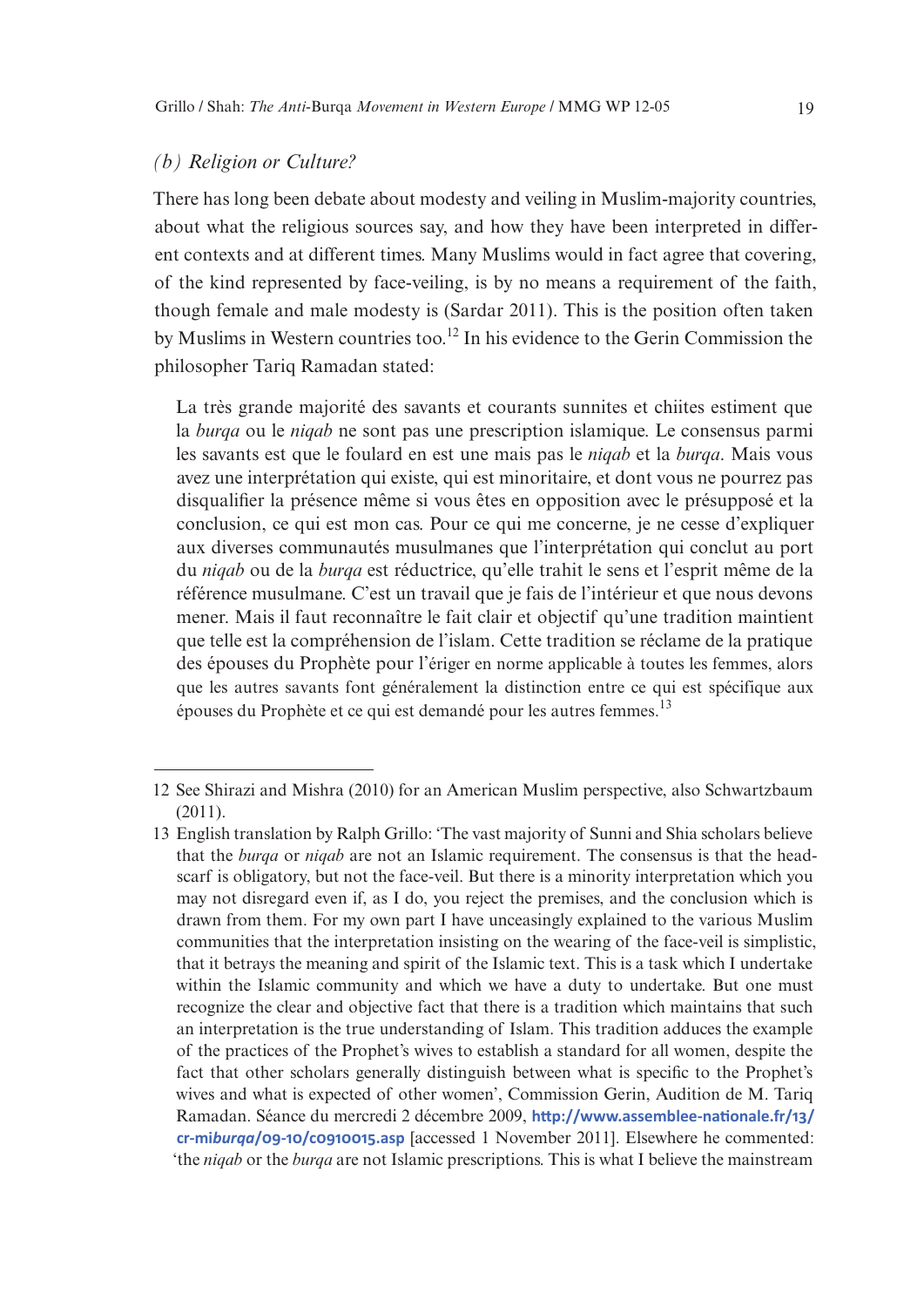Ramadan's evidence sums up the reasons for the existence of a range of positions within Islamic law and the difficulty that legislators or judges may face when evaluating the obligatory nature of the veil for Muslim women. While many Muslims would agree with the argument that veiling is not a religious requirement, and in France, for example, supported the previous prohibition on wearing the headscarf in schools (Killian 2007), others would claim that face-veiling is indeed prescribed by Islam, or at any rate their interpretation of the texts.14 Emma Tarlo cites the example of male and female supporters of Hizb ut-Tahrir, who advocate what she calls a 'radical sartorial activism' (2005: 14; see also Tarlo 2010).<sup>15</sup> However, supporters of the ban have contended that since there is disagreement among Muslims as to the religious obligation to veil the face, 'women's decisions to do so must necessarily be interpreted as a *choice*, and moreover as a *political* rather than a *religious* choice' (Lenard 2010: 314). Thus, despite the plurality of Muslim interpretations of the sources of their tradition, the Gerin Commission concluded that the veil is not as such religious, and as Joppke ironically notes (2011: 31): 'the limits of restricting Islam could be transgressed only by denying that the *burqa* is part of Islam'.

Yet, although some claim that face-veiling is a customary rather than religious practice (Yasmin Alibhai-Brown for example proclaims that it is 'pre-Islamic'), and hence not protected by legislation or conventions guaranteeing the freedom of religion or protection from discrimination,<sup>16</sup> others condemn it as an instance of hardline Shari'a in practice, that is, as quintessential radical Islam: it is, said Elizabeth Badinter 'l'étendard des salafistes'(the Salafists' banner).17 As Tissot summarises their argument (2011: 43): 'Women in *niqab* are the Trojan horse of extremist Islamism. In this view, the cloth hides not only a face but secret intentions as well: to attack secularism and impose Islamic rule'. It represents political Islamism of the kind found, it is argued, in certain Muslim-majority countries, and specifically the

believes as well, even though we have tiny groups saying this', **[http://pewforum.org/Poli](http://pewforum.org/Politics-and-Elections/A-Conversation-With-Tariq-Ramadan.aspx)[tics-and-Elections/A-Conversation-With-Tariq-Ramadan.aspx](http://pewforum.org/Politics-and-Elections/A-Conversation-With-Tariq-Ramadan.aspx)** [accessed 22 October 2011].

<sup>14</sup> For Muslim internal debates on veiling and a variety of interpretations of the texts see: **<http://www.ahlalhdeeth.com/vbe/showthread.php?p=84015>** and **[http://www.nytimes.](http://www.nytimes.com/2011/09/21/world/europe/21iht-letter21.html?_r=1) [com/2011/09/21/world/europe/21iht-letter21.html?\\_r=1](http://www.nytimes.com/2011/09/21/world/europe/21iht-letter21.html?_r=1)** [accessed 1 November 2011].

<sup>15</sup> Previously, the European Council for Fatwas and Research had declared that wearing the headscarf was a 'devotional commandment and a duty prescribed by the Islamic Law, and not merely a religious or political symbol' (in Shadid and Van Koningsveld 2005: 36).

<sup>16</sup> See Moors 2009, 2011, and Saharso and Lettinga 2008 on how anti-discrimination laws affect legislation that might be interpreted as anti-Muslim.

<sup>17</sup> Commission Gerin, Audition de Mme Élisabeth Badinter, philosophe. Séance du mercredi 9 septembre 2009, **[http://www.assemblee-nationale.fr/13/cr-mi](http://www.assemblee-nationale.fr/13/cr-miburqa/08-09/c0809004.asp)***burqa***/08-09/c0809004. [asp](http://www.assemblee-nationale.fr/13/cr-miburqa/08-09/c0809004.asp)** [accessed 1 November 2011].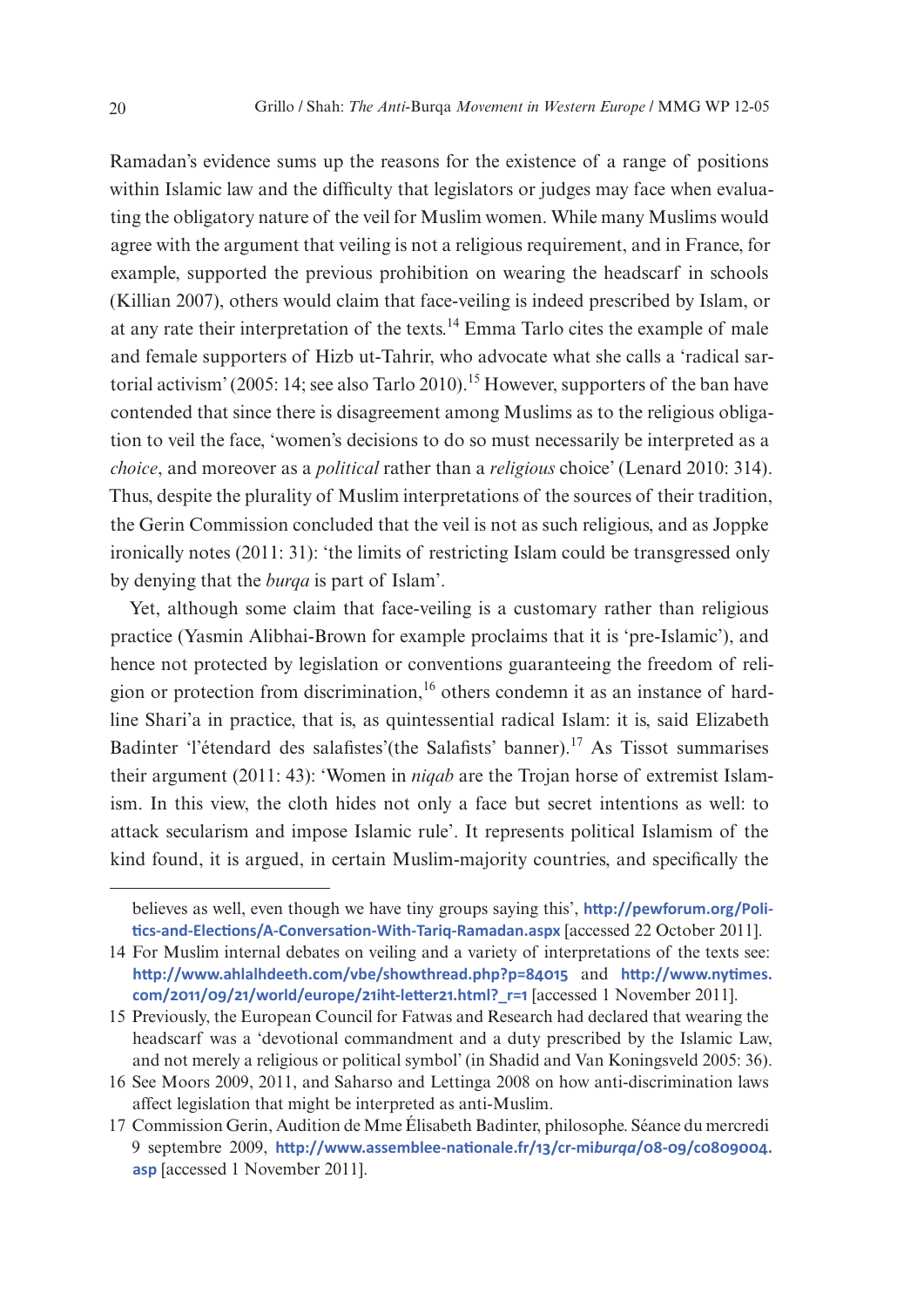kind of implementation of Shari'a found in Afghanistan under the Taliban. This is consonant with the way Western stereotypes often stress extreme interpretations of Islam and Muslim practice, or indeed assume certain cultural practices, such as forced marriages, to be Islamic. An example is provided by Geert Wilders in a speech delivered in 2011, in Rome and elsewhere, including Canada: 'in some neighbourhoods, Islamic regulations are already being enforced – also on non-Muslims. Women's rights are being trampled. We are confronted with headscarves and *burqa*s, polygamy, female genital mutilation, honor-killings' (Wilders 2011).

The extent to which veiling and other forms of dress may represent radical, political Islamism is contested. Certainly there is some evidence for this in the UK where Dwyer (1999: 19) has argued that wearing the headscarf has acted 'for some young British Muslims as a symbol of "political Islamism" … by which individuals can profess their identity as Muslims in opposition to racialized discourses of exclusion', e.g. as a defiant response to street racism.18 On the other hand, Parvez's detailed study of *niqab*-wearing Muslim women in Lyon contends that their Salafist-influenced Islamism is in fact *a-political*, or rather *anti-political*. She offers three reasons for this:

First, the women are engaged in a struggle to defend, expand, and reconfigure the private sphere against the intrusions of the state. Second, they are building a moral community to support each other through the economic and social ostracization they all face. Third, they emphasize their spiritual conditions and state of serenity above material life (Parvez 2011: 289).

Their Salafism represents a 'retreat into a moral community', an interiorization of religion (Killian 2007: 314), comparable to the path taken by intellectuals in former communist Eastern Europe. This has a bearing on the issue of integration, discussed below.

#### *(c) Not 'Our' Culture.*

Public face-veiling, said Euro MP Silvana Koch-Mehrin, characterizes values 'we in Europe do not share'.19 Similarly, in an interview with Anglia Television News (3 February 2010), the British MP Phillip Hollobone, who in 2010 proposed a private

<sup>18</sup> Tarlo (2005: 14) indicates that the plaintiff 's brother in the Begum case was 'closely associated' with the Islamist Hizb ut-Tahrir.

<sup>19</sup> **<http://euobserver.com/22/29991>** [accessed 1 November 2011]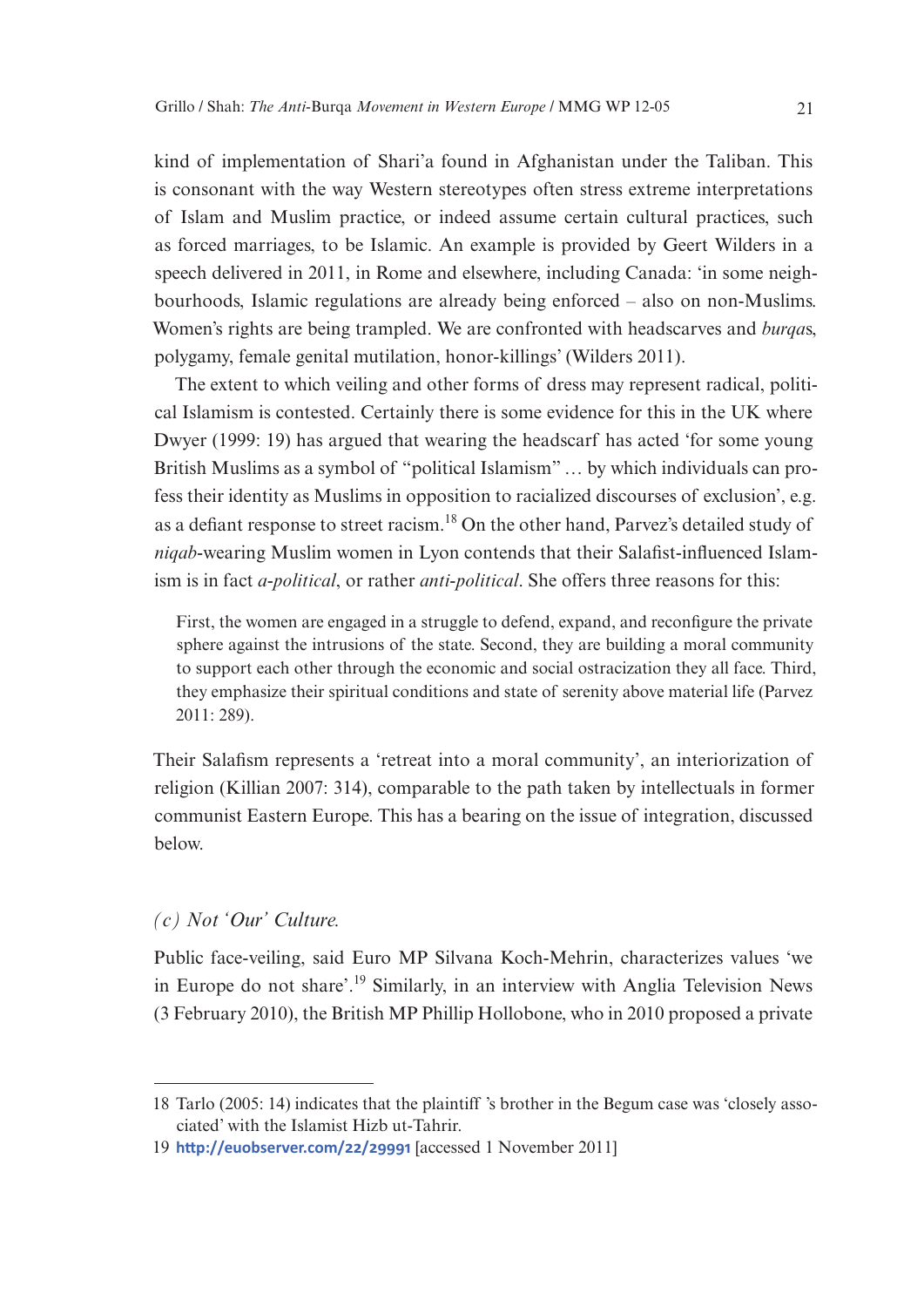members' Bill, the Face Coverings (Regulation) Bill,<sup>20</sup> to ban the *burga*, described it as:

the most ridiculous piece of dress that you can have. The idea that you would go round in a modern society with your face covered is just simply absurd. And of course it's part of the British way of life to pass people in the street, smile at them, say a cheery hello. And you can't do that if people are wearing *burqa*s.

Whether religious prescription, or cultural practice, whether voluntary or not, is for some beside the point. Whatever its status, face-veiling, they argue, is not part of 'our' culture. This may refer to the historic 'European', Judeo-Christian culture of Western nation-states, the values and practices of particular societies ('The British way of life'), or the public culture of contemporary liberal, democratic, secular democracies, sometimes all three. The first two beg the question of other interpretations of what might be meant by 'European' or national cultures. Leaving aside the apparel that women in Europe have historically been required to wear, including veils, the argument treats the Muslim religious/cultural practice of veiling as 'un-European', even if followed by those born and brought up in the (European) country of residence. By this definition it is impossible for such people (immigrants and ethnic minorities of immigrant or refugee background) to be treated as 'European' unless and until they adopt what is defined as 'European' practice. The decision of the French Conseil d'Etat in *Madame M* underlines this, since it regarded face-veiling as not only undesirable but as a sign of non-assimilation (Bowen 2009). The woman concerned, it ruled, had:

adopté une pratique radicale de sa religion, incompatible avec les valeurs essentielles de la communauté française, et notamment avec le principe d'égalité des sexes; qu'ainsi, elle ne remplit pas la condition d'assimilation.<sup>21</sup>

<sup>20</sup> A private member's Bill is a proposal for legislation by a Member of Parliament not a member of the government. The text of the Bill is at **[http://www.publications.parliament.](http://www.publications.parliament.uk/pa/cm201011/cmbills/020/11020.i-i.html) [uk/pa/cm201011/cmbills/020/11020.i-i.html](http://www.publications.parliament.uk/pa/cm201011/cmbills/020/11020.i-i.html)**. Like most such measures, it is unlikely to pass into law. The Bill was scheduled for its second reading in the House of Commons on 3 February 2012, but 'as the House did not sit on that day it was not debated' (**[http://ser](http://services.parliament.uk/bills/2010-11/facecoveringsregulation.html)[vices.parliament.uk/bills/2010-11/facecoveringsregulation.html](http://services.parliament.uk/bills/2010-11/facecoveringsregulation.html)**, accessed 6 March 2012), and thus delayed once more.

<sup>21</sup> English translation: 'adopted a radical religious practice incompatible with the essential values of the French community, and especially with the principle of sexual equality; in that way she does not fulfill the condition of assimilation', No. 286798 Conseil d'Etat, 27 juin 2008.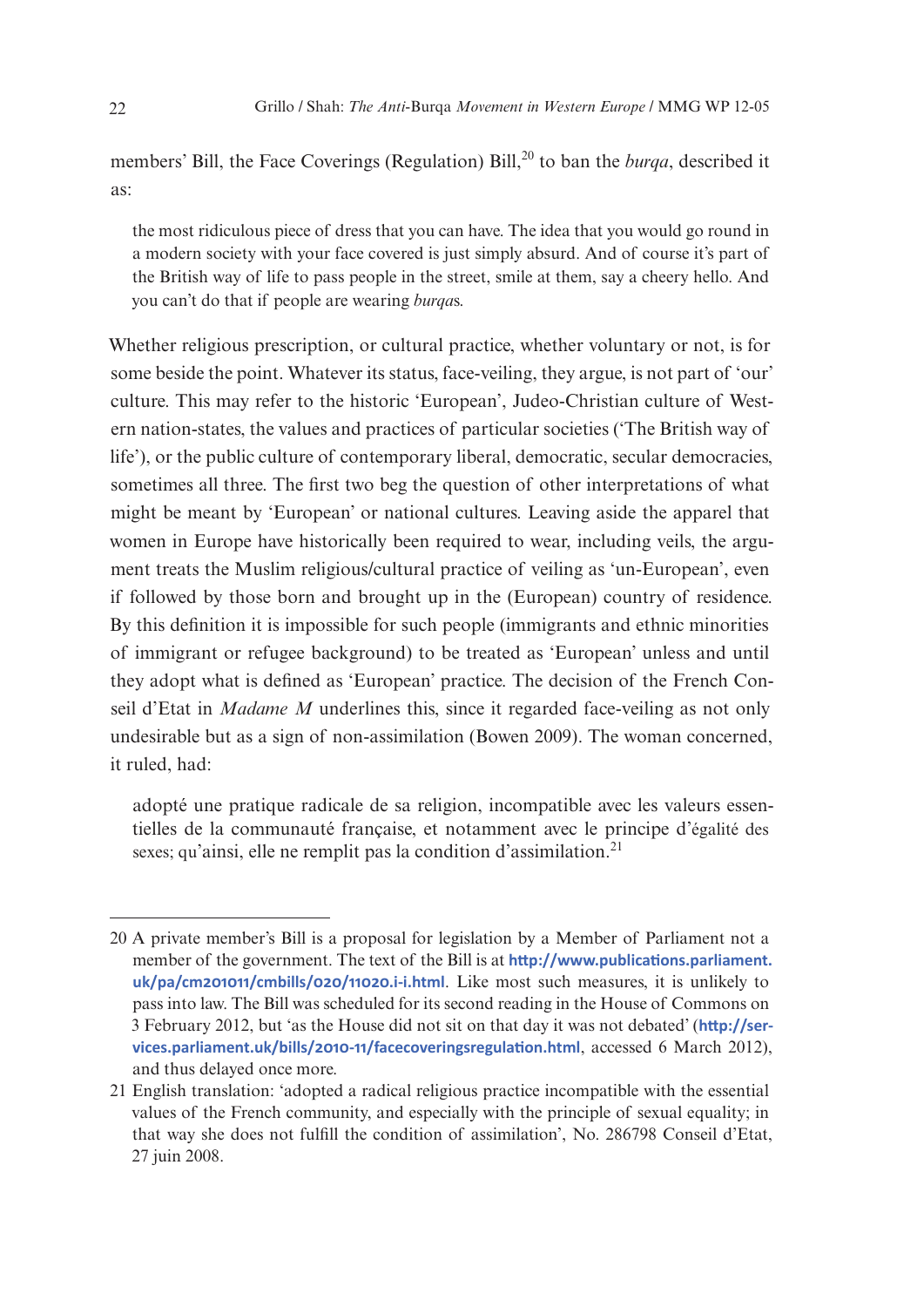The argument concerning face-veiling's incompatibility with contemporary civic principles is exemplified by Spanish opposition to the *burqa* on the ground that it inconsonant with the idea of modernity to which the population of cities such as Barcelona aspire (Fernández 2011). More generally, because veiling is believed to contravene the political and other rights of women, it is held to be incompatible with the liberal democratic principles that underpin governance in much of Europe.

For some, then, face-veiling stands metonymically (almost literally) for the Islamicized (female) body, and then for Islam itself, at any rate extreme Islamism (some would assert that Islam is always already 'extreme'), and has thus become a symbol standing for all of those things that are thought to be inimical to Western (Judaeo-Christian) values, liberal democratic principles of individual freedom and gender equality (Mancini 2011), and modernity. For others it simply represents an unacceptable 'otherness', an unwelcome racial or cultural presence. In either case, it perhaps does not matter how many or how few are the women who actually veil (though some would argue that those few represent the thin end of a wedge): the face-veil is simply 'not our culture'. This motif appears in other guises, too.

#### *(d) Transparency, Communication and Integration*

'The Republic is lived with the face uncovered', said French Justice Minister Michèle Alliot-Marie (in Joppke 2011: 28). One Belgian parliamentarian and opponent of face-veiling, Daniel Bacquelaine, declared that 'We cannot allow someone to claim the right to look at others without being seen' (quoted in *The Guardian*, 31 March 2010). This echoes Elizabeth Badinter's evidence to the Gerin Commission, which makes the point very forcibly: 'Porter le voile intégral, c'est refuser absolument d'entrer en contact avec autrui ou, plus exactement, refuser la réciprocité: la femme ainsi vêtue s'arroge le droit de me voir mais me refuse le droit de la voir<sup>'22</sup>. The view is widely shared. Thus, *futur08*, in a comment on the Guardian website:

every person has a right to see the face of another person – in the street, in a public building, in school, stores, banks etc. It is how everybody protects him/herself:

<sup>22</sup> English translation: 'Wearing the face-veil represents a refusal to engage with other people, or more precisely a rejection of reciprocity: a woman wearing a veil assumes the right to look at me, but rejects my right to look at her', Commission Gerin, Audition de Mme Élisabeth Badinter, philosophe. Séance du mercredi 9 septembre 2009), **[http://www.](http://www.assemblee-nationale.fr/13/cr-miburqa/08-09/c0809004.asp) [assemblee-nationale.fr/13/cr-mi](http://www.assemblee-nationale.fr/13/cr-miburqa/08-09/c0809004.asp)***burqa***/08-09/c0809004.asp** [accessed 1 November 2011].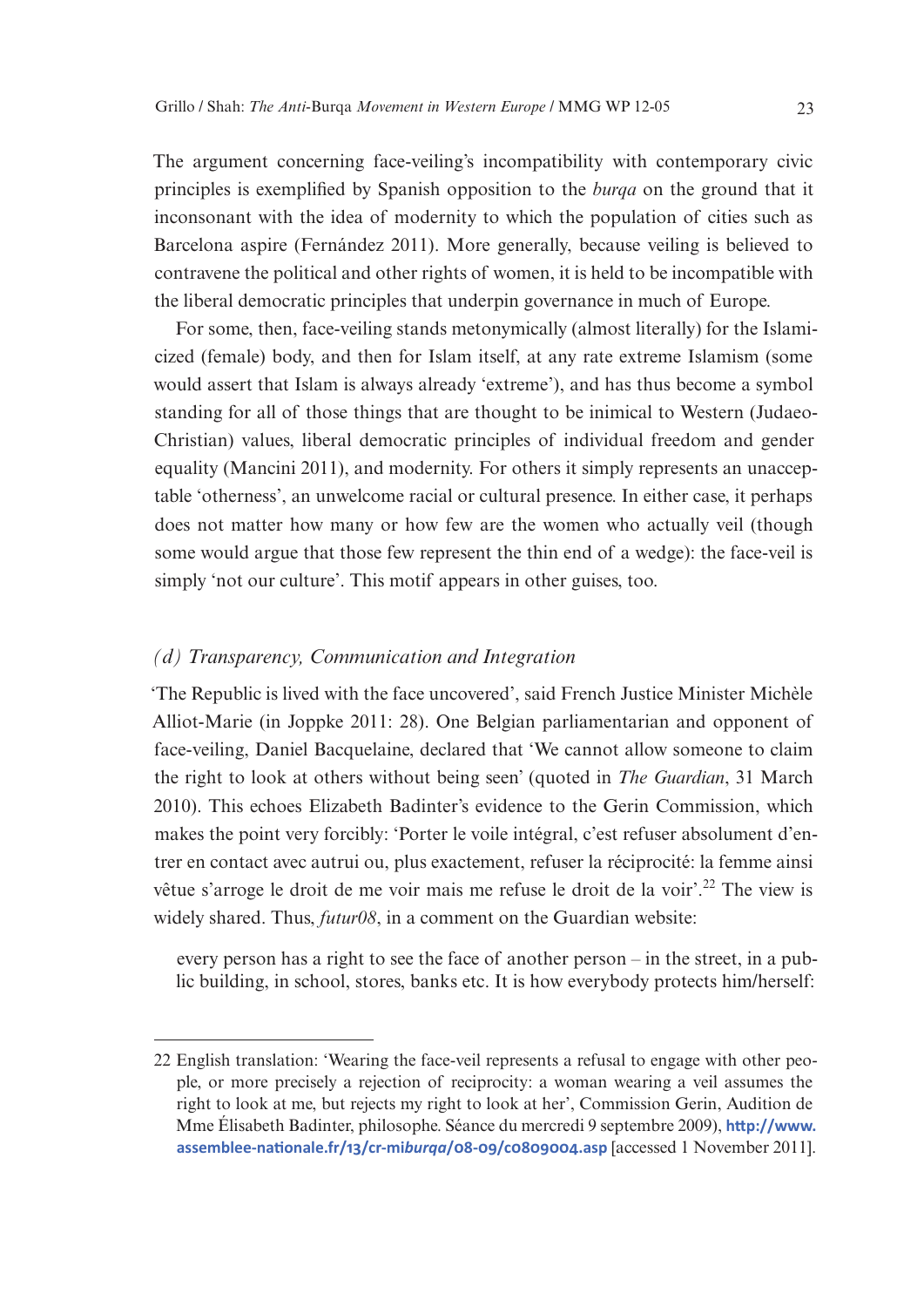by looking at the face of another. Nobody should have to trust that the woman under the veil is decent without seeing her face. $^{23}$ 

Martha Nussbaum (2010), in an article in the *New York Times,* summarizes this as: 'transparency and reciprocity proper to relations between citizens is impeded by covering part of the face'.<sup>24</sup>

The transparency argument overlaps with an argument from folk-sociolinguistics, i.e. from popular (not necessarily scientific) assumptions about the nature of communication and the visual channels necessary for satisfactory communication to take place.25 This point was made in Britain in 2006 by Jack Straw. 'The value of a meeting', said Straw, 'as opposed to a letter or phone call, is so that you can – almost literally – see what the other person means, and not just hear what they say'. This was also put to the British Parliament by Philip Hollobone:

Here's a woman who, through her dress, is effectively saying that she does not want to have any normal human dialogue or interaction with anyone else … when a woman wears the *burqa*, she is unable to engage in normal, everyday visual interaction with everyone else … It is deliberately designed to prevent others from gazing on that person's face. [This] goes against the British way of life … we can all see who [an]other person is and we interact both verbally and through those little visual facial signals that are all part of interacting with each other as human beings. (*House of Commons Debates,* 11 March 2010, cols. 483-4).

While this may represent an ethnocentric view of what constitutes the necessary conditions for effective communication,  $26$  it could nevertheless be insisted that, aside from casual encounters, there is a host of situations (in teaching or in courts, for example) where it may be legitimately argued that for professional and related reasons there is a need for speakers to have access to one and others' facial expression.<sup>27</sup>

<sup>23</sup> Available via **<http://www.guardian.co.uk/science/the-lay-scientist/2011/apr/12/2>** [accessed 2 November 2011]

<sup>24</sup> See also her response to comments on her article: **[http://opinionator.blogs.nytimes.](http://opinionator.blogs.nytimes.com/2010/07/15/beyond-the-veil-a-response/) [com/2010/07/15/beyond-the-veil-a-response/](http://opinionator.blogs.nytimes.com/2010/07/15/beyond-the-veil-a-response/)** [accessed: 31 October 2011].

<sup>25</sup> Moors 2009 *passim* surveys the arguments on the veil as an obstacle to communication; also Bakht 2009, Mistry et al 2009, Schwartzbaum 2011.

<sup>26</sup> It has long been established in the discipline of linguistic anthropology that appropriate forms of communication vary between cultures – including social class cultures – and there are different, culturally and socially defined norms and practices concerning how and with whom one should communicate.

<sup>27</sup> See *Azmi v Kirklees Metropolitan Borough Council* [2007] I.C.R. 1154 (discussed by Hill 2011) where the suspension of a school's bilingual support worker who wore a veil was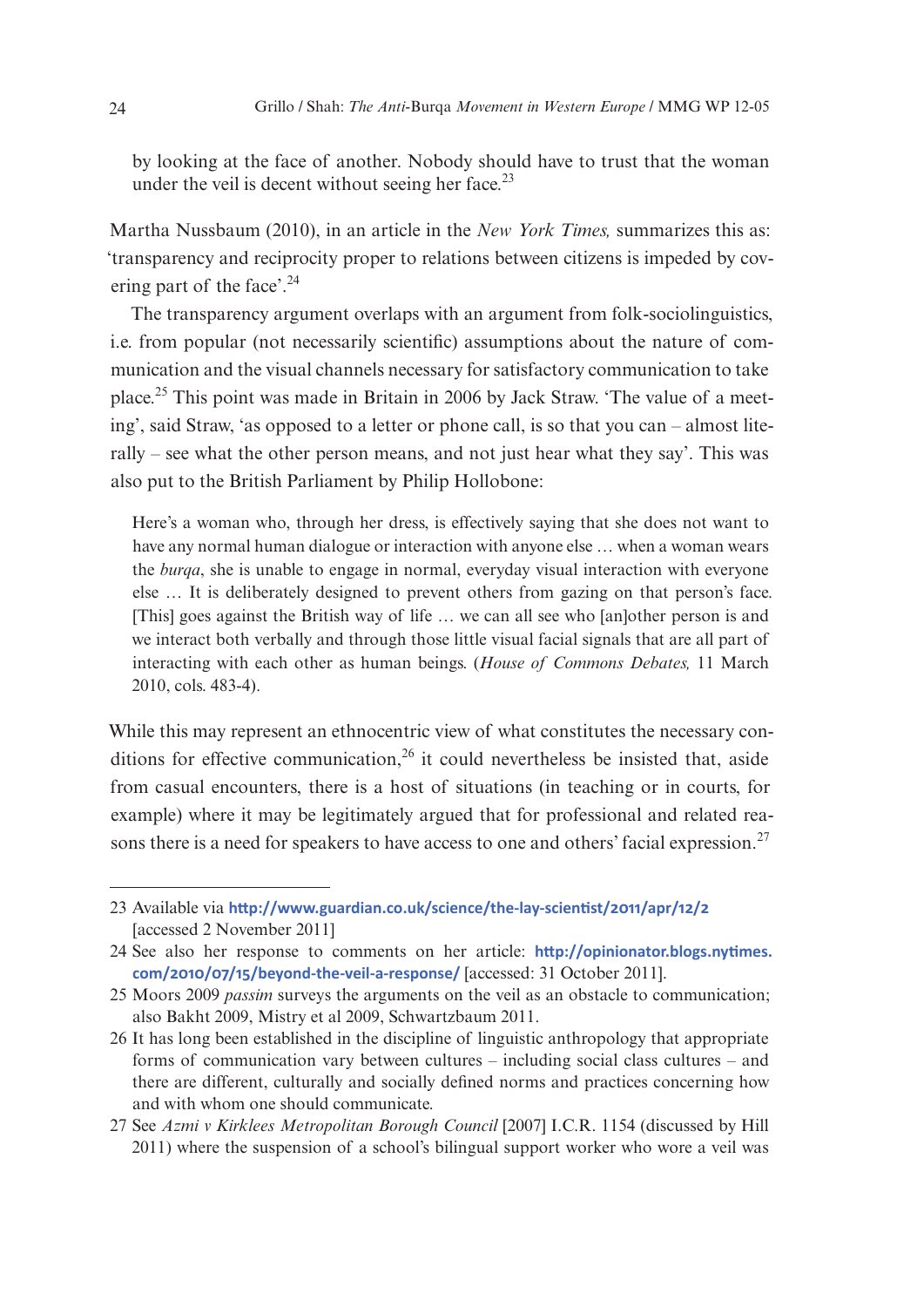Under those circumstances the veil may well be considered an obstacle to interaction between teachers and pupils, judges and counsel, juries and witnesses. This is widely accepted and recognized as a potential problem.<sup>28</sup> The arguments for and against permitting veiling in a courtroom, for example, and possible solutions to overcome any problems, are examined in detail by Bakht (2009; see also the Judicial Studies Board's guidance to British judges, 2010, at 3.3). A pragmatic, situation-by-situation approach rather than a blanket ban has also been advocated by the Secretary General of the Council of Europe, Thorbjørn Jagland.<sup>29</sup>

Objections about transparency and communication overlap with the reaction some people experience in interpersonal encounters (casual, in the street, or in more formal circumstances) with women wearing the veil (or, for example, when some Muslims, men as well as women, refuse to shake hands). Moors and Salih (2009: 377) comment that 'Muslims engaging in devotional practices that are publicly visible – such as wearing covered dress, engaging in prayer, and not shaking hands with the opposite sex – always need to take into consideration how the majority society has already defined them'. The response of those confronted by such practices may range from slight personal discomfort (or mild embarrassment) to horrified rejection and outright rage, either at the practice itself or what it is taken to represent (Moors 2009).30 There are, of course, many ways of dressing or presenting the body (think of 'punks'), which may cause others to experience personal discomfort, but few provoke the hostile, indeed visceral, response accompanied by demands for a ban that faceveiling does. As a blog comment by ACW on Martha Nussbaum's *New York Times* article (cited above) put it: 'I am startled by the number of posters who think that a

reasoned and upheld on the ground that communication with pupils would be impeded. In Germany, face-veiling by school children is prohibited on the grounds that it inhibits communication.

<sup>28</sup> In Norway, a professor at the University of Tromsø required a student to remove her face-veil if she wished to attend his lectures, citing a recent parliamentary decision that a 'teacher may request to see the face of those who are taught'. Fellow teachers might well sympathise with this point of view. But what kind of teaching context is involved? A large 100 plus lecture? A 'face-to-face' tutorial? A seminar of 15 people? The issue of communication takes on a different shape in each of those contexts (**[http://theforeigner.](http://theforeigner.no/pages/news/norway-professor-imposes-niqab-veto/) [no/pages/news/norway-professor-imposes-niqab-veto/](http://theforeigner.no/pages/news/norway-professor-imposes-niqab-veto/)** [accessed 29 February 2012]). If he did not do so, it might have been interesting for the professor to have talked the issue through with all other students in the group; were they all equally concerned?

<sup>29</sup> **[http://www.coe.int/t/secretarygeneral/sg/Opeds\\_jagland/20100707\\_burqa\\_en.asp](http://www.coe.int/t/secretarygeneral/sg/Opeds_jagland/20100707_burqa_en.asp)** [accessed 5 August 2011].

<sup>30</sup> On negative feelings towards *niqab*-wearing women see **[http://www.miller-mccune.com/](http://www.miller-mccune.com/culture/negativity-and-the-niqab-36049/) [culture/negativity-and-the-](http://www.miller-mccune.com/culture/negativity-and-the-niqab-36049/)***niqab***-36049/** [accessed 1 November 2011].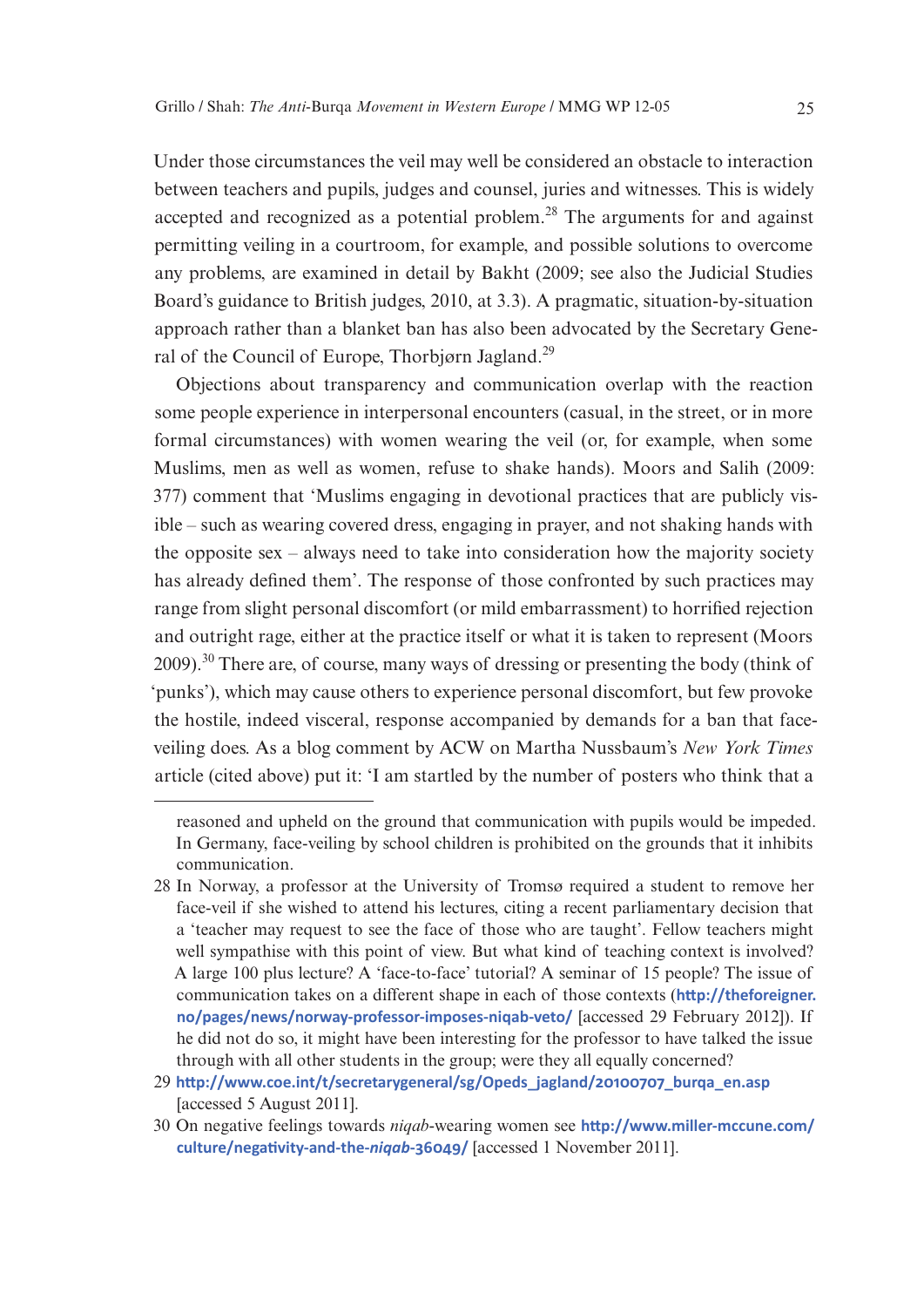valid argument for banning the *burqa* is that it makes THEM uncomfortable. Basically, if someone else's attire – whether a *burqa* or bikini – makes you uncomfortable, it is your problem'.<sup>31</sup>

Straw and Hollobone are among many who believe that as an obstacle to communication, the veil also impedes integration. Indeed, many would go further and see it as a 'symbol of Muslim "nonintegration"' (Meer, Dwyer and Modood 2010: 101). The case of *Madame M*, above, is telling in that respect. Citing witnesses, the Commission Gerin observed that face-veiling undermined conviviality, or the way in which people might live together as a community. It was a symbol, and indeed practical expression, of the failure to integrate on the part of those women who wore it (and of those who encouraged or obliged them to wear it), and put in question basic French republican principles: liberty, equality, fraternity. It therefore signified the dangers inherent in a society of 'parallel lives' and of self-enclosed communities.

Such concerns have been widely expressed elsewhere, notably in Germany, where the phrase 'parallel lives' was first disseminated, and in the UK, following the reports into disturbances in Northern English cities in 2001: Britain, it was argued, was 'sleepwalking to segregation', as Trevor Phillips, then Chairman of the Commission for Racial Equality, put it (2005). Although the British Government has not thus far entertained a ban, the United Kingdom Independence Party, among others, claimed that it should, as face-veiling is divisive,  $32$  and Phillip Hollobone justified his private member's Bill similarly.

There is, however, another side to this 'failure' to integrate, which is constituted by the receiving society's own failure to make space for deeply held beliefs and principles and the practices that they authorize. In some cases (Belgium, France and the Netherlands provide examples) not only is there a rejection of accommodation but also an increasingly deep-seated hostility to 'other' non-dominant beliefs and practices. No wonder, then, that the women interviewed by Parvez (who included a significant number of Muslim converts) constituted a 'community huddling together, trying to protect itself' (2011: 298).

<sup>31</sup> Available via **<http://opinionator.blogs.nytimes.com/2010/07/11/veiled-threats/>** [accessed 22 October 2011]

<sup>32</sup> **[http://news.bbc.co.uk/1/hi/uk\\_politics/8464124.stm](http://news.bbc.co.uk/1/hi/uk_politics/8464124.stm)** [accessed 1 November 2011]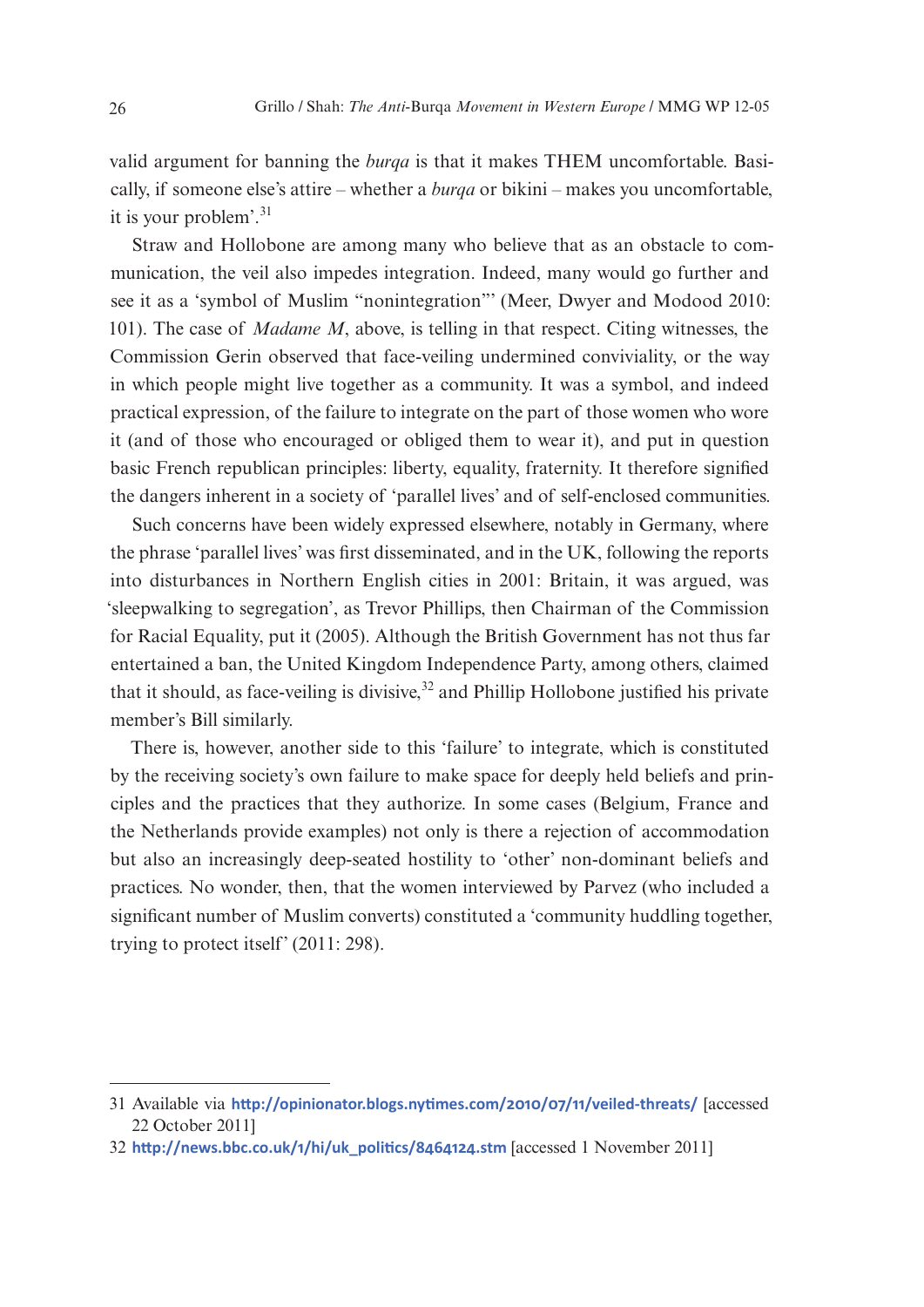#### *(e) Subjugation and Agency*

Some of the most influential arguments against face-veiling and for a ban, which *inter alia* reflect concerns that it runs counter to 'our' culture, relate to the position of women that veiling is believed to symbolize. Indeed, Yasmin Alibhai-Brown's opposition to the veil, and that of many others, feminist and non-feminist, is largely couched in such terms, as the earlier quotation from Geert Wilders also shows. Faceveiling, it is contended, is an assault on women's dignity;<sup>33</sup> it is a symbol of patriarchal authority and of female subservience to men. 'The *niqab* and the *burqa* are oppressive dress codes that are regressive as regards the advancement of women in our society', said the sponsor of the Face Coverings (Regulation) Bill, Phillip Hollobone in the House of Commons (Hansard, 11 March 2010, cols. 483-4). Moreover women, it is argued, are frequently coerced into wearing the veil by fathers, brothers or husbands, and the involuntary acceptance of the practice is a serious infringement of their human rights. Thus, 'the veiled Muslim woman', says Mullally (2011: 35), 'is positioned as an abject victim, incapable of autonomy or agency, or conversely, as a dangerous, threatening fundamentalist'.

Undoubtedly, moral or other coercion to veil may occur, though whether this is best tackled through criminalizing the wearing of a form of dress is questionable (Werbner 2007). Idriss (2006: 430), writing about the *Begum* case, notes that some young women were worried that if wearing the *jilbab* (a body-covering garment which the applicant claimed was her right) were to be permitted in schools, 'they would face pressure to adopt it even if they did not wish to do so'. Dwyer (1999: 12) too contends that:

Young men, in particular, often played an active role in monitoring and censuring feminine appearances. This monitoring of feminine dress and behaviour is closely associated with rural Mirpuri codes of family honour or *izzat*, which place considerable emphasis on women as the guardian of family integrity.

On the other hand, as Abu-Lughod reminds us, 'veiling itself must not be confused with, or made to stand for, lack of agency' (2002: 786). There is considerable evidence that headscarf and veil-wearing is increasingly and freely adopted by many young Muslim women in Europe (e.g. Bowen 2007: 256),<sup>34</sup> despite the pressure *not* to veil

<sup>33</sup> On the trope of female dignity in the debate in France, see Dumouchel 2010, Joppke 2011, Mullally 2011, and Vrielink and Brems 2011, for Belgium.

<sup>34</sup> This point is made strongly by, among others, Hind Ahmas, one of the first French women to be prosecuted for wearing a face veil: **<http://www.youtube.com/watch?v=T9nqmyHjPlU>** [accessed 1 November 2011]. See also **<http://www.youtube.com/watch?v=0h1zuwpFdo4>**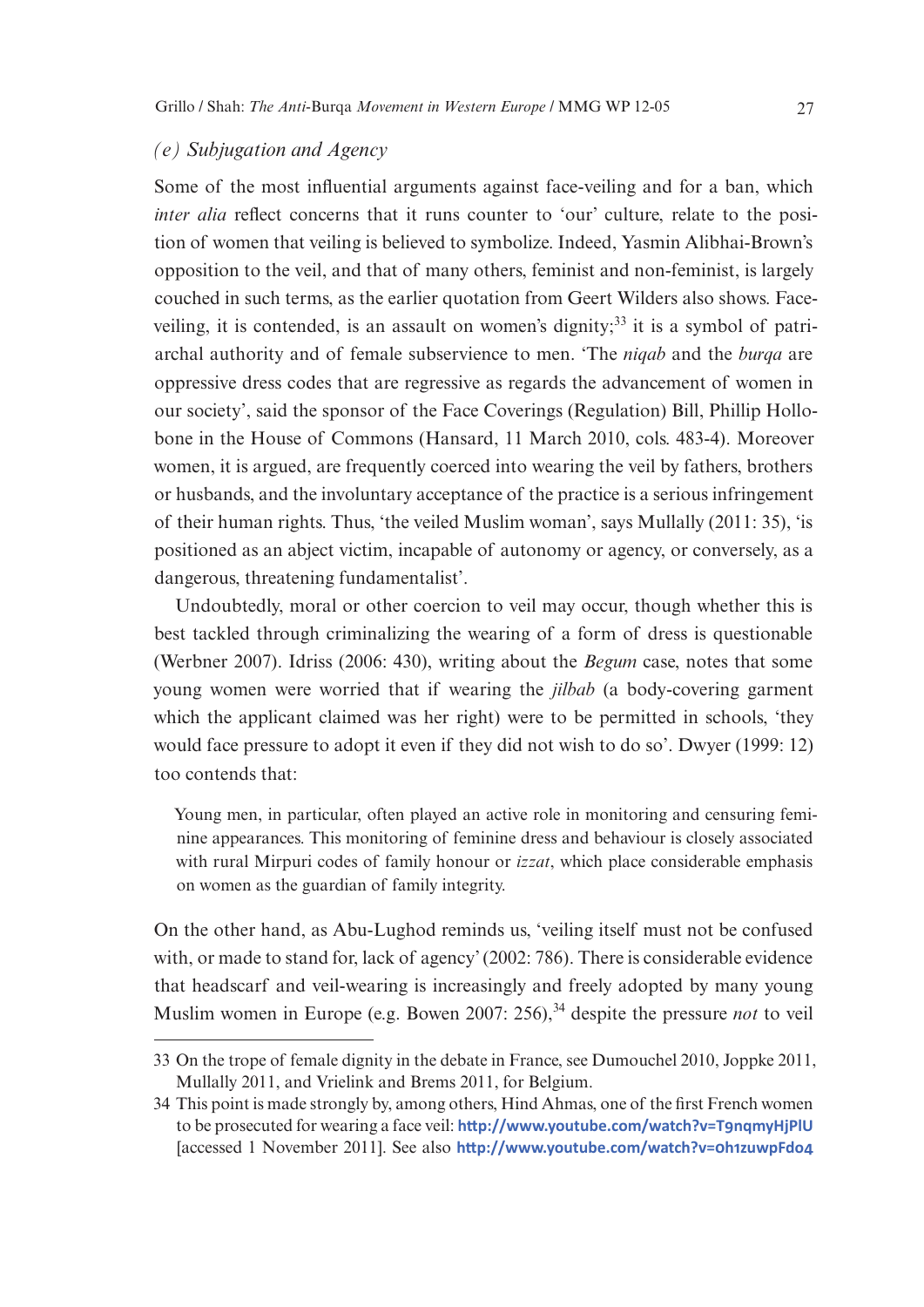on the part of mothers or fathers, or through fear of encountering public hostility (Dwyer 1999). 'All of the women I met in the mosque community of Les Minguettes [Lyon]', says Parvez (2011: 289), 'freely chose to wear the *djelbab* or *niqab*, sometimes even against the wishes of their husbands and families', and cites the case of 'Amina' whose family 'mocked her religious practice and offered her no material or other support' (p. 298).<sup>35</sup> Such women experience difficulty in having their voices heard in a media dominated by the trope of Muslim women's oppression and subordination to patriarchy (Moors 2009).

Women's claim that it is their decision to veil (in accordance with their religious, social and cultural beliefs and practices) is, however, frequently dismissed as an inadequate response. '"Choice" cannot be the only consideration', says Yasmin Alibhai-Brown (2011):

And anyway, there is no evidence that all the women are making rational, independent decisions. As with forced marriages, they can't refuse. Some are blackmailed and others obey because they are too scared to say what they really want. Some are convinced they will go to hell if they show themselves. Some bloody choice.

Despite Abu-Lughod's cautionary observation, it remains the case that law-making is done on the basis of dominant assumptions about minority cultures and their members views, with the minority being treated as a silent interlocutor, or called upon to testify on the basis of questions asked within, and debates occurring within, Western culture. As Rosa Álvarez Fernández comments (2011; see also Taha 2010):

The controversy [in Spain] shows there is no dialogue among fellow citizens with different religions and sources of identities. Instead there is a monologue of the dominant society about their own prejudices and its fears of Islam, the meanings of secularism, identity and the limits of tolerance. The hijab case tells us more about Spanish society than Muslims themselves.

#### *(f) Identification and Security*

A final set of objections to face-veiling concerns identification and security. Under certain circumstances, it is argued, it is necessary to establish that the veiled person is

<sup>(</sup>CNN discussion with Mona Eltahawy and Hebah Ahmed), and videos available on **http://muslimmatters.org/2011/04/12/cnn-hebah-ahmed-muslimmatters-bloggerdebates-mona-eltahawy-over-french-niqab-burka-ban/** [all accessed 30 November 2011]. See also Rozario 2006 on women adopters of the niqab in Bangladesh.

<sup>35</sup> See also **<http://www.the-platform.org.uk/2010/02/14/the-hijaab-20-years-on/>** [accessed 1 November 2011]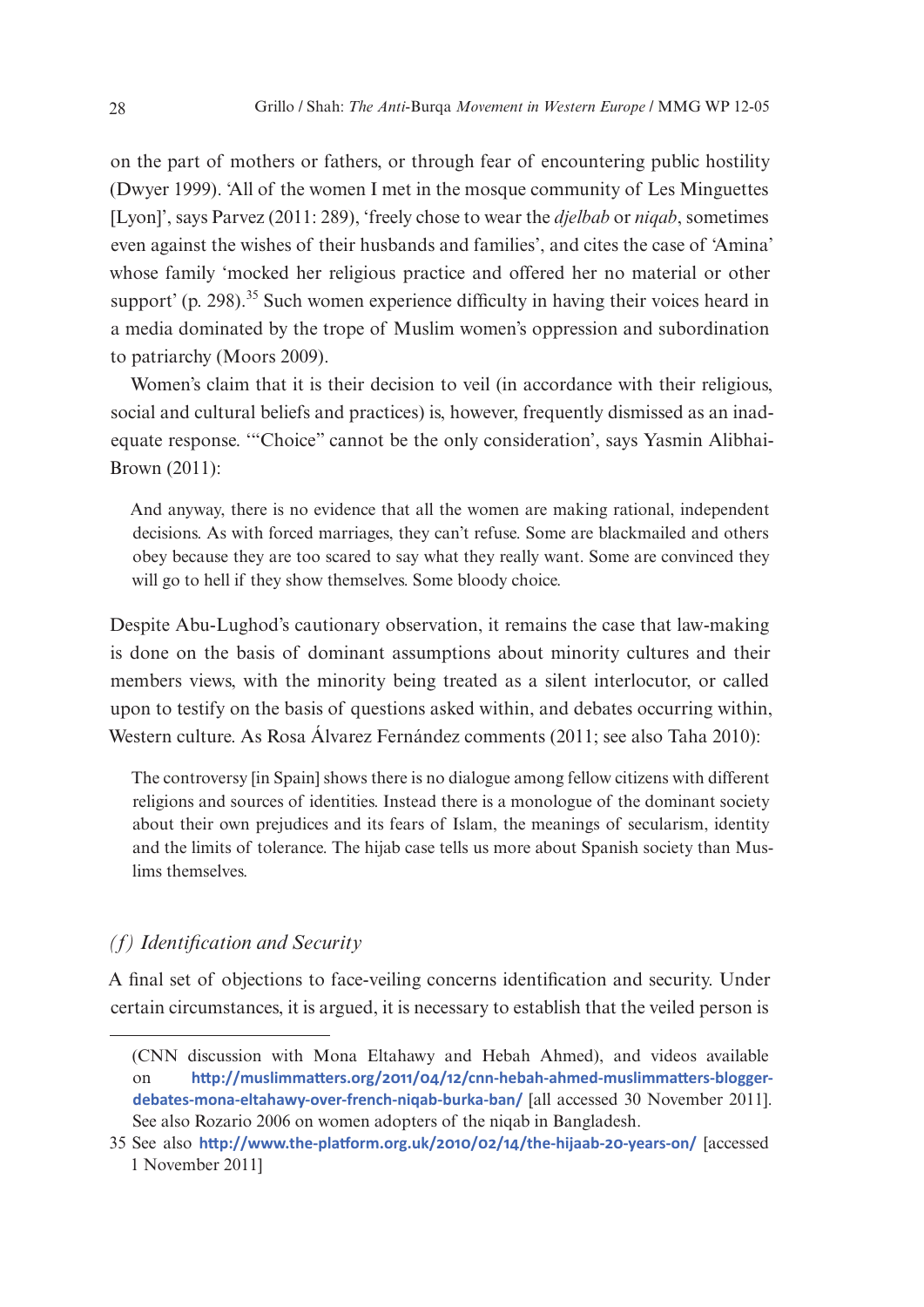who she claims to be. This might be the case in a bank, for example, or when someone is seeking welfare benefits, or voting in an election. As with appearance in courts, these are particular situations in which special provision may be made to ascertain the identity of the person concerned *(inter alia Bakht 2009*,<sup>36</sup> Saharso and Lettinga 2008).

A different argument concerns those in authority. For example, when the German state of Hesse banned the veil for civil servants, the interior minister, Boris Rhein, contended: 'Civil service employees and those who come into contact with citizens should not be veiled'. $37$  He was supported by Aygul Ozkan, Social Affairs Minister in the state of Lower Saxony and the first female regional minister of Turkish origin, who declared that 'The citizen must have the right to see the face of the administration'.38 For many people the prospect of veiled authority (e.g. a judge) is rightly very threatening. The otherwise accommodating document produced by the Judicial Studies Board of England and Wales (2010: 3-18/3) includes a passage considering the, admittedly rare, situation where a judge may seek to sit veiled:

It is where the woman concerned is providing the 'face' of justice – as a judge, magistrate or tribunal member – that the question of the 'transparency of justice' might be said most obviously to come into play. Is the constituency which is served by the courts entitled to see the person dispensing justice? In reality, it will be rare for a set of circumstances to arise in which another judicial office-holder is called upon to make a decision on this point.

The document then recommends that the matter, should it arise, be referred to the senior judiciary.

The need for identification overlaps with the demand for security and public order. This must be set in the wider context of the 'securitization' of the debate about Islam in Western societies since 9/11, which has been in the foreground of recent interventions in the debate about multiculturalism, as in British Prime Minister David Cameron's Munich speech (2011). In France and other countries, security and order have been central to the public debate, because, for legal reasons (anti-discrimination legislation, concerns about the view from the ECtHR) other avenues (*laïcité*, human

<sup>36</sup> At the time of writing a case is before the Supreme Court of Canada: **[http://www.cbc.ca/](http://www.cbc.ca/news/canada/toronto/story/2011/12/08/niqab-supreme-court.html) [news/canada/toronto/story/2011/12/08/niqab-supreme-court.html](http://www.cbc.ca/news/canada/toronto/story/2011/12/08/niqab-supreme-court.html)** [accessed 12 December 2011].

<sup>37</sup> **<http://www.bbc.co.uk/news/world-europe-12353626>** [accessed 3 February 2011].

<sup>38</sup> **[http://www.expressindia.com/latest-news/German-state-mulls-](http://www.expressindia.com/latest-news/German-state-mulls-burqa-ban-for-civil-servants/745734/)***burqa***-ban-for-civil-serv[ants/745734/](http://www.expressindia.com/latest-news/German-state-mulls-burqa-ban-for-civil-servants/745734/)** [accessed 2 February 2011].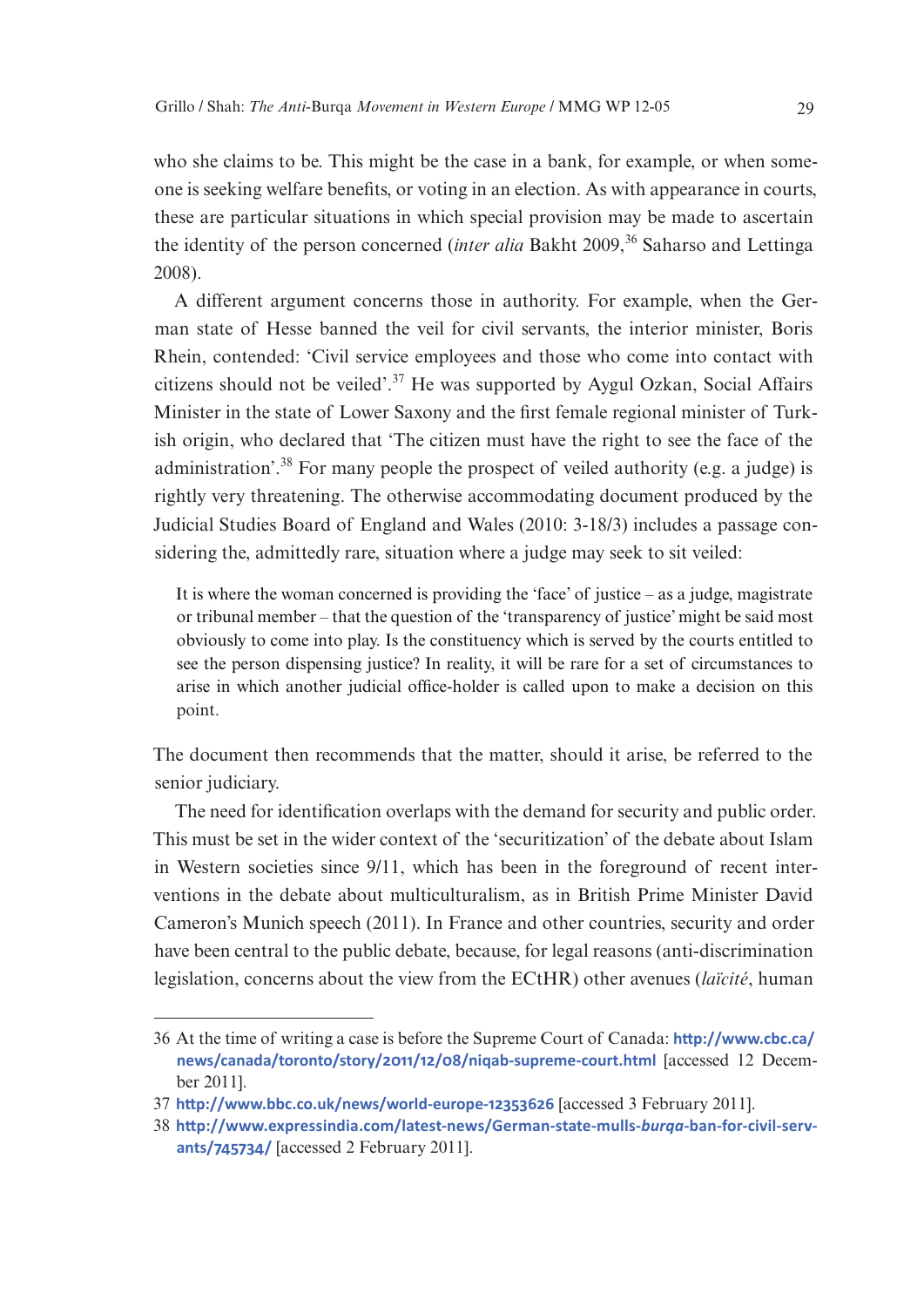dignity) were closed off, much to the frustration of politicians (Cayla 2011, Joppke 2011).

The appeal to security, widely used in legislative debates, is a powerful one; the idea that it is easy for a terrorist or bank robber to evade detection while wearing a *burqa* seems commonsense, and indeed a small number of instances have been widely reported and used as justification for a general ban, though in France such a ban was reportedly not welcomed by the police (Dumouchel 2010: 7). Almost everyone, in fact, accepts arguments that centre on the need for identification and on security concerns in so far as they are adjudged to be necessary (e.g. at airports), and where demands are proportionate to the aims sought, and objections accommodated (e.g. allowing a veiled woman to reveal her face in private to a female official). At the same time, as Malik observes (2008: 99), one must guard against 'the dangers of conflating religious differences with national security risks'.

## 5. Cross-cutting Themes and Emergent Issues

Here we reflect briefly on certain issues emerging from this analysis, including: the continuity between objections to face-veiling and the earlier opposition to headscarves; the problem of 'reading' the meaning of face-veiling, and acting on that reading; whether opposition to face-veiling is in reality a product of Islamophobia, or indeed racism; what the debate (and subsequent legislation) says about current regimes of liberalism in European societies; and, finally, the rights and wrongs of criminalizing face-veiling (whatever one's views of the practice).

First, it should be clear that there is, unsurprisingly, considerable continuity between the arguments put forward for banning the headscarf in educational establishments (and in other state establishments), and for banning face-veiling (see *inter alia* Taha 2010 on Spain). A reading of Shadid and Van Koningsveld (2005: 45 ff.), for example, indicates that many themes were already present in the debate taking place within Belgian courts through the 1990s. Thus the headscarf was viewed as an 'act of religious propaganda' and 'expression of fundamentalism', as an 'act of women's oppression', and a sign of 'unwillingness to integrate'. There are, however, some important differences, not least the contemporary references to security and public order, and to face-veiling as a barbaric custom (like female genital cutting), out of tune with 'our values'.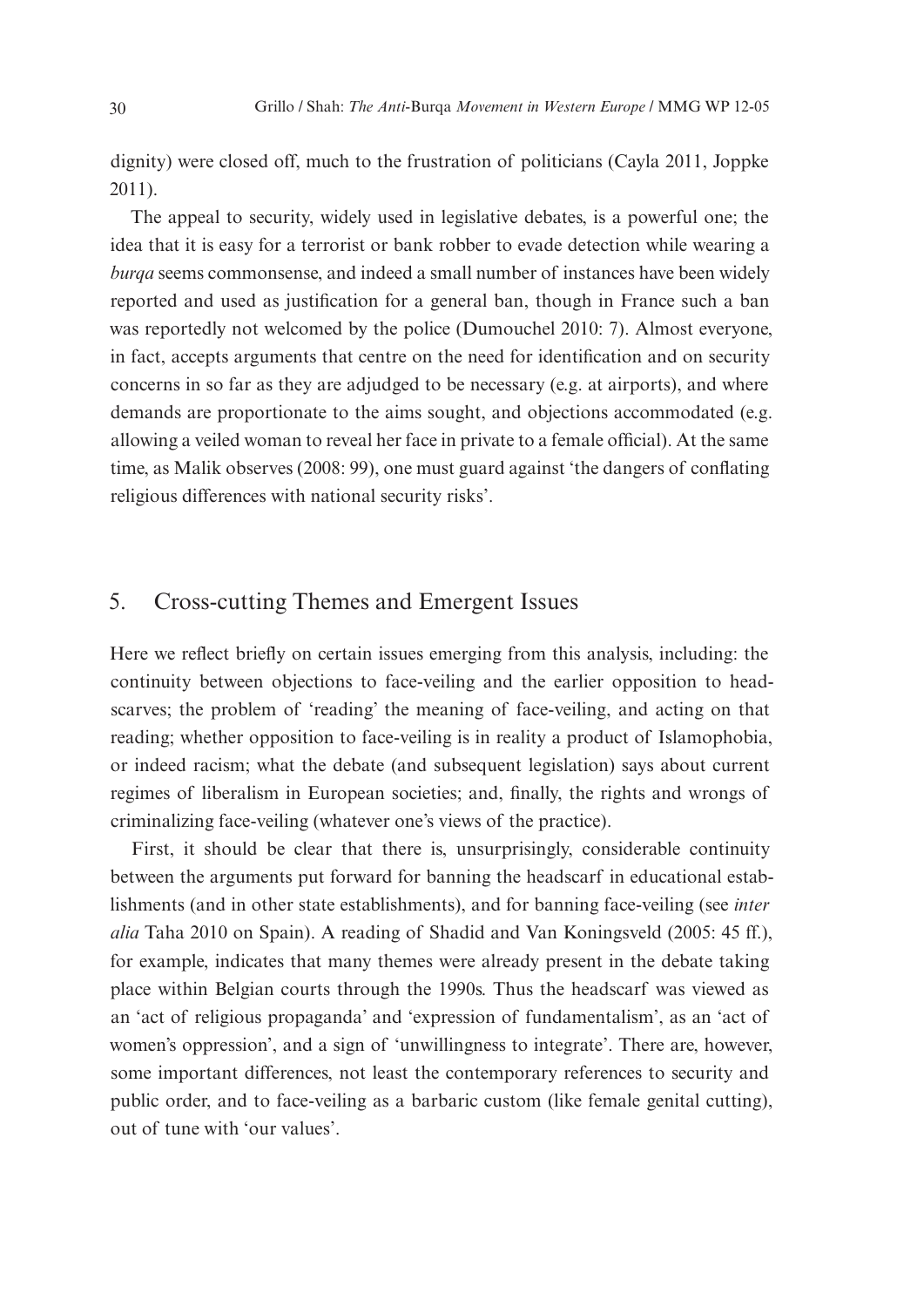Secondly, reading the veil. Writing of Muslim society, Pnina Werbner (2007: 173) refers to 'the complex and shifting situational meanings veiling may have … both as a cultural institution and as part of the wider honour and shame complex, pointing to different, and perhaps contradictory, social and institutional processes'. Face-veiling is capable of multiple interpretations, by those who wear it and those – Muslims and non-Muslims – who do not. Moreover, its meaning may vary according to context: the street, the school, the hospital, the police station, a demonstration, a bank, airport security. What then does it signify in Europe, and for whom? Whose interpretation counts? Who commands the agenda? The arguments for banning listed above incorporate alternative (sometimes complementary, sometimes contradictory) readings of its significance. Is it religious or cultural? Is it an idiosyncratic interpretation of a faith? Does it free women from the male gaze? Is it a sign of female subservience or oppression?

'"For me it is not just a piece of clothing, it's an act of faith, it's solidarity," said a 24-year-old program scheduler at a broadcasting company in London' (in Perlez 2007). But the negative readings that have captured the arguments for banning faceveiling, where this has been enacted or is under discussion, whatever their merits, frequently depend on an outsider's reading, which is often ethnocentric and in almost all instances ostensibly trumps any (positive) reading by those on the inside. For example, the argument that the wearing of the full-face-veil is not specifically prescribed by Islam over-rides those who say that it is, at least in *their* interpretation of the faith. Islam, like all other faiths, such as Judaism and Christianity, incorporates many beliefs and practices over which there are internal disagreements, and in so far as legislatures in Europe have intervened, they have taken it upon themselves to authorize one interpretation of a religion rather than another.

Alternatively, while accepting that face-veiling is religiously sanctioned, opponents might argue that it is the product of an extreme form of Islam, represented by Iranian fundamentalists or by the Taliban, and in any case its employment is contrary to liberal-secular principles. In a similar fashion, if women claim that they are not coerced into wearing face-veiling but do so because it accords with their faith and/or they find security in wearing it (many examples could be cited), then it is countered by saying, they have been 'brainwashed' (Alibhai-Brown 2011). In short, it is almost impossible for a counter-case to be made or taken seriously; anti-face-veiling discourse operates like a closed system, impervious to argument.

Thirdly, are the responses to Islamic veiling specifically concerned with face-veiling as such or with Muslim 'difference' in general (Meer, Dwyer and Modood 2010)?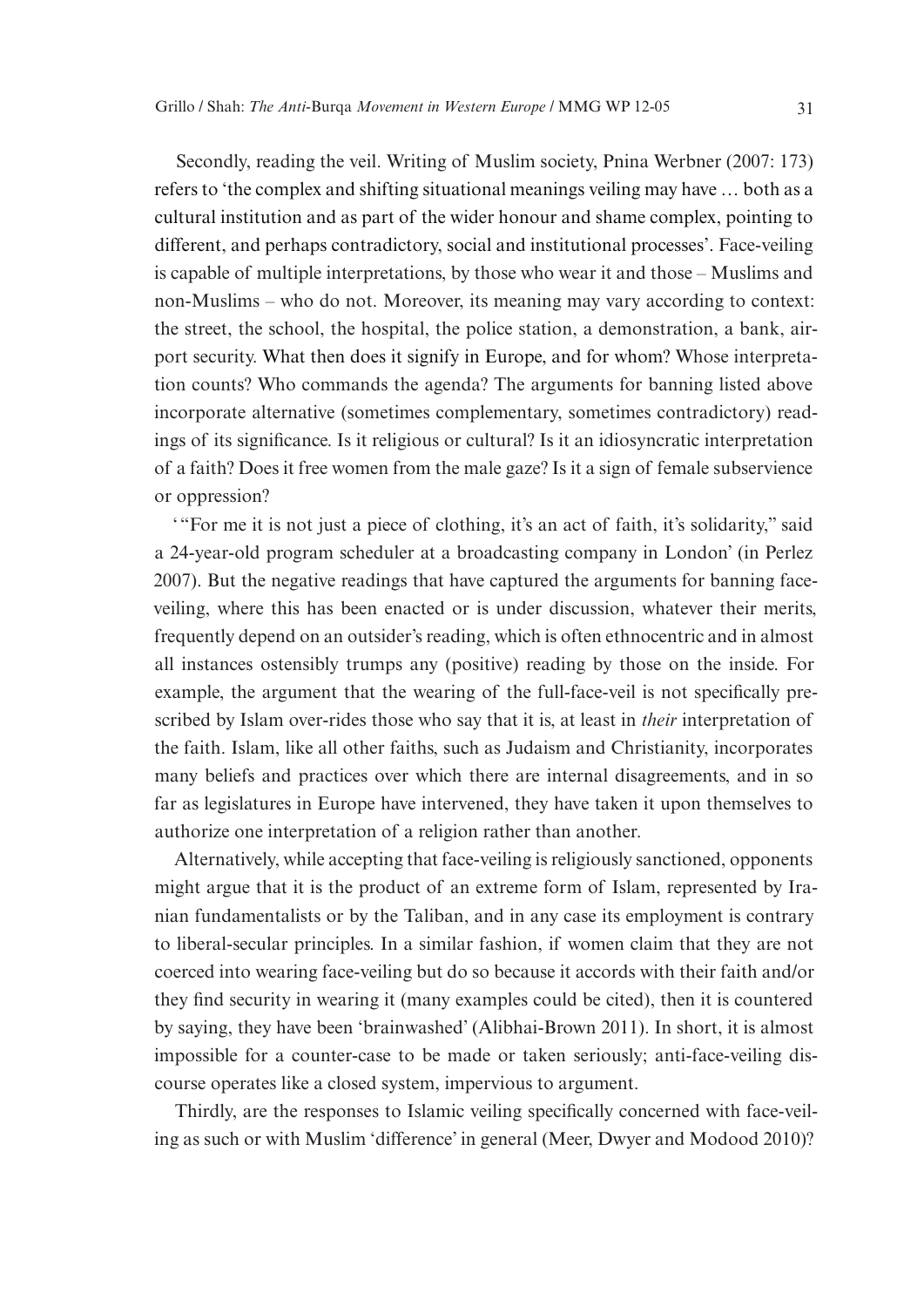The legislation which has criminalized face-veiling has clearly originated with the belief, for one or more of the reasons outlined earlier, that face-veiling does not fit with European society, culture and values, and has all manner of disagreeable if not downright dangerous implications, especially for women. If it was not for face-veiling, the legislation would not have been enacted. Nonetheless, although the legislation clearly has face-veiling (and hence Muslims and Islam) in its sights, legislatures have been obliged to obfuscate and devise sometimes contorted wordings to demonstrate neutrality. Legislation has had to criminalize the wearing of all kinds of face masking, and then provide a raft of exceptions. For example, the French law states:

Nul ne peut, dans l'espace public, porter une tenue destinée à dissimuler son visage … L'interdiction prévue à l'article 1er ne s'applique pas si la tenue est prescrite ou autorisée par des dispositions législatives ou réglementaires, si elle est justifiée par des raisons de santé ou des motifs professionnels, ou si elle s'inscrit dans le cadre de pratiques sportives, de fêtes ou de manifestations artistiques ou traditionnelles.<sup>39</sup>

An explanatory text adds:

Les tenues destinées à dissimuler le visage sont celles qui rendent impossible l'identification de la personne. Il n'est pas nécessaire, à cet effet, que le visage soit intégralement dissimulé. Sont notamment interdits, sans prétendre à l'exhaustivité, le port de cagoules, de voiles intégraux (burqa, niqab…), de masques ou de tout autre accessoire ou vêtement ayant pour effet, pris isolément ou associé avec d'autres, de dissimuler le visage. Dès lors que l'infraction est une contravention, l'existence d'une intention est indifférente: il suffit que la tenue soit destinée à dissimuler le visage. $40$ 

<sup>39</sup> English translation: 'In a public space no one may wear a costume intended to hide the face … The proscription in Article 1 does not apply if the costume is prescribed or authorised by legislation or regulation, if it is justified for reasons of health or for occupational purposes, or in connection with sporting activities, festivals, or artistic or traditional events', LOI n° 2010-1192 du 11 octobre 2010 interdisant la dissimulation du visage dans l'espace public, **[http://www.legifrance.gouv.fr/affichTexte.do?cidTexte=JORFT](http://www.legifrance.gouv.fr/affichTexte.do?cidTexte=JORFTEXT000022911670&categorieLien=id) [EXT000022911670&categorieLien=id](http://www.legifrance.gouv.fr/affichTexte.do?cidTexte=JORFTEXT000022911670&categorieLien=id)**.

<sup>40</sup> English translation: 'Facial coverings which come under the law are those that render it impossible to identify the person. It is not necessary that the whole face be hidden. The following in particular are prohibited (the list is not exhaustive): the wearing of cagoules [hoods], the face-veil (burqa, niqab ...), masks or all other types of accessory or clothing which have the effect, taken in isolation or in combination, of hiding the face. If there is a violation of the law, whether or not there was an intention is immaterial. It is sufficient that the costume conceal the face', *Journal Officiel de la République Française*, 3 mars 2011, Text 1 sur 111.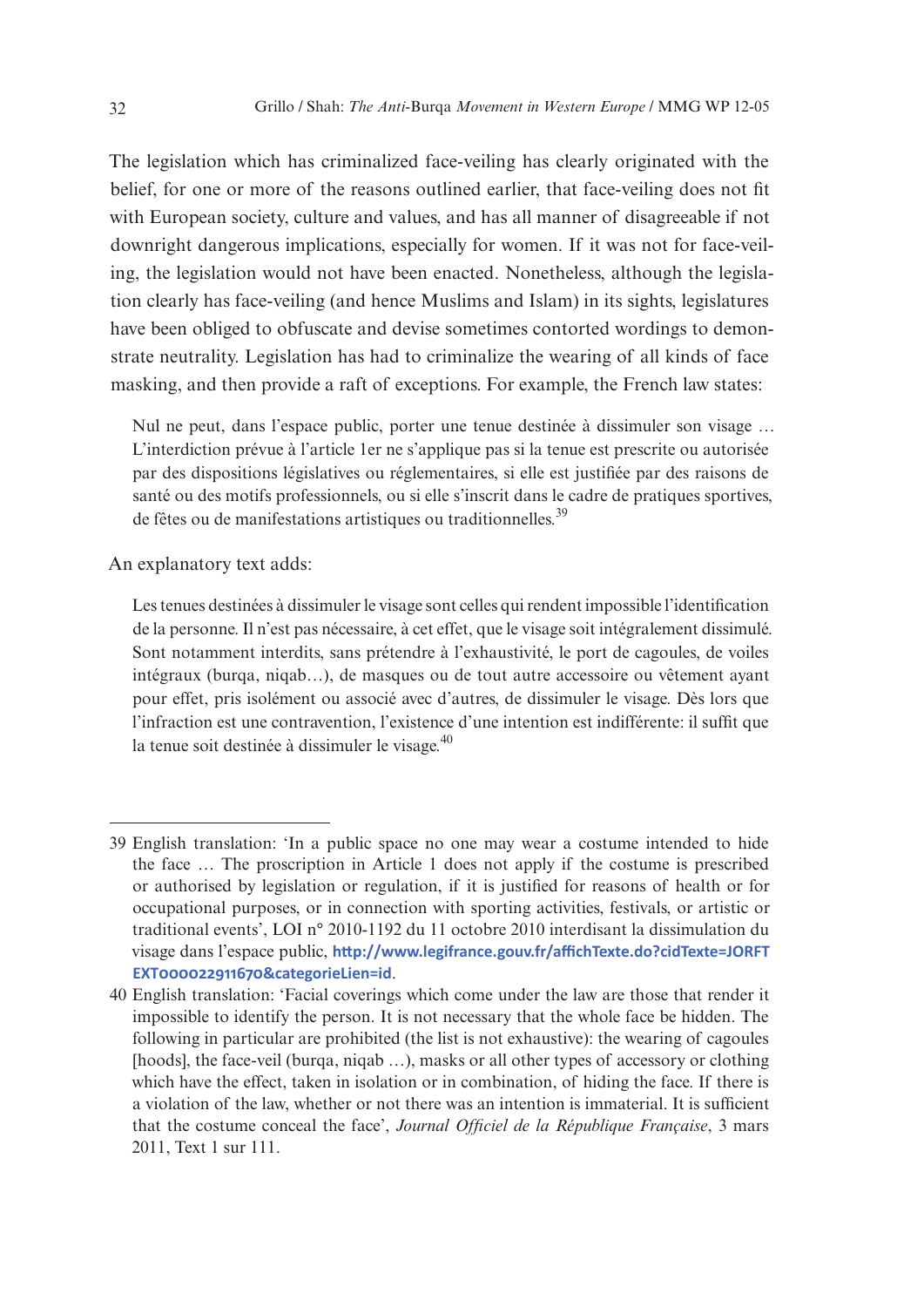The text goes on to list exceptions including religious processions unless they have a traditional character.<sup>41</sup>

Despite this, it might seem reasonable to interpret the legislation as Islamophobic, or (more bluntly) racist and that is undoubtedly an element, indeed in some cases, the raison d'être for the movement. While Bun's paper (2006) on the response of Hong Kong Chinese to Pakistani women migrants who insist on dressing themselves and their children in 'traditional' Pakistani Muslim garb, including the headscarf, deals with a situation quite far removed, regionally and culturally, from Western Europe, it nevertheless makes a highly relevant point in this connection. What Bun documents is a hostile (discriminatory, racist) response to difference represented by a particular cultural practice. Dress is a metonym, the outside and readily visible sign of 'otherness', but it is the *racial* otherness of the Pakistani women to which objection is made rather than the garb as such (see also Parekh 2011: 86). This is not quite the same as what has been called 'cultural racism', or racism expressed through the language of cultural difference, though it has some resemblance to it. And indeed it could readily be demonstrated (for example through the speeches and publications of far right political parties and their leaders) that opposition to face-veiling represents primal opposition to Islam and Muslims and rests on a profound Islamophobia of a culturally racist character. Those who speak on behalf of the English Defence League, the Italian Lega Nord, Geert Wilders' party in the Netherlands, or the French Front National frequently come close to this.

But opposition to face-veiling is not, *ipso facto*, always a sign of Islamophobia or racism. Some may represent paternalism (literally *paternal*-ism), albeit often with racist undertones: what Gayatri Spivak (1988) has dubbed 'white men saving brown women from brown men' (quoted in Abu-Lughod 2002: 784).<sup>42</sup> A contemporary version of such paternalism is instrumentalized through what Pitcher (2009) describes as a 'state feminism' that increasingly acts as a proxy for the suppression of non-libe-

<sup>41</sup> In Italy, local face-veiling prosecutions relied on 1975 legislation against the wearing of masks, originally enacted as part of the campaign against the Red Brigades. The legislation has recently been used to prosecute Muslim women covering their faces although judges have reportedly applied the law's *giustificato motivo* ('justifiable reason') clause, taking into account the religious or cultural reasons, and dropped the prosecutions. We are indebted to Marco Ventura for providing this information (e-mail communication on the Pluri-Legal List, **<https://www.jiscmail.ac.uk/cgi-bin/webadmin?A0=PLURI-LEGAL>**, 3 November 2011).

<sup>42</sup> See also Leila Ahmed 1992 on 'colonial feminism', and for more contemporary accounts in Western countries, Fernandez 2009, Razack 2008.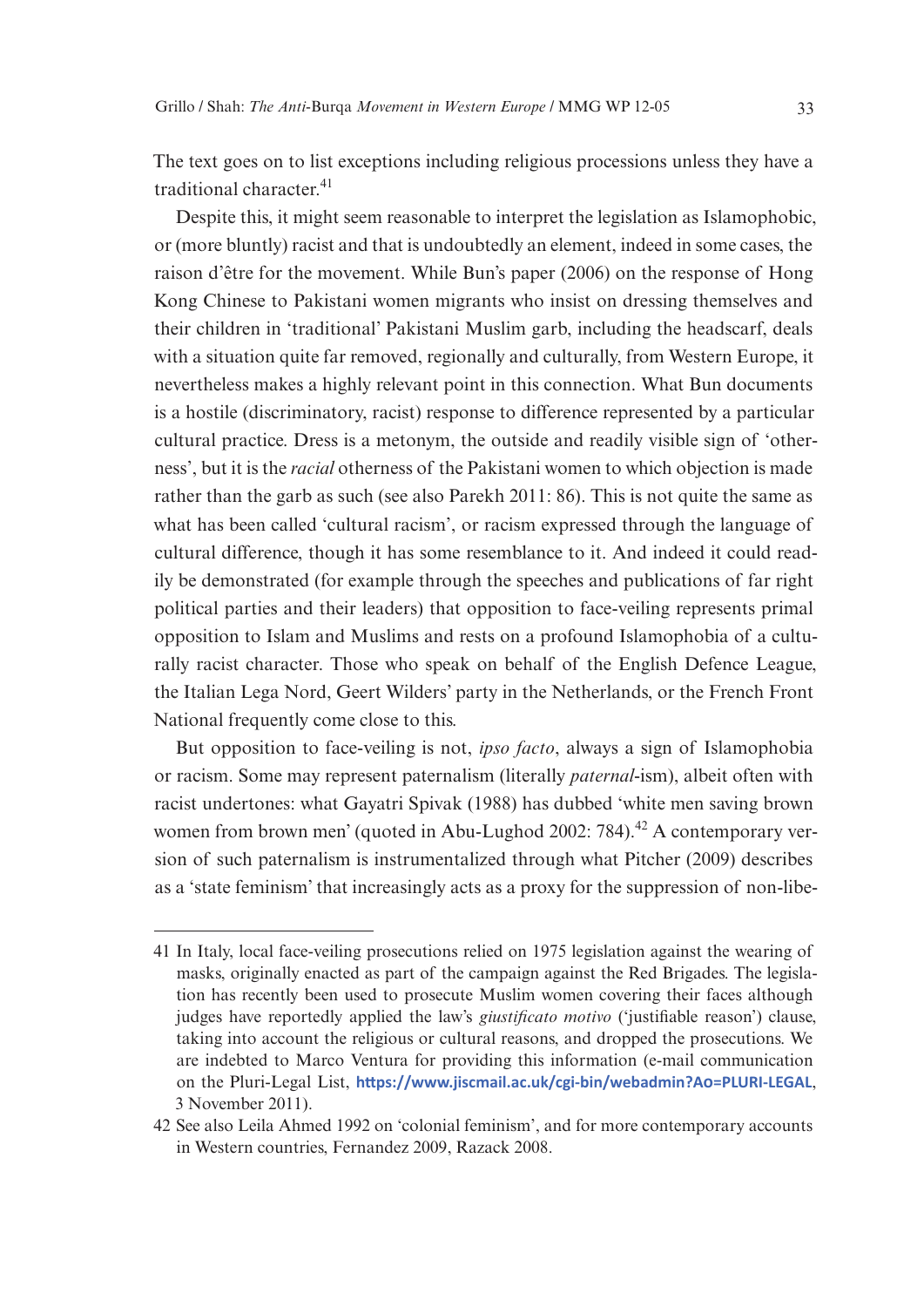ral practices among minority groups in the name of protecting women, with women often at the forefront of such campaigns. It is also clear that many opponents sincerely believe that all religious practices are intolerant and intolerable (and should be abandoned in a modern, secular society) and/or that some practices, whether religious or cultural in origin, penalize and subordinate women. Thus face-veiling is, for them, a metonym for female oppression thought to characterize Islam in its entirety.

Fourthly, the manner in which lawmaking on face-veiling has proceeded is indicative of, and exemplifies, a wider enunciation through official law of an obligation to be liberal, that is to promote liberal values of individual choice, autonomy, and equality, recalling Joppke's (2007) instructive phrase 'repressive liberalism', and what he calls 'coercive state involvement' in policies of civic integration aimed at induction into the predominant liberal values of contemporary European societies. One initial observation about the restrictions on face-veiling that has already been made in passing is that the ensuing legislation appears to be generally cast and is not specific as to religious group although, evidently, Muslim women are its main object. Casting legislation in this light conforms to the wider European norm of legal drafting, that is, that one should avoid group specificity as much as possible and that legislation should be of general application, at least ostensibly. In practice, it may be otherwise as in the case of face-veiling legislation, since its targets are Muslims and women. If such general measures are meant to proof the legislation and its enforcement against challenges on human rights grounds, then of course they are thinly veiled, although we await decisions by the *supra*national courts in Europe – in particular the Court of Justice of the European Union and the European Court of Human Rights – about their necessity or proportionality.

Finally, to ban or not to ban? Rafia Zakaria (2011) comments that a ban 'like no other act of state, proclaims the breakdown of a society's own mechanisms for imposing blame and shame' (see also Williams 2006). The British judge, Baroness Hale, has observed that while 'the sight of a woman in full purdah may offend some people, and especially those western feminists who believe that it is a symbol of her oppression  $\ldots$  that could not be a good reason for prohibiting her from wearing it.<sup>43</sup> Even if one finds veiling objectionable, as many patently do, is this a good reason for criminalization? 'Once we have accepted the principle that it is legitimate to prohibit non offensive behavior simply because the majority disapproves of it', warns

<sup>43</sup> *R (on the application of Begum) v Headteacher and Governors of Denbigh High School* [2006] UKHL 15, [96].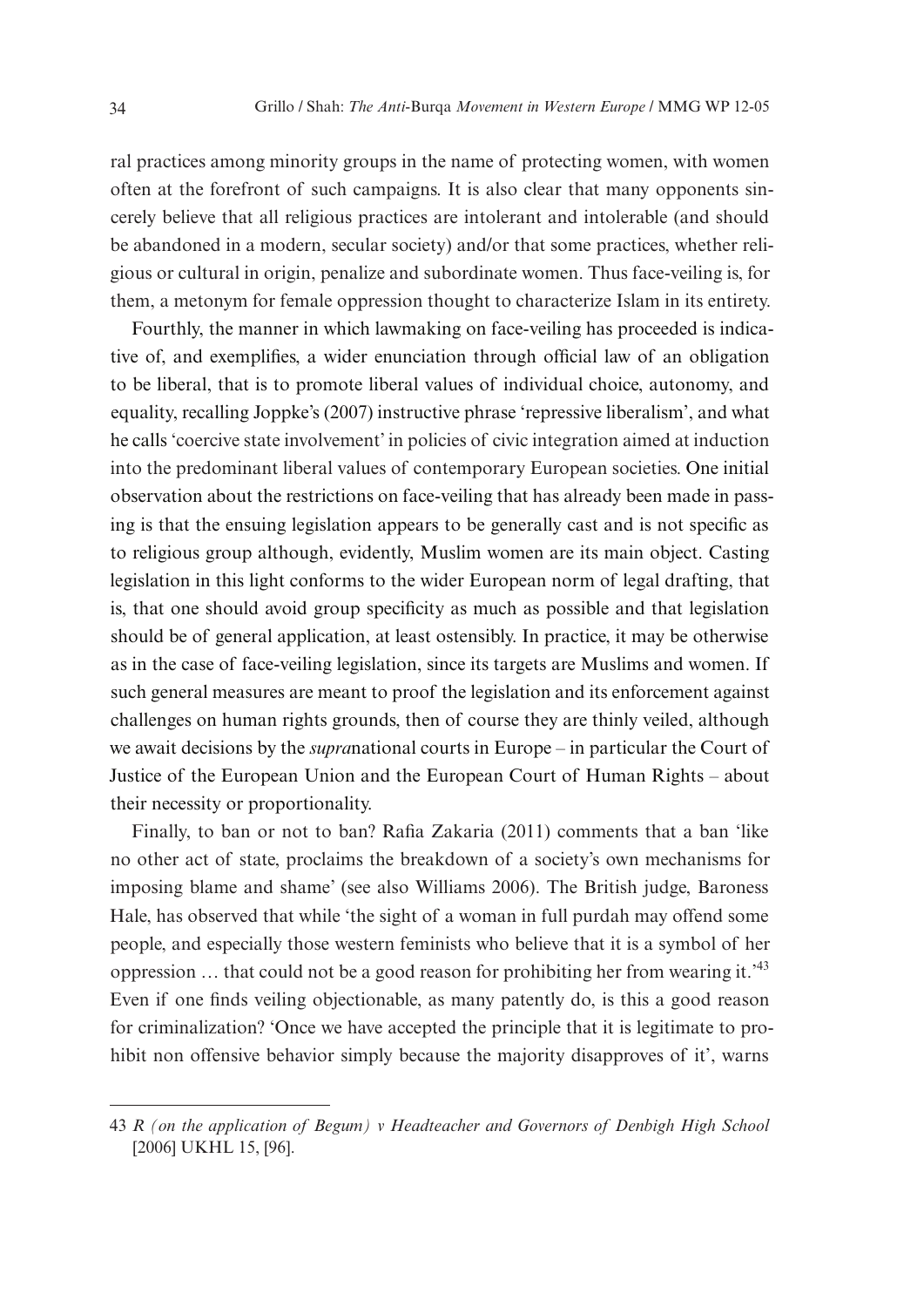Dumouchel (2010: 5), 'the entire edifice of freedom is threatened. Indeed, accepting such a principle would be equivalent to saying that it is legitimate to prohibit any behavior that the majority finds unpleasant'.

But is there a point at which the socially or culturally unacceptable may legitimately become a matter for prohibition? Context is obviously important: airport and similar checkpoints, courtrooms, police-stations, in short, places where identification and security are necessarily and *genuinely* an issue. In such cases special arrangements can be, indeed are already put in place. The same might apply to situations where transparency is a necessary condition for a thriving public sphere. More generally, coercion may be the key, as in the distinction frequently made between arranged and forced marriages, though most legal systems have separate legislation for dealing with the unlawful application of force without resorting to additional prohibitions on things such as face-veiling. Criminalization, we argue, should always be a last resort, not least when it may harm those it is supposed to assist, for example forcing women who voluntarily adopt the face-veil to absent themselves from public space. In a statement calling on the Italian parliament to reject a ban on face-veiling, Amnesty International commented:

Far from upholding the rights of women, a general ban on full-face veils would violate the rights of those who freely choose to wear them, while doing little to protect those who do so against their will, who risk even greater confinement as a result. The obligation to combat discrimination cannot be fulfilled by imposing a measure that is itself discriminatory.<sup>44</sup>

This does not mean that changes of practice are impossible or undesirable. In interviews for the RELIGARE project it was often noted that a general ban was unnecessary and, instead, the need for critical debate among Muslims was highlighted. Thus, the British Muslim publisher and intellectual, Yahya Birt commented:

I think [members of religious communities] should have the legal right to dress as they please. Having said that, I think that the *niqab* can pose particular challenges. And I would say those are challenges where effective communications are indeed very important. I would say teaching is one of those fields, working as a lawyer, court advocacy and so on. Professions where communication and visual expression are important. I would say I don't think it should be a matter of the law, it should be a matter of discussion. I think within the Muslim community, there is responsibility to critically discuss, particularly, the *niqab* or the *burqa*. I would

<sup>44</sup> **<http://www.amnesty.org/en/library/info/EUR30/016/2011/en>** [accessed 1 November 2011]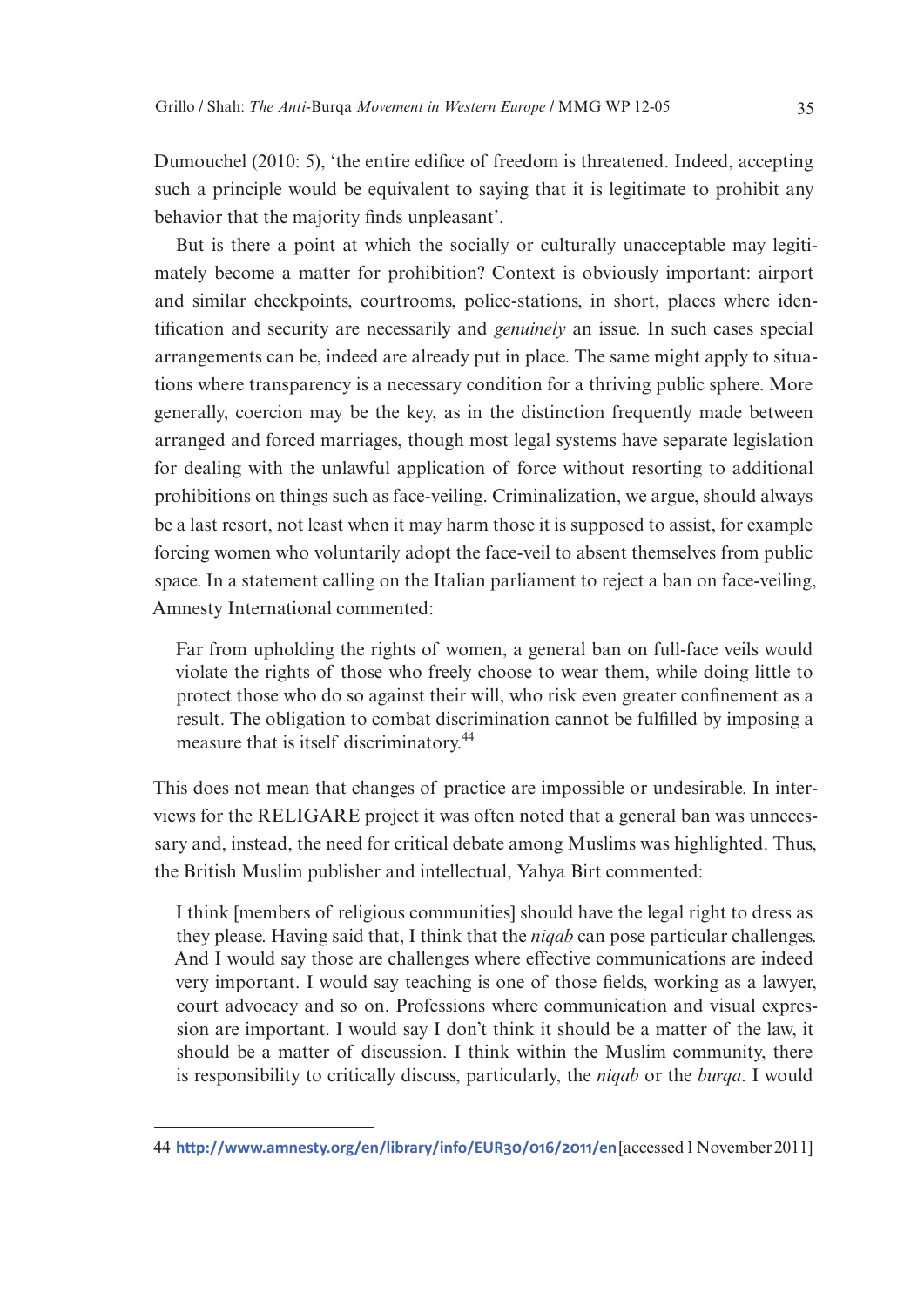never, for a moment, think that this was a matter of the State, telling people what to wear.<sup>45</sup>

To cite Tariq Ramadan, in conversation with members of the Pew Research Forum in the United States:

The answer is not to come with law to prevent people … It's not the way forward … Speak more about education, psychology … we have to be very cautious not to translate every sensitive issue into a legal issue. We are wrong by doing this.<sup>46</sup>

### 6. Concluding Remarks

We noted earlier that the anti-burga movement poses a fourth question, one which is likely to be of central concern to many readers of this paper: what should be done? The previous section ending with the discussion of criminalization has partially addressed this, but we are reluctant to go further. Neither author is entirely comfortable with tackling normative and policy issues. As an anthropologist, Grillo's main concerns are empirical, analytical and theoretical (including what actually happens and why). For Shah, normative questions are problematic, too. He is increasingly of the view that lawyers may not be the best people to offer advice, not least because they tend to adopt a technocratic approach, happy to advise on the appropriate legal strategy for banning face-veiling, for example, irrespective of the merits of the case. Behind our reservations lies the awareness that serious questions about the role of law in a plural society remain unresolved, and indeed are deeply contested. Is it morally appropriate for one section of the community to legislate for another in a non-dominant position, and is a single response suitable for legislative encoding even possible? Nonetheless, we wish to conclude by outlining a more general problem, which affects considerations of policy, by drawing attention to two different, perhaps competing perspectives through which the face-veiling debate might be viewed: through the lens of liberalism (whether 'multicultural' or 'muscular'), on the one hand, outlined by Ralph Grillo, and from a viewpoint which problematizes the liberal agenda itself, explained by Prakash Shah.

<sup>45</sup> In a report based on the qualitative interviews conducted in the UK in 2011, which is to be published separately under the aegis of the RELIGARE project by Ashraf-ul Hoque and Prakash Shah.

<sup>46</sup> **<http://pewforum.org/Politics-and-Elections/A-Conversation-With-Tariq-Ramadan.aspx>** [accessed 22 October 2011]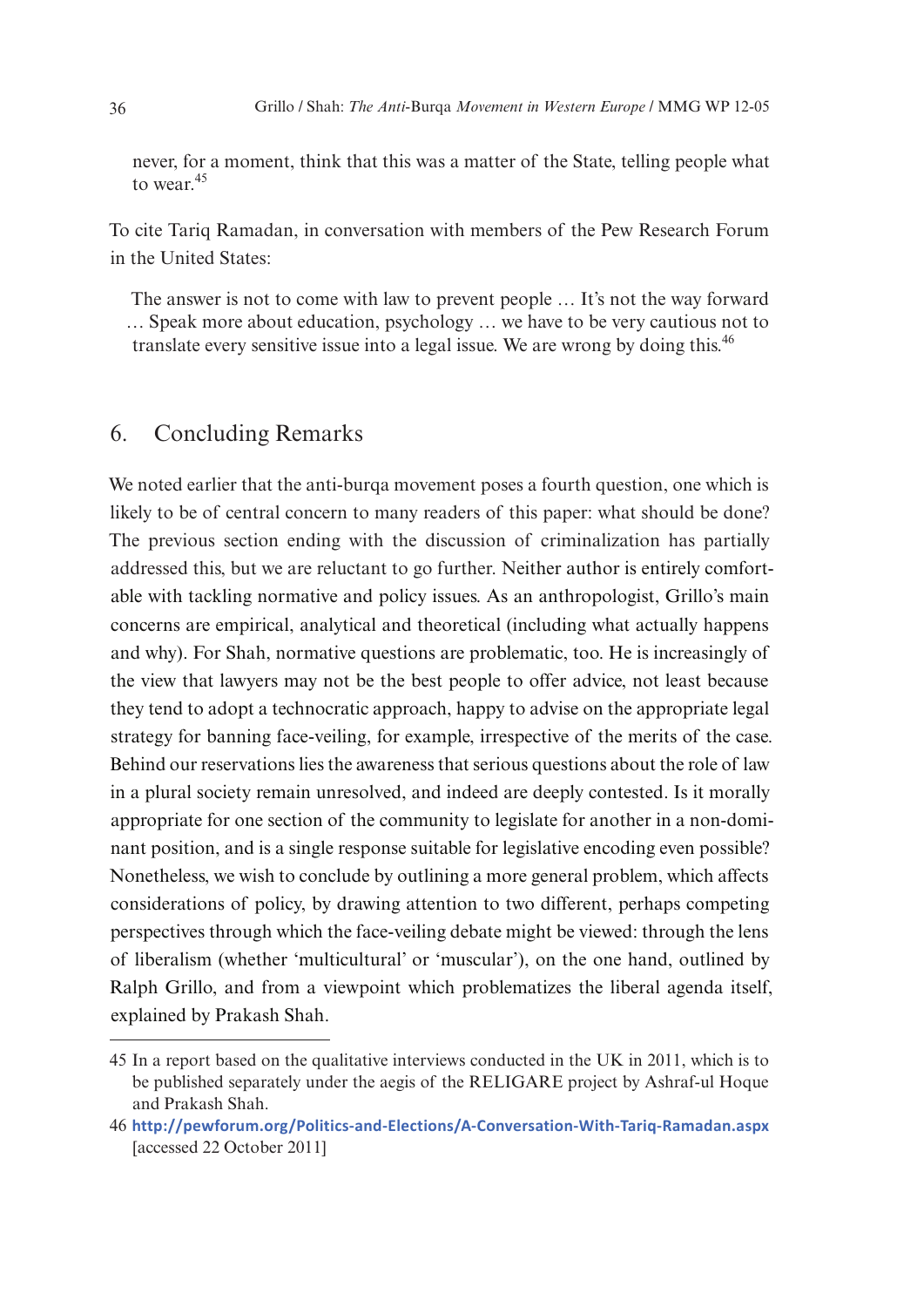Multicultural liberalism, the idea that liberalism as a political philosophy provides a framework for governing and managing multicultural societies, has been widely discussed by political philosophers (most recently, for example, Maffettone 2012). Multicultural liberalism encourages social, cultural and religious diversity, and accommodates it where possible, but applies the test of the principles of liberalism to determine the limits of the diversity that multiculturalism will tolerate. In Britain, and other countries too, 'diversity' is (officially) welcomed, but not when interpreted as 'difference' (Grillo 2007). 'Difference' is, in effect, identified as those beliefs and practices which contravene principles of liberal democracy: equality before the law, one law for all, no discrimination on grounds of ethnicity, gender or religion. An open society which respects human rights, including the rights of women and children, respects, too, other beliefs and practices in so far as they do not contravene these principles. In the current conjuncture, however, that last principle of liberalism is under threat. Not only multiculturalism but the kind of liberalism which tolerates it is at risk, and there is a need to re-assert and defend that kind of liberalism (for all its faults) on which multicultural liberalism depends.

In the backlash against multiculturalism it would seem that boundaries are being ever more tightly and narrowly drawn, justified by the conflation of Islam with harsh interpretations of Shari'a and with terrorism. In public discourse it is increasingly argued that Islam in general (or Islam – at any rate Islamism – as it is imagined to be) contravenes liberal principles and this stance is in turn reproduced in security and foreign policy agendas (post-9/11) where it is also assumed that Islam (at least of an Islamist kind) is setting out to attack and dislodge the principles which it is believed to contravene. What was previously thought tolerable has now become unacceptable, and moreover, subject to the law. Face-veiling is one of those issues, like minarets and public prayers or arranged marriages and cousin marriages where what is demanded is a 'muscular' or 'repressive' liberalism of the kind advocated by numerous European leaders, including the current British Prime Minister (Cameron 2011), in ways reminiscent of colonialism's *mission civilisatrice*, often with similar racist undertones.

Certainly, no matter how open or porous they are, it cannot be expected that Western societies should tolerate each and every customary or religious practice, whether on the part of its 'indigenous' populations or more recent arrivals. For example, forced marriages might be widely agreed to contravene the basic values of liberal democratic societies, with a strong belief in human rights. No 'cultural defence' is possible. Many among minority populations accept this while feeling defensive about such practices, and fearing demonization. But how and where to define the boundary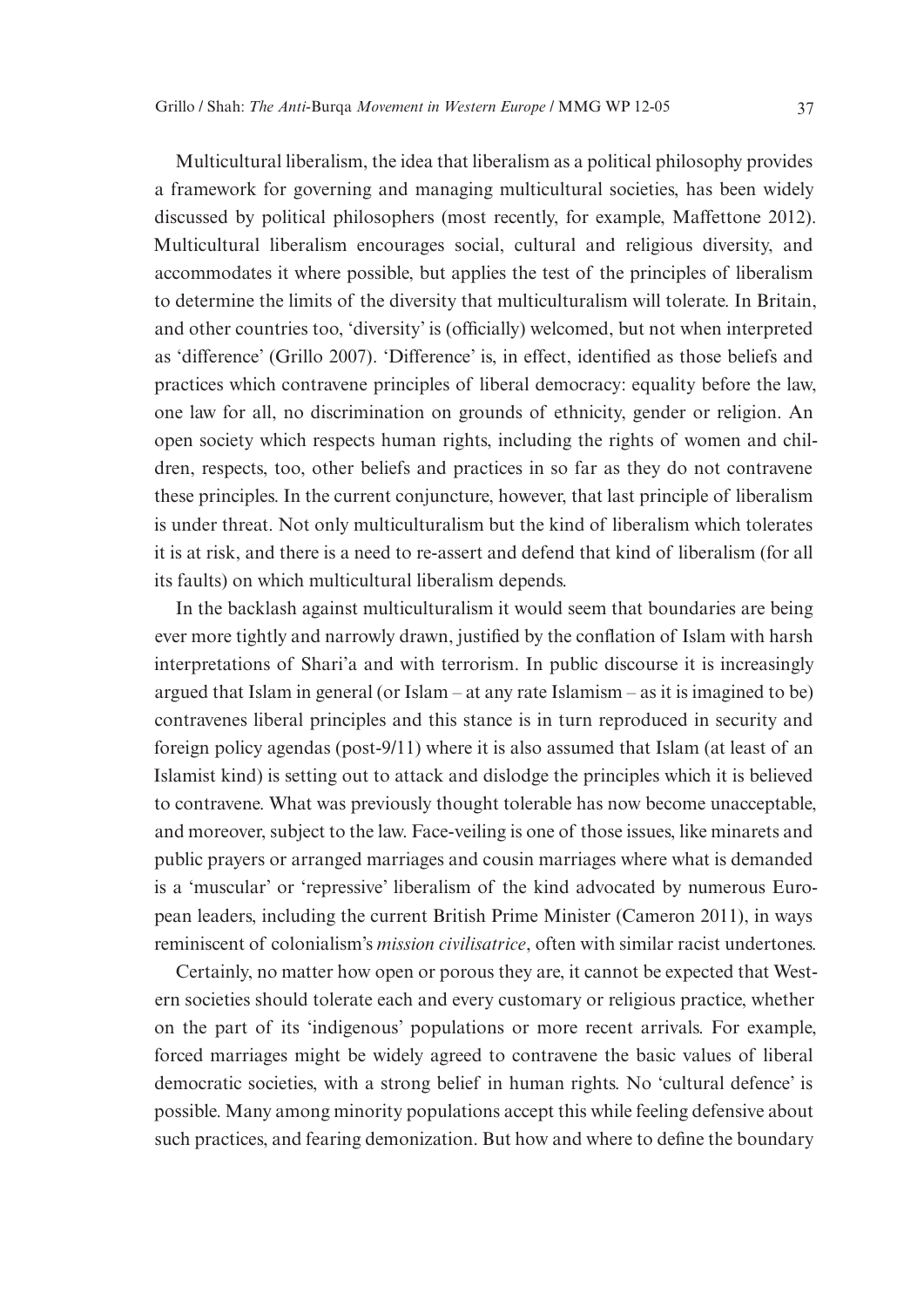between the acceptable and the unacceptable is often fraught with difficulty for the multicultural liberal. There is, for instance, frequently a problem of balancing one set of rights (e.g. cultural and religious freedom) against another (e.g. gender), and a hierarchy of rights often emerges (Malik 2011). The UNDP's *Human Development Report 2004* strongly defends cultural liberty and cultural rights but subordinates them to other universal rights: 'From a human development perspective', it argues (p. 58), 'all legal systems—whether unitary or plural—must conform to international standards of human rights, including gender equality', and adds: 'universal values of human rights and individual freedoms must not be sacrificed to claims of tradition or customary law' (p. 81). This necessarily implies winners and losers. In the case of face-veiling some would argue that this is just what is needed. The suppression of one kind of right (e.g. religious or cultural rights) leads to the enhancement of another's (e.g. women's rights), and that of course is what many proponents of the face-veiling ban in fact assume. In other words, enhancing someone's 'freedom from', as Isaiah Berlin called it (2002), may entail restricting someone else's 'freedom to'. In this case, freeing women from what is believed to be their subjugation to patriarchy, overrides their freedom to choose and express their religious beliefs.

Alternatively, it may be asked: what if one does not subscribe to liberalism as a political and legal philosophical standpoint at all?' For those who reject such an ideology, talk of fundamental values grounded in liberalism, whether of a muscular or multicultural variety, are not necessarily appealing and, indeed, appear progressively dominating other ways of being. It is arguable that there is now an increasingly perceptible obligation to be liberal, whether it is a deliberated project of European society or an emergent pattern discernible in poignant examples of that trend. Indeed, such an obligation is beginning to be set out in various ways within European legal systems, taking into account all their internal variability and country specificities. Thus face-veiling restrictions come into play in the context of a variety of other legislative and case law measures that prohibit or restrict the demonstration of alterity as read through dominant liberal lenses. Examples would include measures against forced marriages, criminalizing female genital cutting, requiring consent to divorce upon marrying, and making caste-based discrimination unlawful, and so on.

Whether or not one supports such legislation (and as we have argued above, criminalization is not always the answer), there is an implicit or explicit understanding in such lawmaking efforts that liberal principles should be upheld and practices interpreted as violating such principles made unlawful in various ways. Thus the educative role of law is brought to bear upon ethnic and religious minorities in an effort to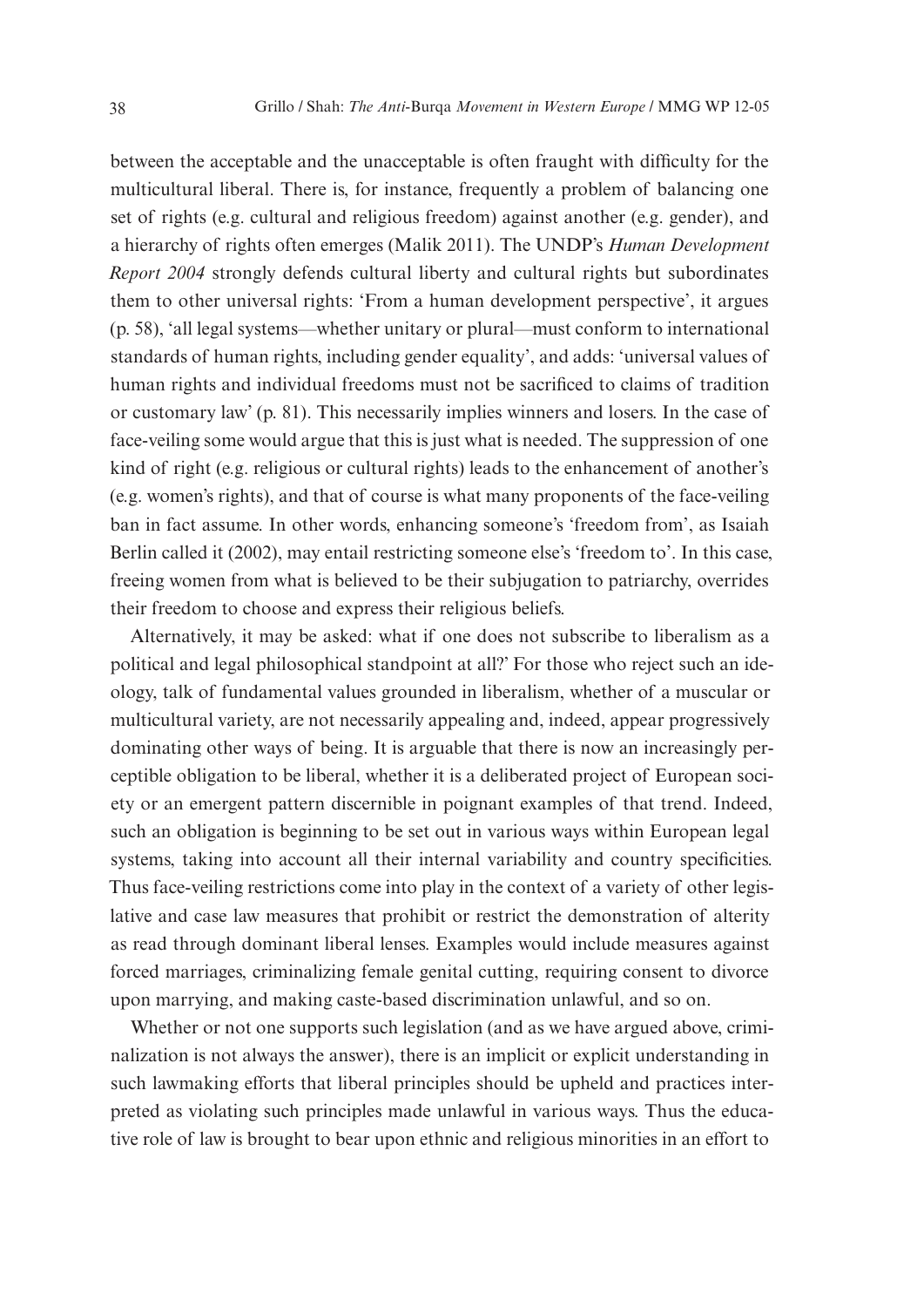inculcate, by force if necessary, the values of liberalism. Such a project may be seen as part and parcel of the critique of multiculturalism (the backlash) that is increasingly being voiced in political circles across western Europe and the restrictions on face-veiling can be read as part of a wider programme of underwriting the obligation to be liberal in a 'muscular' fashion, eliminating practices associated with undesirable values.

Bhikhu Parekh (2011) has recently reiterated the view that liberals have singularly failed to engage in intercultural dialogue and, if that is the case, a multiculturalism supported by the basic monism of liberalism will continue to underwrite the project of obliging others to accept liberalism. Looked at this way, conceptualizing the toleration of, say clothing such as the face-veil, within the dominant frame of the clash or balancing of rights still obliges one to accept the 'universal' principles espoused by liberalism, since the contenders are alternative 'universal' principles espoused within the larger framework of liberalism. A different way of proceeding would be to problematize the capacity of Western culture to accept non-Western alterities. One could go further and argue that such alterities, or at least the manner in which they are generated, is also part of a process set in train by Western suppression of cultural otherness that in turn gives rise to quests for visibility. We are thinking here of the emphasis placed on the turban as an 'identity marker' (Bhamra 2011) for Sikhs and on the *hijab* and face-veil as one for Muslim women, both of which appear to have risen in importance as a result of a dialectical relation with the West.

Whatever perspective one takes, however, we contend that the contemporary veiling controversy represents a struggle for a hegemonic interpretation/authorization of what face-veiling means. Legislators have sought to impose a particular narrative of the face-veil, and it is unfortunate that they have taken it upon themselves to declare a position strongly against face veiling based on a number of narrow grounds, thus stifling or impeding what might otherwise be a 'natural' conversational and dialogical development among Muslims, and with non-Muslims, about the significance of the face-veil. We say this on the basis of a widely shared understanding, certainly among anthropologists, that identity, meanings, etc. are relational, and thus constituted in relationship with one's significant others, and that they are evidently not fixed or fixable. It is this relationality that legislation appears to deny, substituting a single normative framework in place of the multiple conversations and other ways that exist of resolving the question of veiling. Whether or not one is opposed to faceveiling, the issue of legislative interference is thus a highly contentious one.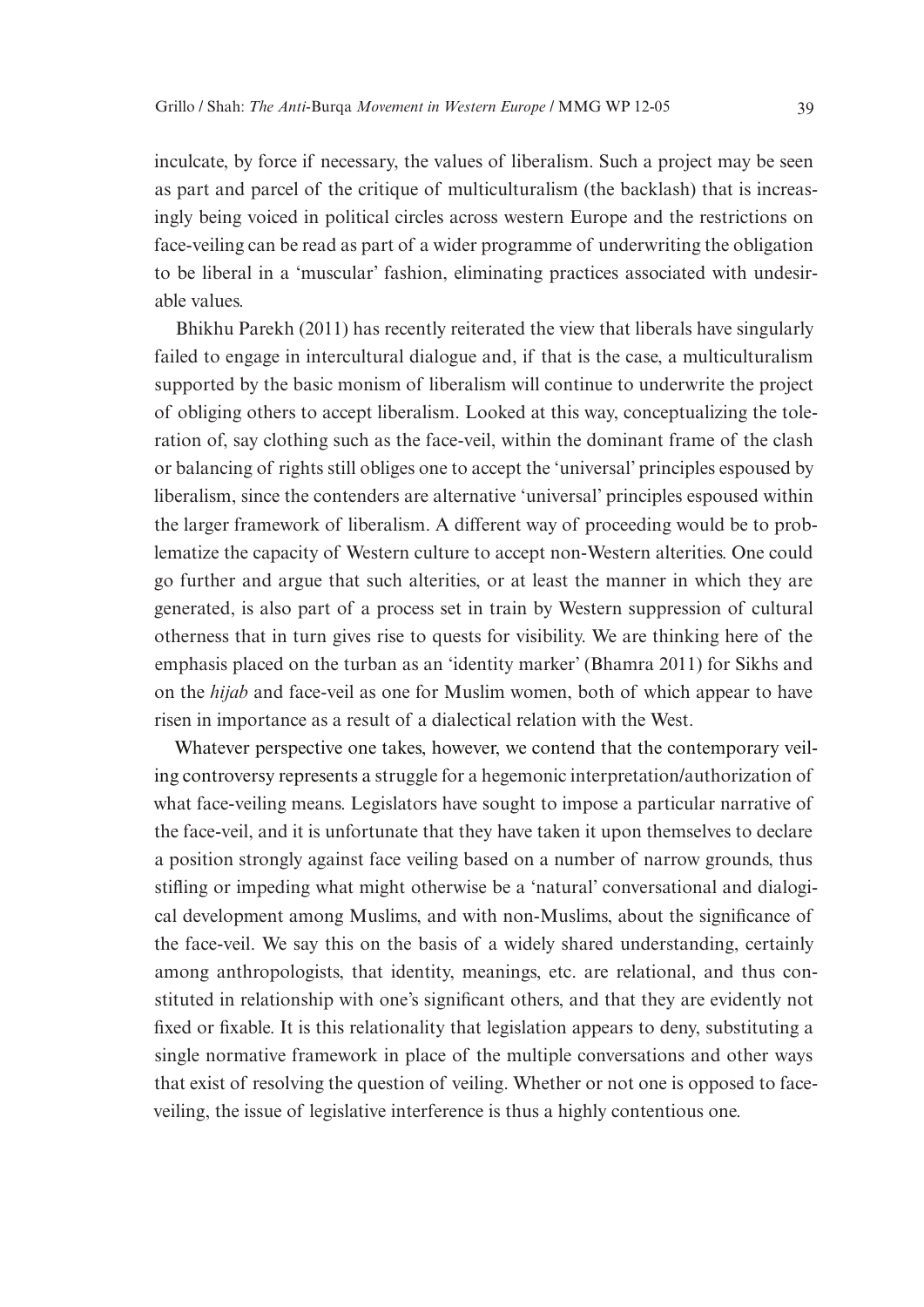## Appendix A: A Note on Further Research

The events surrounding the anti-face-veiling legislation are too close in time to have as yet generated an extensive socio-scientific literature, though undoubtedly they will. We would suggest that further detailed inquiry would be valuable on the following broad topics, each with many strands. Data available in current research (published or unpublished), might be pulled together to focus on the topics suggested here, but new research is also needed.

#### (a) The Muslim Response

What have been the responses among the Muslim population (old, young, men, women, of different backgrounds and education, in different class positions, following different strands of Islam) to the veiling debate in Europe? How do their responses relate to wider concerns about the position of Muslims, e.g. debates about Shari'a? What is the role of Islamic institutions and what do their spokesmen and women say: Imams and others, Shari'a councils, militant and moderate Muslim organizations etc? Of particular interest are the responses of the now (many) Muslim feminist and women's organizations, for example *Ni Putes ni Soumises* in France (Mullally 2011). What is the role of converts to Islam, as wearers of face-veils and/or as spokespersons or interlocutors for Islam?

#### (b) Other Faith Groups

The role of other (non-Muslim) faith groups in supporting or opposing the right to wear face-veiling, and the legislation proposed or enacted, is undocumented. These other faith groups are particularly important in the UK, especially when they participate in the interfaith networks linking Christians of various denominations, Muslims, Jews, Hindus, Sikhs etc. Indeed, the UK may be the only country where this type of interfaith networking is actually a significant factor, given the importance in the population of other – non-Muslim – faiths from the Indian sub-continent. Nonetheless, the role, if any, of faith leaders (Catholic, Jewish, Protestant, etc.) in other European countries deserves serious attention. The RELIGARE research project's interviews in six of the partner countries should bring some information to light concerning the face-veil and other issues, but more work remains to be done.<sup>47</sup>

<sup>47</sup> See **<http://www.religareproject.eu/>**. The partner countries chosen for the interviews are Bulgaria, Denmark, France, the Netherlands, Turkey, and England.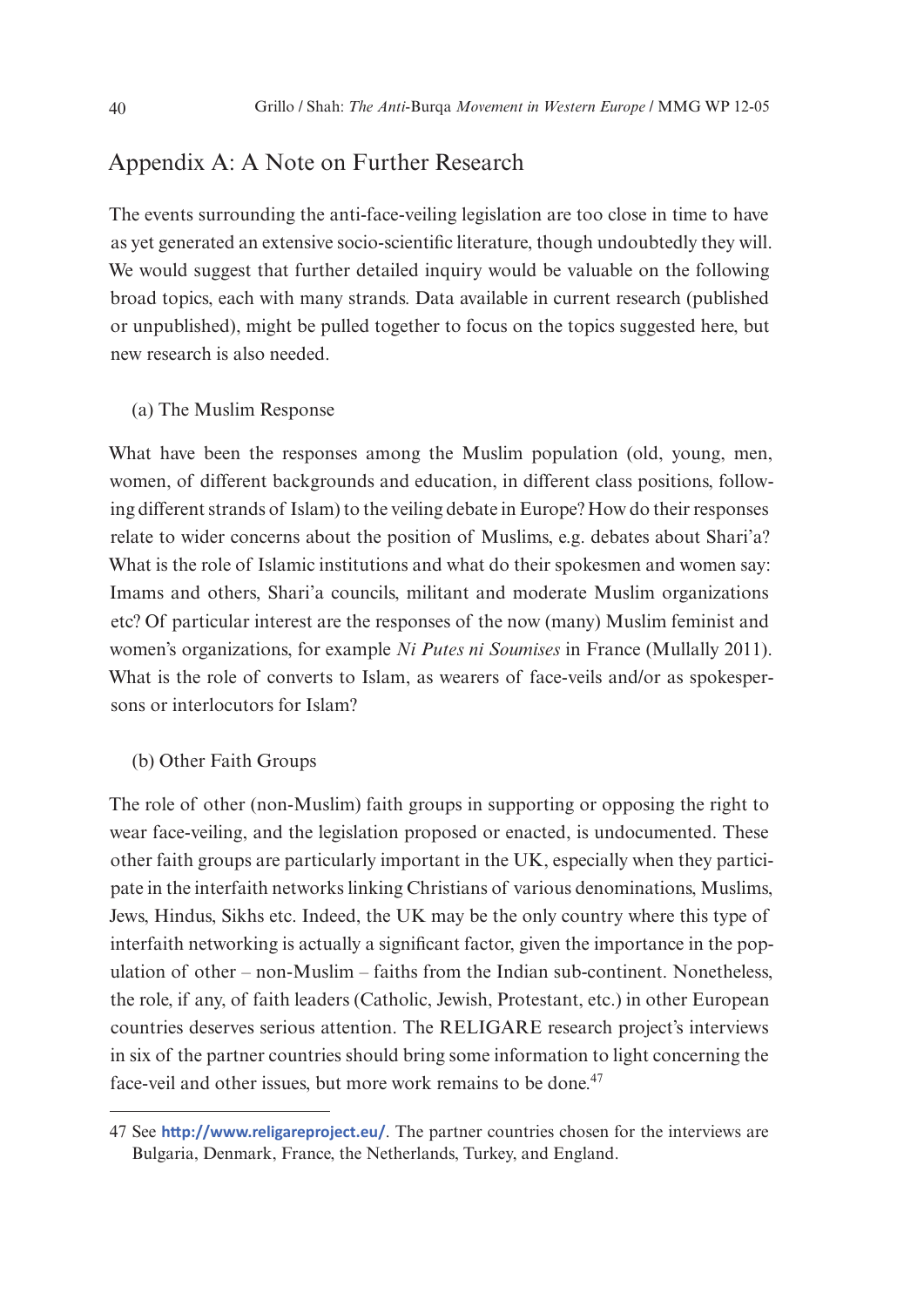#### (c) Comparisons within Europe.

To what extent do national responses to face-veiling reflect different modes of governing diversity, policies of integration, religious orientation (Protestant, Catholic), forms of religious accommodation, conventions of (multicultural) citizenship, relations between central and local government, past colonial experience, and contemporary relationship with Muslim-majority states? Do different legal cultures influence how the face-veiling question has been addressed, and are there differences in the role of the courts and the judiciary at different levels? In Scandinavia and the UK, for example, there appears to be a case and situation specific approach, whereas in Belgium, France and the Netherlands there is more emphasis on general legislation, sometimes building on local enactments.<sup>48</sup> Additionally, France appears to play a key international role in opposition to forms of Muslim dress; can that be explained by a political culture of a-cultural individualism and individual citizens' rights?

(d) Wider Comparisons

The present paper is limited to a specific geo-political and geo-cultural terrain: the western European Christian world and its successor cultures. What does the reaction to face-veiling tell us in general about that world? What would we learn by extending the comparison to anti-face-veiling debates and legislation in countries outside Europe and North America?

#### (e) Transnational/International Effects

What are the international and transnational influences on debates about face-veiling (for and against) and on the practice of veiling? Besides global events such as conflicts in the Middle East or developments in both Muslim-majority and Muslim-minority countries, what kind of interaction or feedback is there between what is happening among (for example) Bangladeshi, Moroccan or Turkish migrants and their descendants in Europe and what is happening in Bangladesh, Morocco or Turkey.

<sup>48</sup> On the UK, Dwyer 1999, Kiliç 2008, Meer, Dwyer and Modood 2010; on the Netherlands, Kiliç, Saharso and Sauer 2008; see also Saharso and Lettinga 2008.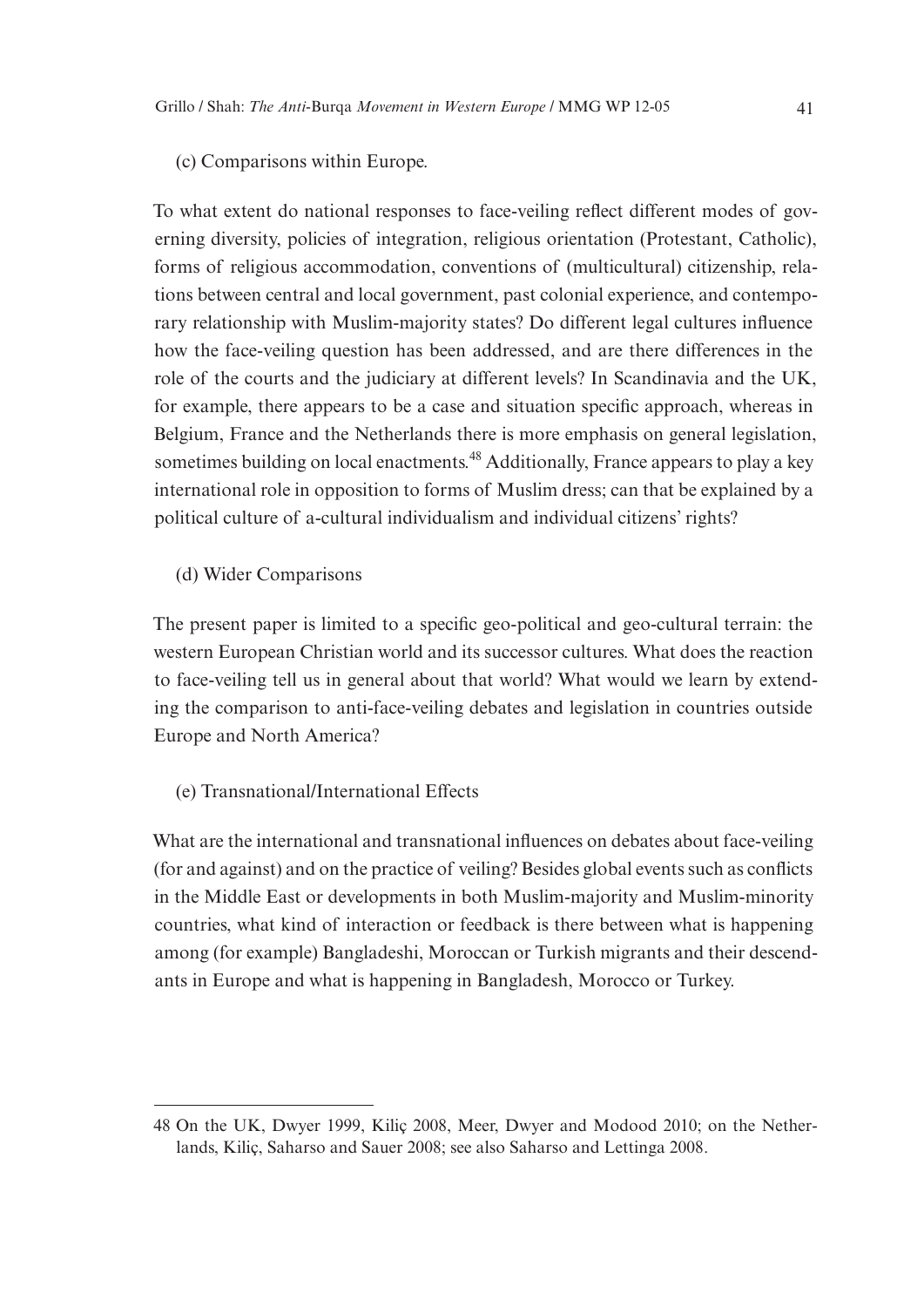## Appendix B: Brief Timeline of Events Relating to the Criminalization of Face-Veiling in Europe

| <b>Date</b>                | <b>Country</b>   | Event                                                                                                                                                                                                                                                                                                                                                                                                                                                                                                                                                                                                                      |
|----------------------------|------------------|----------------------------------------------------------------------------------------------------------------------------------------------------------------------------------------------------------------------------------------------------------------------------------------------------------------------------------------------------------------------------------------------------------------------------------------------------------------------------------------------------------------------------------------------------------------------------------------------------------------------------|
| c. 2002                    | <b>Belgium</b>   | Local initiatives against face-veiling in Flanders                                                                                                                                                                                                                                                                                                                                                                                                                                                                                                                                                                         |
| 2004, September            | France           | Legislation on prohibiting 'conspicuous religious symbols or<br>clothing' in state schools comes into force                                                                                                                                                                                                                                                                                                                                                                                                                                                                                                                |
| 2004, Autumn               | <b>Belgium</b>   | Flemish Government draws up a model provision to facilitate<br>bans on face-veils; in December Maaseik municipality issues<br>general prohibition on facial concealment, purposely aimed<br>at face-veils                                                                                                                                                                                                                                                                                                                                                                                                                  |
| 2005, Autumn               | Nether-<br>lands | Verdonk/Wilders proposal to ban the burga                                                                                                                                                                                                                                                                                                                                                                                                                                                                                                                                                                                  |
| 2006, October              | <b>UK</b>        | Jack Straw 'uncomfortable' interviewing constituents wearing<br>veil                                                                                                                                                                                                                                                                                                                                                                                                                                                                                                                                                       |
| 2008                       | France           | Conseil d'Etat refuses naturalization of Madame M for wear-<br>ing the veil                                                                                                                                                                                                                                                                                                                                                                                                                                                                                                                                                |
| 2009-2010                  | France           | Gerin commission on veiling begins work, June 2009. Reports<br>January 2010. Legislation enacted 2010                                                                                                                                                                                                                                                                                                                                                                                                                                                                                                                      |
| 2010                       | Norway           | Integration Commission of the governing Labour Party<br>included a proposal to ban the wearing of the hijab, niqab,<br>burga and other forms of 'religious dress' by Norwegian mag-<br>istrates                                                                                                                                                                                                                                                                                                                                                                                                                            |
| 2010, June                 | <b>UK</b>        | Face Coverings (Regulation) Private Members' Bill pre-<br>sented by Philip Hollobone MP gets its first reading in the<br><b>House of Commons</b>                                                                                                                                                                                                                                                                                                                                                                                                                                                                           |
| 2010                       | Italy            | Italian commission set up                                                                                                                                                                                                                                                                                                                                                                                                                                                                                                                                                                                                  |
| 2010, Spring and<br>Summer | Spain            | Student suspended from school near Madrid for wearing<br>hijab.<br>Two city councils in Catalonia prohibit the wearing of the<br>face-veil in municipal facilities. Barcelona council bans the<br>burga and other forms of facial covering from public buildings.<br>Government proposes a law to regulate clothing expressing<br>religious sentiments. In July the Spanish Parliament debated<br>a non-binding motion banning face-veiling which was rejected<br>by the lower chamber, but approved by the Senate with the<br>support of the Partido Popular and the Catalan centre-right<br>party, the CIU <sup>49</sup> |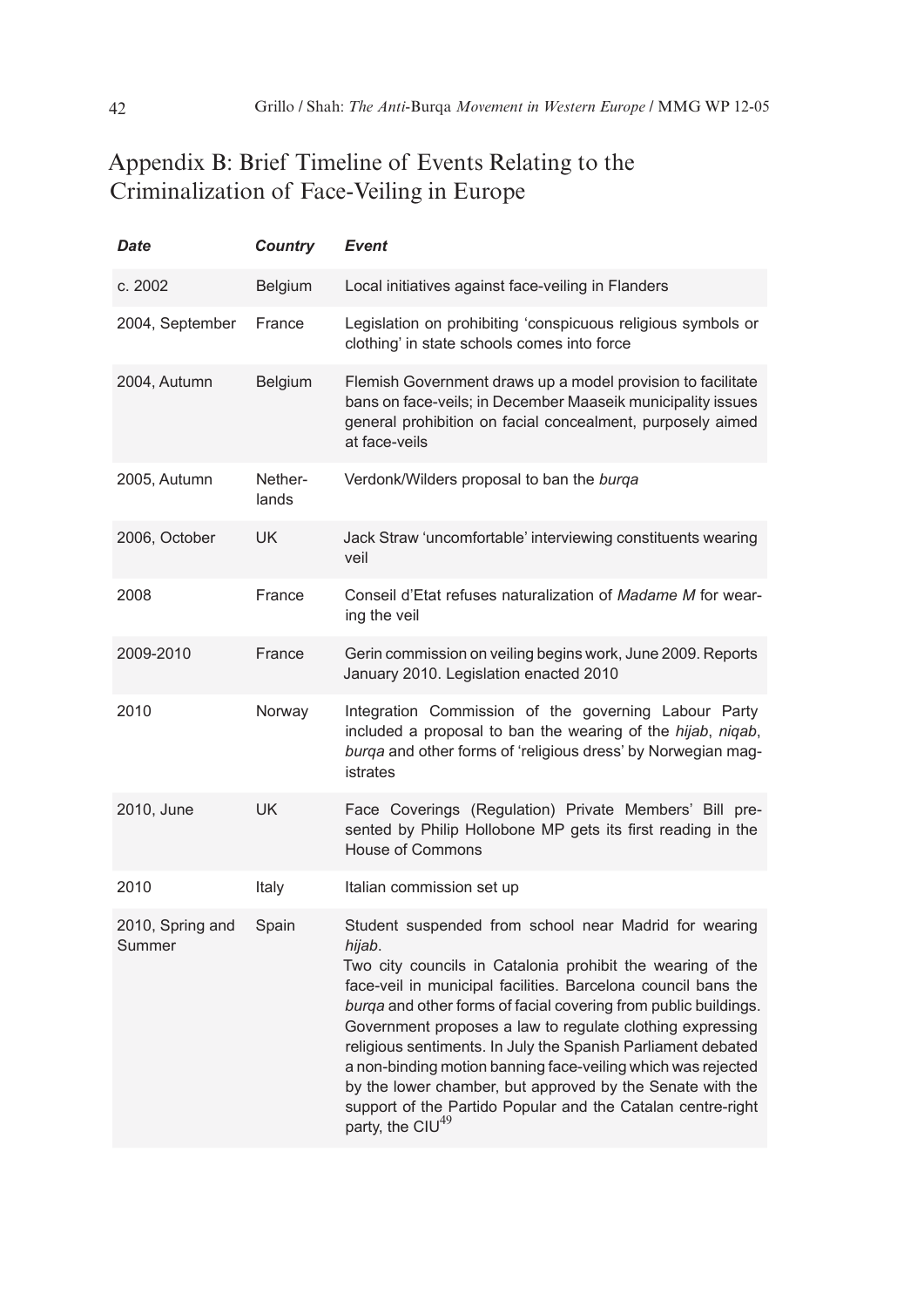| 2010, July      | Council of<br>Europe | Thorbjørn Jagland, Secretary General of the Council of<br>Europe, criticizes burga bans                                                                                                                                                                                        |
|-----------------|----------------------|--------------------------------------------------------------------------------------------------------------------------------------------------------------------------------------------------------------------------------------------------------------------------------|
| 2011, February  | Germany              | No general ban on face-veiling, and relatively little pressure<br>for legislation, but the face must be uncovered in identity doc-<br>uments, and face-veils and headscarves are banned for pub-<br>lic servants, including teachers in some Bundesländer(e.g.<br>Hesse)       |
| 2011, April     | France               | French ban comes into force                                                                                                                                                                                                                                                    |
| 2011, April     | Belgium              | Belgian ban passed; one vote against. Belgian ban comes<br>into force in July                                                                                                                                                                                                  |
| 2011, July      | Council of<br>Europe | Thomas Hammarberg, Council of Europe Commissioner for<br>Human Rights, criticizes burga bans                                                                                                                                                                                   |
| 2011, August    | Italy                | Italian parliamentary commission approves draft law                                                                                                                                                                                                                            |
| 2011, September | France               | Women fined for wearing nigab propose to take their case to<br>the $ECHR^{50}$                                                                                                                                                                                                 |
| 2011, September | Nether-<br>lands     | Dutch Council of Ministers agrees to prohibit face covering<br>in public                                                                                                                                                                                                       |
| 2011, October   | Spain                | Partido Popular candidates in the general election call for the<br>introduction of a bill to ban face-veiling in public                                                                                                                                                        |
| 2012, March     | <b>UK</b>            | Muslim juror excused for refusing to remove face-veil                                                                                                                                                                                                                          |
| 2012, April     | France               | The French Ministry of the Interior reported that during the<br>first year of the ban c. 350 women wearing the face-veil had<br>been stopped by the police of whom 300 were 'booked' (ver-<br>balisées) leading to fines or compulsory attendance at citi-<br>zenship courses. |

Full or partial bans have also been discussed, and implemented for some contexts in Norway and Sweden. In Germany Similar developments may be observed in Australia, New Zealand, and the USA, and extensively in Canada.

<sup>49</sup> We thank Eduardo J. Ruiz Vieytez of the University of Deusto for clarifying these developments.

<sup>50</sup> An interview with one of the women (Hind Ahmas) is available at **[http://www.youtube.](http://www.youtube.com/watch?v=T9nqmyHjPlU) [com/watch?v=T9nqmyHjPlU](http://www.youtube.com/watch?v=T9nqmyHjPlU)** [accessed 1 November 2011].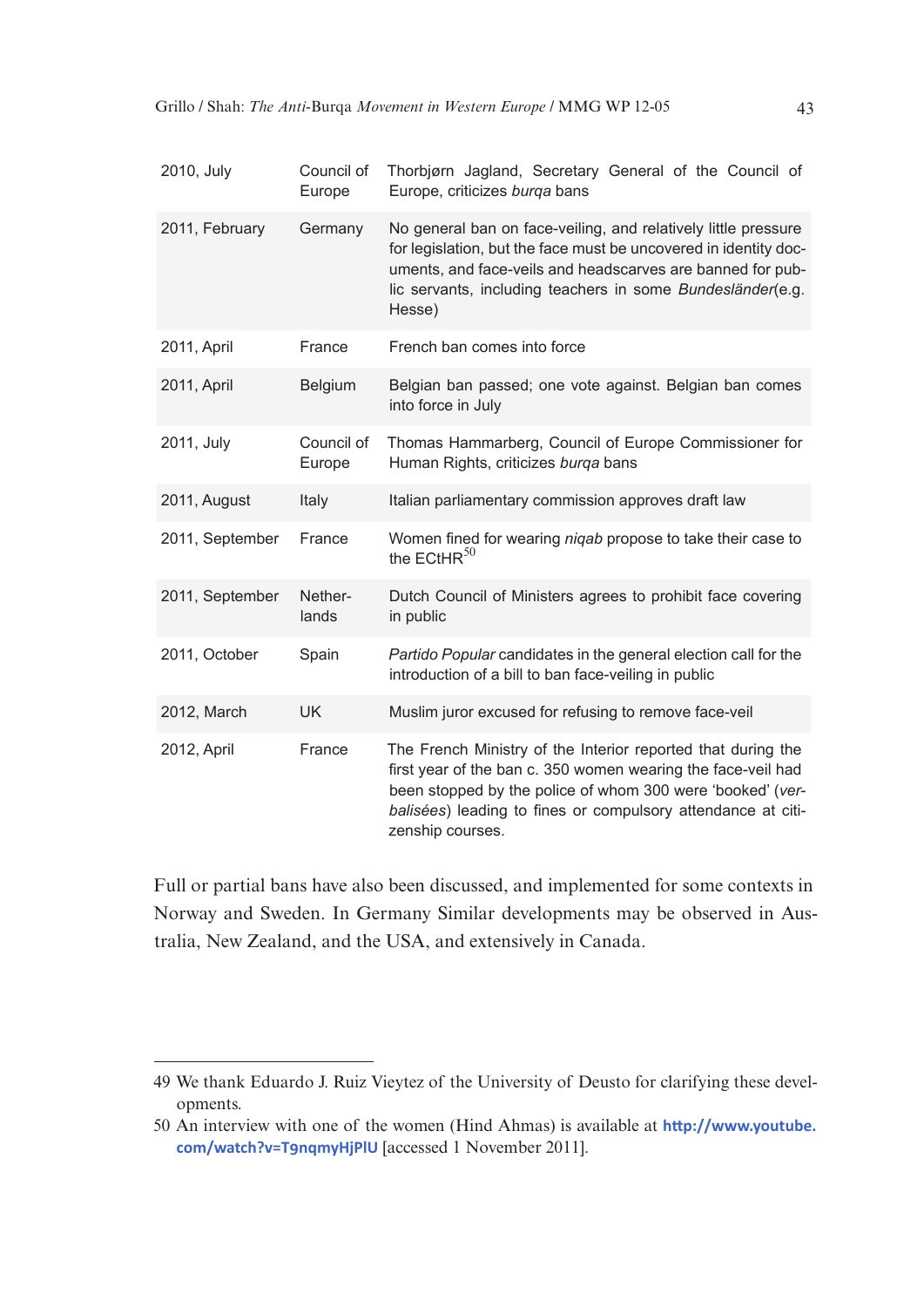## References

- Abu-Lughod, L. 2002. Do Muslim Women Really Need Saving? Anthropological Reflections on Cultural Relativism and its Others. *American Anthropologist*, 104(3), 783-790.
- Ahmed, L. 1992. *Women and Gender in Islam.* New Haven, CT: Yale University Press.
- 2011. *A Quiet Revolution: The Veil's Resurgence from the Middle East to America.* New Haven, CT: Yale University Press.
- Alibhai-Brown, Y. 2011. Sixteen Reasons Why I Object to This Dangerous Cover-up, *The Independent*, 4 April 2011.
- Bakht, N. 2009. Objection, Your Honour! Accommodating *Niqab*-Wearing Women in Courtrooms, in *Legal Practice and Cultural Diversity*, edited by R.D. Grillo et al. Aldershot: Ashgate, 115-132.

Ballard, R. 2011. Honour Killing? Or Just Plain Homicide?, in *Cultural Expertise and Litigation: Patterns, Conflicts, Narratives*, edited by L. Holden. London: Routledge, 123 -148*.*

Berlin, I. 2002. *Liberty.* Oxford: Oxford University Press.

- Bhamra, M.K. 2011. *The Challenges of Justice in Diverse Societies: Constitutionalism and Pluralism*. Farnham: Ashgate.
- Blomfield, A. 2011. Egypt Purges *Niqab* from Schools and Colleges, *Daily Telegraph*, 5 October 2009.
- Bloul, R. 1996. Engendering Muslim Identities: Deterritorialization and the Ethnicization Process in France, in *Making Muslim space in North America and Europe*, edited by B.D. Metcalf. Berkeley: University of California Press, 234-50.
- Bowen, J.R. 2004. Muslims and Citizens: France's Headscarf Controversy. *Boston Review*, February/March 31-35.
- 2007. *Why the French Don't Like Headscarves: Islam, the State, and Public Space.* Princeton: Princeton University Press.
- 2009. *Can Islam Be French? Pluralism and Pragmatism in a Secularist State.* Princeton: Princeton University Press.
- 2011. Europeans against Multiculturalism. *Boston Review,* July/August, 28-35.
- Bun, K.H. 2006. Body, Dress and Cultural Exclusion: Experiences of Pakistani Women in "Global" Hong Kong. *Asian Ethnicity*, 7(3), 285-302.
- Cameron, D. 2011. PM's Speech at Munich Security Conference, 6 February 2011. **[http://www.number10.gov.uk/news/speeches-and-transcripts/2011/02/pms-speech-at](http://www.number10.gov.uk/news/speeches-and-transcripts/2011/02/pms-speech-at-munich-security-conference-60293)[munich-security-conference-60293](http://www.number10.gov.uk/news/speeches-and-transcripts/2011/02/pms-speech-at-munich-security-conference-60293)** [accessed: 15 February 2011].
- Çarkoğlu, A. 2010. Public Attitudes Towards the Türban Ban in Turkey. *Utrecht Law Review*, 6(2), 145-157.
- Cayla, O. 2011. Dissimulation du visage dans l'espace public: l'hypocrisie du juge constitutionnel trahie par la sincérité des circulaires? *La Lettre Omnidroit*, 145: 19-24.
- Commission Gerin 2010. *Rapport d'information fait en application de l'article 145 du règlement au nom de la mission d'information sur la pratique du port du voile intégral sur le territoire national*. Paris: Assemblée Nationale.
- Commission Stasi 2003. *Commission de Réflexion sur l'Application du Principe de Laïcité dans la République. Rapport au Président de la République 11th December 2003*. Paris: Présidence de la République.
- Dumouchel, P. 2010. Banning the *Burqa*? Other Views, Views from Afar. *Esprit*, 10, 14-24.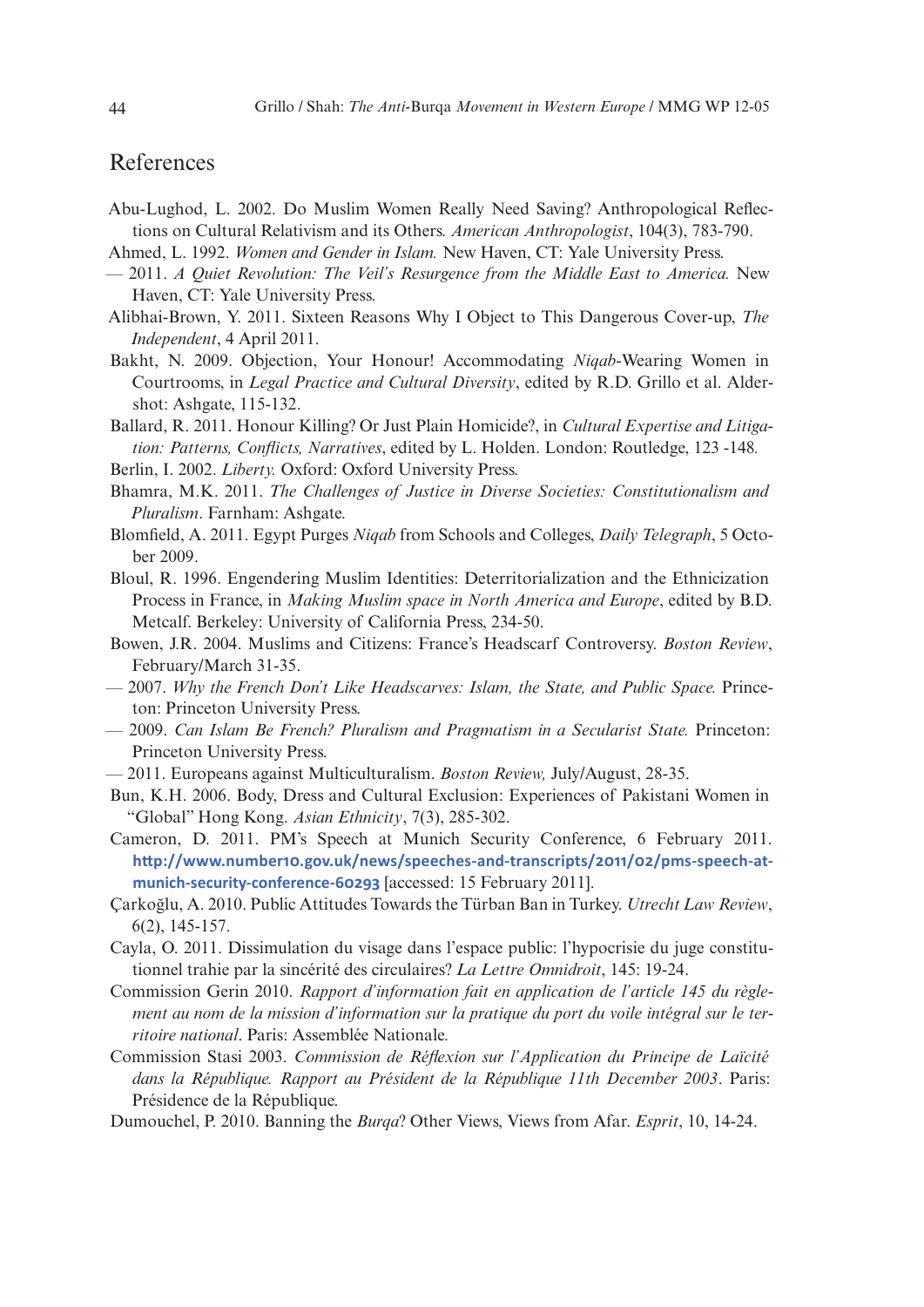- Dwyer, C. 1999. Veiled Meanings: Young British Muslim Women and the Negotiation of Differences. *Gender, Place and Culture*, 6(1), 5-26.
- Elver, H. 2012. *The Headscarf Controversy: Secularism and Freedom of Religion.* New York: Oxford University Press.
- European Court of Human Rights. 2011. *Case of Lautsi and Others v. Italy (Application no. 30814/06).* Strasbourg: European Court of Human Rights.
- Fadil, N. 2011. not-/unveiling as an ethical practice. *Feminist Review*, 98, 83-109.
- Fernández, R.Á. 2011. Spain's End to Tolerance? *Muslim News*, 253, 28 May 2010. http:// www.muslimnews.co.uk/paper/index.php?article=4648 [accessed: 3 August 2011].
- Fernandez, S. 2009. The Crusade Over the Bodies of Women. *Patterns of Prejudice*, 43(3/4), 269-296.
- Fernando, M. 2010. Reconfiguring Freedom: Muslim Piety and the Limits of Secular Law and Public Discourse in France. *American Ethnologist*, 37(1), 1-35.
- Gerholm, T. 1994. Two Muslim Intellectuals in the Postmodern West: Akbar Ahmed and Ziauddin Sardar, in *Islam, Globalization and Postmodernity*, edited by A. Akbar and H. Donnan. London: Routledge, 190-212.
- Giddens, A. 1991. *Modernity and Self-identity: Self and Society in the Late Modern Age.* Cambridge: Polity Press.
- Grillo, R.D. 2003. Cultural Essentialism and Cultural Anxiety. *Anthropological Theory*, 3(2), 157-173.
- 2007. An Excess of Alterity? Debating Difference in a Multicultural Society. *Ethnic and Racial Studies*, 30(6), 979-998.
- Harris Interactive 2010. Financial Times/Harris Poll, *Financial Times*, 3 March 2010.
- Hellum, A., A. Griffiths and S.S. Ali (eds.) 2011. *From Transnational Relations to Transnational Laws: Northern European Laws at the Crossroads*. Farnham: Ashgate.
- Hill, M. 2011. Burqa in the UK. Paper presented at the Workshop on The Burqa Affair across Europe: Between Private and Public, University of Insubria, Faculty of Law, Como, 4-5 April 2011.
- Howard, E. 2009. School Bans on the Wearing of Religious Symbols: Examining the Implications of Recent Case Law from the UK. *Religion and Human Rights*, 4, 7-24.
- Idriss, M.M. 2006. The Defeat of Shabina Begum in the House of Lords. *Liverpool Law Review*, 27(3), 417-436.
- Joppke, C. 2007. Beyond national models: civic integration policies for immigrants in Western Europe. *West European Politics*, 30(1), 1-22.
- 2009. *Veil: Mirror of Identity.* Cambridge: Polity.
- 2011. Limits of Restricting Islam: The French *Burqa* Law of 2010. Paper Presented to the Conference: Religious Norms and the Public Sphere (organized by Olivier Roy), University of California at Berkeley, 6-7 May 2011.
- Judicial Studies Board 2010. *Equal Treatment Benchbook*. London: Judicial Studies Board. **[http://www.judiciary.gov.uk/Resources/JCO/Documents/Training/2009\\_etbb\\_3\\_religon.](http://www.judiciary.gov.uk/Resources/JCO/Documents/Training/2009_etbb_3_religon.pdf) [pdf](http://www.judiciary.gov.uk/Resources/JCO/Documents/Training/2009_etbb_3_religon.pdf)** [accessed 8 November 2011]
- Kiliç, S. 2008. The British Veil Wars. *Social Politics*, 15(4), 433-454.
- Kiliç, S. Saharso and B. Sauer. 2008. Introduction: The Veil: Debating Citizenship, Gender and Religious Diversity. *Social Politics*, 15(4), 397-410.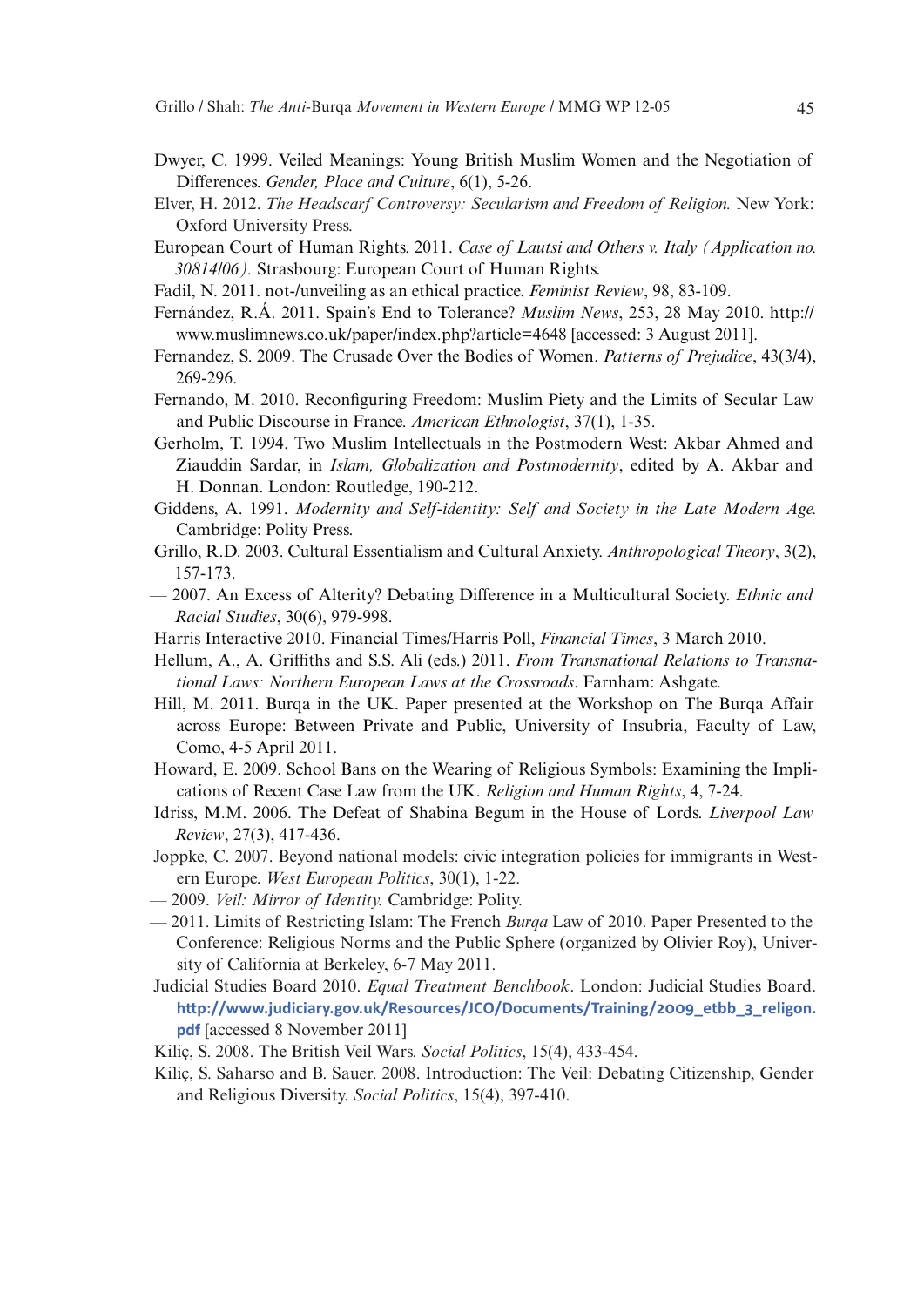- Killian, C. 2007. From a Community of Believers to an Islam of the Heart: "Conspicuous" Symbols, Muslim Practices, and the Privatization of Religion in France. *Sociology of Religion*, 68(3), 305-320.
- Kriesi, H., E. Grande, et al. 2008. *West European Politics in the Age of Globalization*. Cambridge: Cambridge University Press.
- Lenard, P.T. 2010. What Can Multicultural Theory Tell Us about Integrating Muslims in Europe? *Political Studies Review*, 8(3), 308-321.
- Maffettone, S. 2012. From Liberal Multiculturalism to Multicultural Liberalism, in *Les minorités: un défi pour les États. Actes du colloque international (22 et 23 mai 2011)*, edited by Académie royale de Belgique. Bruxelles: Académie royale de Belgique, 127-162.
- Malik, M. 2011. El Derecho de la igualdad: Resolviendo conflictos de igualdad y derechos humanos. La experiencia británica. *Anales de la Cátedra Francisco Súarez* 45.
- Mancini, S. 2011. The Free Exercise of Exclusion: On Veils, Enemies, and Militant Democracy. Available at SSRN: **<http://ssrn.com/abstract=1784786>** [accessed: 17 October 2011].
- McGoldrick, D. 2006. *Human Rights and Religion: The Islamic Headscarf Debate in Europe*. Oxford: Hart Pub.
- Meer, N., C. Dwyer and T. Modood. 2010. Embodying Nationhood? Conceptions of British National Identity, Citizenship, and Gender in the 'Veil Affair'. *Sociological Review*, 58(1), 84-111.
- Menski, W. 2008. Law, Religion and Culture in Multicultural Britain, in *Law and Religion in Multicultural Societies*, edited by R. Mehdi, H. Petersen, E.R. Sand and G.R. Woodman. Copenhagen: DJØF Publishing, 43-62.
- Mistry, H., et al. 2009. Veiled Communication: Is Uncovering Necessary for Psychiatric Assessment? *Transcultural Psychiatry*, 46(4), 642-650.
- Modood, T. 2011. *Multiculturalism and Integration: Struggling with Confusions*. San Domenico di Fiesole: European University Institute, Robert Schuman Centre for Advanced Studies. **[http://www.rscas.org/accept/blog/wp-content/media/MulticulturalismIntegra](http://www.rscas.org/accept/blog/wp-content/media/MulticulturalismIntegration-Tariq-Modood-July2011.pdf)[tion-Tariq-Modood-July2011.pdf](http://www.rscas.org/accept/blog/wp-content/media/MulticulturalismIntegration-Tariq-Modood-July2011.pdf)** [accessed: 9 October 2011].
- Moors, A. 2009. The Dutch and the Face-veil: The Politics of Discomfort. *Social Anthropology/Anthropologie Sociale*, 17(4), 393-408.
- 2011. Minister Donner as Mufti: New Developments in the Dutch "*Burqa* Debates"', religionresearch.org [accessed: 21 September 2011].
- Moors, A. and R. Salih. 2009. "Muslim Women" in Europe: Secular Normativities, Bodily Performances and Multiple Publics. *Social Anthropology*, 17(4), 375-378.
- Mullally, S. 2011. Civic Integration, Migrant Women and the Veil: At the Limits of Rights? *Modern Law Review*, 74(1), 27-56.
- Nielsen, J. 2004. *Muslims in Western Europe.* Edinburgh: Edinburgh University Press.
- Nussbaum, M. 2010. Veiled Threats? *New York Times*, 11 July 2010. **[http://opinionator.blogs.](http://opinionator.blogs.nytimes.com/2010/07/11/veiled-threats/) [nytimes.com/2010/07/11/veiled-threats/](http://opinionator.blogs.nytimes.com/2010/07/11/veiled-threats/)** [accessed: 3 August, 2011].
- Parekh, B. 2011. *Talking Politics: Bhikhu Parekh in Conversation with Ramin Jahanbegloo*. New Delhi: Oxford University Press.
- Parvez, Z.F. 2011. Debating the *Burqa* in France: the Antipolitics of Islamic Revival. *Qualitative Sociology*, 34(2), 287-312.
- Perlez, J. 2007. Muslims' Veils Test Limits of Britain's Tolerance. *New York Times,* 22 June 2007. **<http://www.nytimes.com/2007/06/22/world/europe/22veil.htm>** [accessed: 27 July 2011].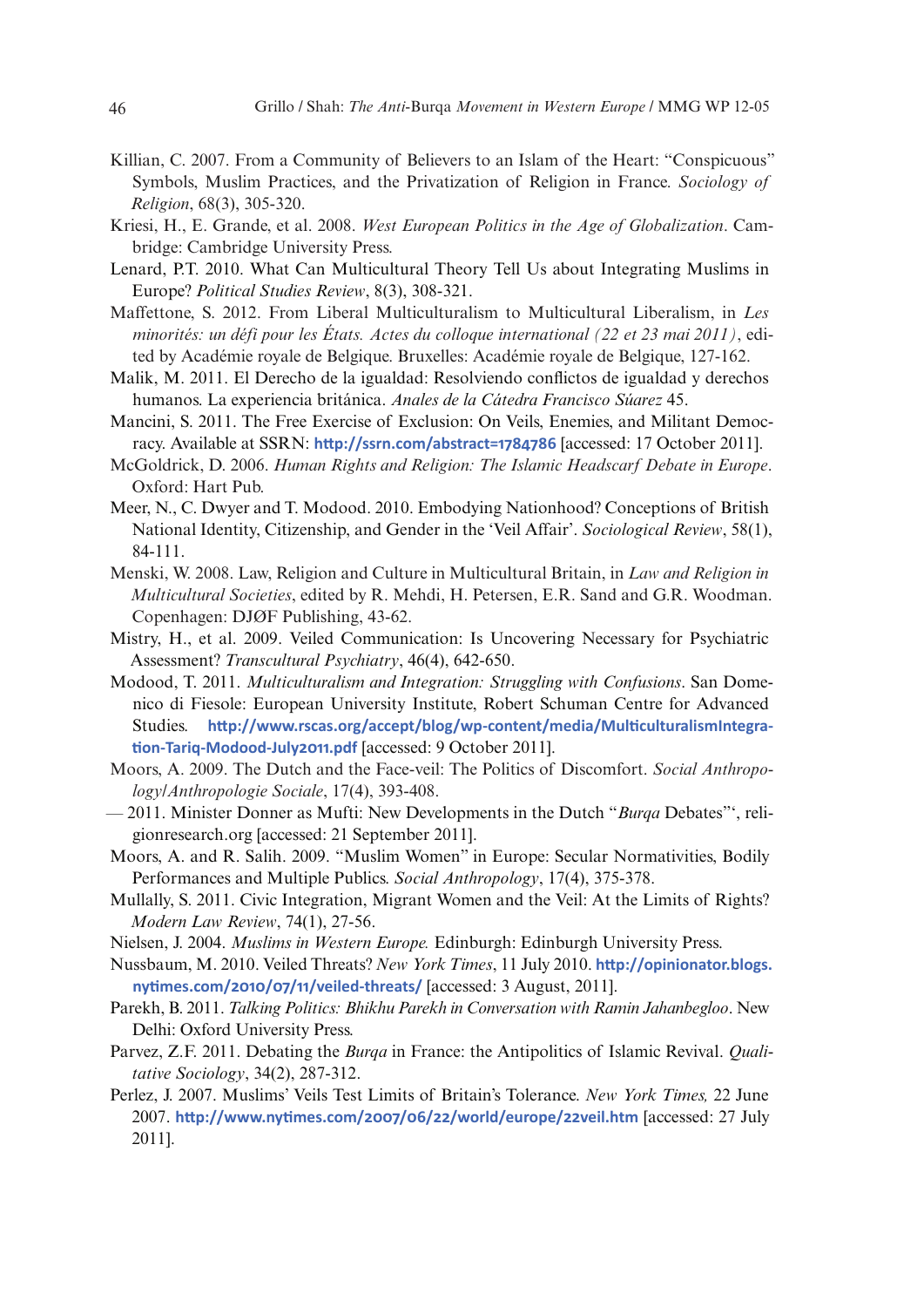- Pew Forum (2011), *The Future Global Muslim Population: Projections for 2010-2030*. Washington: Pew Forum on Religion & Public Life. [**[http://www.pewforum.org/uploadedFiles/](http://www.pewforum.org/uploadedFiles/Topics/Religious_Affiliation/Muslim/FutureGlobalMuslimPopulation-WebPDF-Feb10.pdf) [Topics/Religious\\_Affiliation/Muslim/FutureGlobalMuslimPopulation-WebPDF-Feb10.pdf](http://www.pewforum.org/uploadedFiles/Topics/Religious_Affiliation/Muslim/FutureGlobalMuslimPopulation-WebPDF-Feb10.pdf)**].
- Phillips, T. 2005. After 7/7: Sleepwalking to Segregation. Available at: **[http://www.humani](http://www.humanities.manchester.ac.uk/socialchange/research/social-change/summer-workshops/documents/sleepwalking.pdf)[ties.manchester.ac.uk/socialchange/research/social-change/summer-workshops/docu](http://www.humanities.manchester.ac.uk/socialchange/research/social-change/summer-workshops/documents/sleepwalking.pdf)[ments/sleepwalking.pdf](http://www.humanities.manchester.ac.uk/socialchange/research/social-change/summer-workshops/documents/sleepwalking.pdf)** [accessed: 25 April 2012].
- Pitcher, B. 2009. *The Politics of Multiculturalism: Race and Racism in Contemporary Britain.* Basingstoke: Palgrave Macmillan.
- Ramadan, T. 1999. *To Be a European Muslim.* Markfield, Leics: The Islamic Foundation.
- 2004. *Western Muslims and the Future of Islam.* Oxford: Oxford University Press.
- 2009. *Radical Reform: Islamic Ethics and Liberation.* Oxford: Oxford University Press.
- Ratzinger, J. and M. Pedra. 2006. *Without Roots: The West, Relativism, Christianity, Islam.* New York: Basic Books.
- Razack, S.H. 2008. *Casting Out: The Eviction of Muslims from Western Law and Politics*. Toronto: University of Toronto Press.
- Roy, O. 2010. *Holy Ignorance: When Religion and Culture Part Ways.* New York: Columbia University Press.
- Rozario, S. 2006. The New Burqa in Bangladesh: Empowerment or Violation of Women's Rights? *Women's Studies International Forum*, 29, 368-380.
- Saharso, S. and D. Lettinga. 2008. Contentious Citizenship: Policies and Debates on the Veil in the Netherlands. *Social Politics*, 15(4), 455-480.
- Sardar, Z. 2011. *Reading the Qur'an.* London: Hurst & Co.
- Schwartzbaum, A. 2011. The *Niqab* in the Courtroom: Protecting Free Exercise of Religion in a Post-Smith World. *University of Pennsylvania Law Review*, 159(5), 1533-1576.
- Scott, J.W. 2007. *The Politics of the Veil*. Princeton, N.J.: Princeton University Press.
- Shadid, W.A.R. and P.S. van Koningsveld (eds.) 2002. *Religious Freedom and the Neutrality of the State: The Position of Islam in the European Union*. Leuven: Peeters.
- 2005. Muslim Dress in Europe: Debates on the Headscarf. *Journal of Islamic Studies*, 16(1), 35-61.
- Shirazi, F. and S. Mishra. 2010. Young Muslim Women on the Face Veil (*Niqab*). A Tool of Resistance in Europe but Rejected in the United States. *International Journal of Cultural Studies*, 13(1), 43-62.
- Silvestri, S. 2009. *Unveiled Issues: Reflections from a Comparative Pilot Study on Europe's Muslim Women.* Working Paper CUTP/005A. London: City University, Dept. of Politics.
- 2010. *Europe's Muslim Women: Beyond the Burqa Controversy.* London: Hurst.
- Spivak, G.C. 1988. Can the Subaltern Speak?, in *Marxism and the Interpretation of Culture*, edited by C. Nelson and L. Grossberg. Urbana: University of Illinois Press, 271-313.
- Taha, M.C. 2010. The Hijab North of Gibraltar: Moroccan Women as Objects of Civic and Social Transformation. *Journal of North African Studies*, 15(4), 465-480.
- Tarlo, E. 2005. Reconsidering Stereotypes: Anthropological Reflections on the *Jilbab* Controversy. *Anthropology Today*, 21(6), 13-17.
- 2010. *Visibly Muslim: Bodies of Faith.* Oxford: Berg.
- Tissot, S. 2011. Excluding Muslim Women: From Hijab to *Niqab*, from School to Public Space. *Public Culture*, 23(1), 39-46.
- UNDP. 2004. *Human Development Report 2004. Cultural Liberty in Today's Diverse World*. New York: United Nations Development Programme.